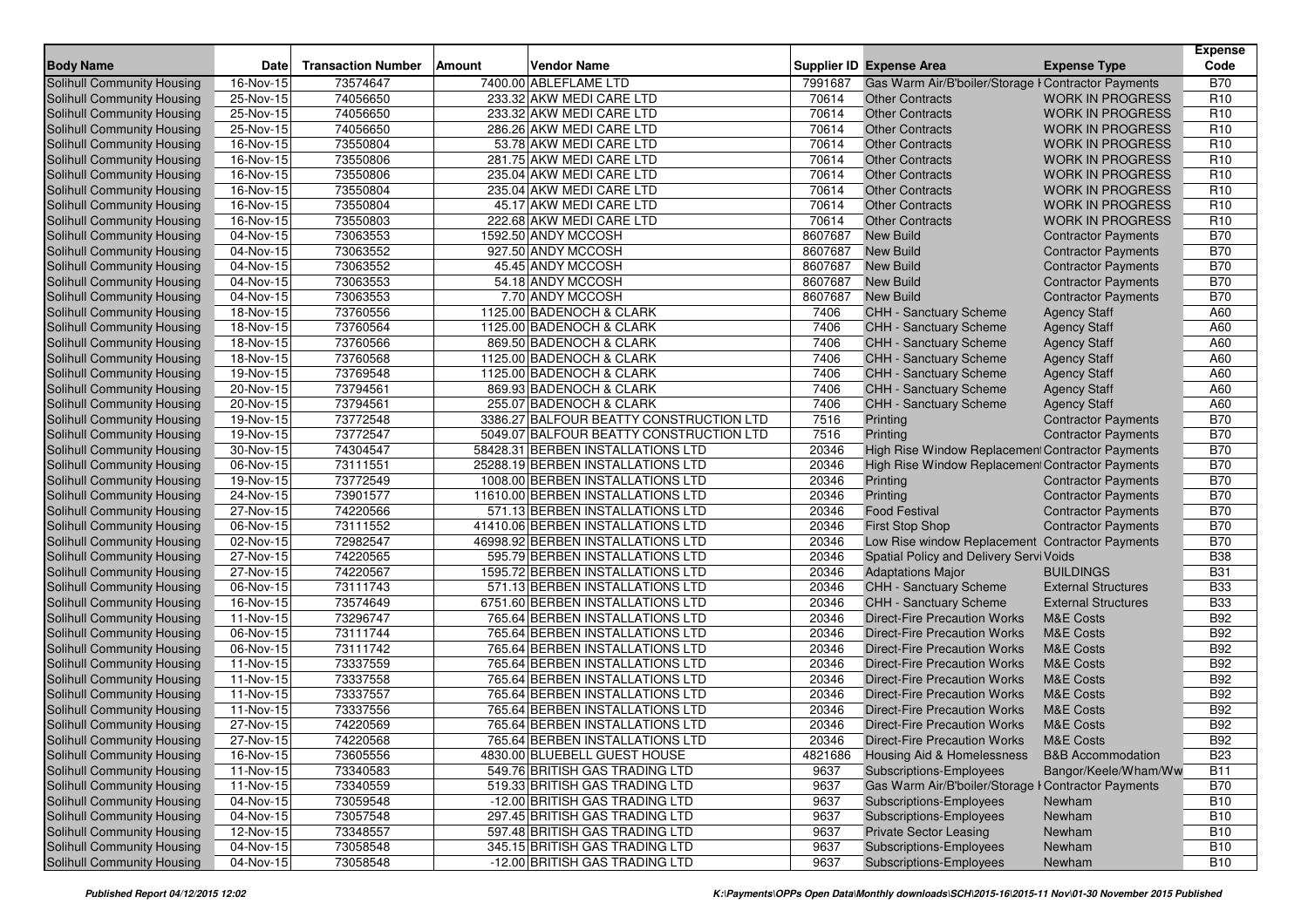|                                   |                         |                           |        |                                             |         |                                                        |                             | <b>Expense</b>  |
|-----------------------------------|-------------------------|---------------------------|--------|---------------------------------------------|---------|--------------------------------------------------------|-----------------------------|-----------------|
| <b>Body Name</b>                  | <b>Date</b>             | <b>Transaction Number</b> | Amount | <b>Vendor Name</b>                          |         | <b>Supplier ID Expense Area</b>                        | <b>Expense Type</b>         | Code            |
| <b>Solihull Community Housing</b> | 04-Nov-15               | 73059548                  |        | 511.29 BRITISH GAS TRADING LTD              | 9637    | <b>Subscriptions-Employees</b>                         | Newham                      | <b>B10</b>      |
| Solihull Community Housing        | 04-Nov-15               | 73059548                  |        | -9.63 BRITISH GAS TRADING LTD               | 9637    | <b>Subscriptions-Employees</b>                         | Newham                      | <b>B10</b>      |
| Solihull Community Housing        | $\overline{04}$ -Nov-15 | 73060692                  |        | 317.55 BRITISH GAS TRADING LTD              | 9637    | Subscriptions-Employees                                | Newham                      | <b>B10</b>      |
| Solihull Community Housing        | 04-Nov-15               | 73060692                  |        | 215.33 BRITISH GAS TRADING LTD              | 9637    | <b>Subscriptions-Employees</b>                         | Newham                      | <b>B10</b>      |
| Solihull Community Housing        | 04-Nov-15               | 73060692                  |        | -12.00 BRITISH GAS TRADING LTD              | 9637    | <b>Subscriptions-Employees</b>                         | Newham                      | <b>B10</b>      |
| Solihull Community Housing        | 04-Nov-15               | 73057548                  |        | 36.00 BRITISH GAS TRADING LTD               | 9637    | <b>Subscriptions-Employees</b>                         | Newham                      | <b>B10</b>      |
| Solihull Community Housing        | 04-Nov-15               | 73057548                  |        | -12.00 BRITISH GAS TRADING LTD              | 9637    | Subscriptions-Employees                                | Newham                      | <b>B10</b>      |
| Solihull Community Housing        | 04-Nov-15               | 73055547                  |        | 379.38 BRITISH GAS TRADING LTD              | 9637    | Subscriptions-Employees                                | Newham                      | <b>B10</b>      |
| Solihull Community Housing        | 04-Nov-15               | 73055547                  |        | -12.00 BRITISH GAS TRADING LTD              | 9637    | <b>Subscriptions-Employees</b>                         | Newham                      | <b>B10</b>      |
| <b>Solihull Community Housing</b> | 27-Nov-15               | 74158547                  |        | 2845.92 BROPHY RIAZ AND PARTNERS CHARTERED  | 167258  | Printing                                               | <b>Contractor Payments</b>  | <b>B70</b>      |
| Solihull Community Housing        | 27-Nov-15               | 74157547                  |        | 2567.33 BROPHY RIAZ AND PARTNERS CHARTERED  | 167258  | Printing                                               | <b>Contractor Payments</b>  | <b>B70</b>      |
| <b>Solihull Community Housing</b> | 27-Nov-15               | 74158548                  |        | 2637.41 BROPHY RIAZ AND PARTNERS CHARTERED  | 167258  | Private Sector - Disabled Faciliti Contractor Payments |                             | <b>B70</b>      |
| Solihull Community Housing        | 27-Nov-15               | 74160548                  |        | 4846.60 BURROWS HOME COMFORTS LTD           | 273054  | <b>Fire Protection Works</b>                           | <b>Contractor Payments</b>  | <b>B70</b>      |
| Solihull Community Housing        | 06-Nov-15               | 73111738                  |        | 267.25 C & C FLOORING                       | 164498  | Printing                                               | <b>Contractor Payments</b>  | <b>B70</b>      |
| Solihull Community Housing        | 17-Nov-15               | 73736548                  |        | 324.00 C & C FLOORING                       | 164498  | Spatial Policy and Delivery Servi Voids                |                             | <b>B38</b>      |
| Solihull Community Housing        | 11-Nov-15               | 73337548                  |        | 244.15 C & C FLOORING                       | 164498  | Spatial Policy and Delivery Servi Voids                |                             | <b>B38</b>      |
| Solihull Community Housing        | 17-Nov-15               | 73736549                  |        | 290.30 C & C FLOORING                       | 164498  | <b>Adaptations Major</b>                               | <b>BUILDINGS</b>            | <b>B31</b>      |
| Solihull Community Housing        | 06-Nov-15               | 73111739                  |        | 273.28 C & C FLOORING                       | 164498  | <b>Adaptations Major</b>                               | <b>BUILDINGS</b>            | <b>B31</b>      |
| Solihull Community Housing        | 11-Nov-15               | 73337550                  |        | 396.79 C & C FLOORING                       | 164498  | <b>Adaptations Major</b>                               | <b>BUILDINGS</b>            | <b>B31</b>      |
| Solihull Community Housing        | 27-Nov-15               | 74220557                  |        | 305.69 C & C FLOORING                       | 164498  | <b>Adaptations Major</b>                               | <b>BUILDINGS</b>            | <b>B31</b>      |
| Solihull Community Housing        | $\overline{27}$ -Nov-15 | 74220554                  |        | 232.24 C & C FLOORING                       | 164498  | <b>Adaptations Major</b>                               | <b>BUILDINGS</b>            | <b>B31</b>      |
| Solihull Community Housing        | 27-Nov-15               | 74220553                  |        | 213.80 C & C FLOORING                       | 164498  | <b>Adaptations Major</b>                               | <b>BUILDINGS</b>            | <b>B31</b>      |
| Solihull Community Housing        | 17-Nov-15               | 73736551                  |        | 232.24 C & C FLOORING                       | 164498  | <b>Adaptations Major</b>                               | <b>BUILDINGS</b>            | <b>B31</b>      |
| Solihull Community Housing        | 17-Nov-15               | 73736550                  |        | 290.30 C & C FLOORING                       | 164498  | <b>Adaptations Major</b>                               | <b>BUILDINGS</b>            | <b>B31</b>      |
| Solihull Community Housing        | 17-Nov-15               | 73736547                  |        | 756.36 C & C FLOORING                       | 164498  | <b>CHH - Sanctuary Scheme</b>                          | <b>BUILDINGS</b>            | <b>B31</b>      |
| Solihull Community Housing        | 11-Nov-15               | 73337554                  |        | 224.03 C & C FLOORING                       | 164498  | CHH - Sanctuary Scheme                                 | <b>BUILDINGS</b>            | <b>B31</b>      |
| Solihull Community Housing        | 11-Nov-15               | 73337553                  |        | 237.84 C & C FLOORING                       | 164498  | <b>CHH - Sanctuary Scheme</b>                          | <b>BUILDINGS</b>            | <b>B31</b>      |
| Solihull Community Housing        | $11-Nov-15$             | 73337552                  |        | 253.83 C & C FLOORING                       | 164498  | <b>CHH - Sanctuary Scheme</b>                          | <b>BUILDINGS</b>            | <b>B31</b>      |
| Solihull Community Housing        | 17-Nov-15               | 73736554                  |        | 298.05 C & C FLOORING                       | 164498  | <b>CHH - Sanctuary Scheme</b>                          | <b>BUILDINGS</b>            | <b>B31</b>      |
| Solihull Community Housing        | 17-Nov-15               | 73736553                  |        | 256.88 C & C FLOORING                       | 164498  | CHH - Sanctuary Scheme                                 | <b>BUILDINGS</b>            | <b>B31</b>      |
| Solihull Community Housing        | 20-Nov-15               | 73794564                  |        | 350.00 CAPITA BUSINESS SERVICES LTD.        | 99513   | Training                                               | Training                    | A80             |
| Solihull Community Housing        | 11-Nov-15               | 73340593                  |        | 350.00 CAPITAL FURNISHINGS                  | 2071841 | Subscriptions-Employees                                | <b>MATERIALS</b>            | D <sub>11</sub> |
| Solihull Community Housing        | 25-Nov-15               | 74056643                  |        | 260.00 CAPITOL JOINERY                      | 66253   | <b>Other Contracts</b>                                 | <b>WORK IN PROGRESS</b>     | R <sub>10</sub> |
| Solihull Community Housing        | 19-Nov-15               | 73772550                  |        | 444.00 CAVERSHAM ENTERPRISES LTD            | 8261687 | <b>CHH - Sanctuary Scheme</b>                          | <b>Agency Staff</b>         | A60             |
| <b>Solihull Community Housing</b> | $\overline{19}$ -Nov-15 | 73772550                  |        | 444.00 CAVERSHAM ENTERPRISES LTD            | 8261687 | Business Support - MST Back O Agency Staff             |                             | A60             |
| Solihull Community Housing        | 27-Nov-15               | 74161548                  |        | 888.00 CAVERSHAM ENTERPRISES LTD            | 8261687 | Business Support - MST Back O Agency Staff             |                             | A60             |
| Solihull Community Housing        | 24-Nov-15               | 73901579                  |        | 888.00 CAVERSHAM ENTERPRISES LTD            | 8261687 | Business Support - MST Back O Agency Staff             |                             | A60             |
| Solihull Community Housing        | 02-Nov-15               | 72946547                  |        | 888.00 CAVERSHAM ENTERPRISES LTD            | 8261687 | Business Support - MST Back O Agency Staff             |                             | A60             |
| <b>Solihull Community Housing</b> | 12-Nov-15               | 73385563                  |        | 888.00 CAVERSHAM ENTERPRISES LTD            | 8261687 | Business Support - MST Back O Agency Staff             |                             | A60             |
| Solihull Community Housing        | 12-Nov-15               | 73385572                  |        | 254.00 CHARTER OFFICE EQUIPMENT LTD         | 9886    | Overtime - Salaries                                    | <b>MATERIALS</b>            | D11             |
| Solihull Community Housing        | 25-Nov-15               | 74053590                  |        | 440.00 CHARTERED INSTITUTE OF HOUSING       | 9889    | Anti-Social Behaviour Team                             | <b>FOSTER PARENTS</b>       | D <sub>50</sub> |
| Solihull Community Housing        | 30-Nov-15               | 74307547                  |        | 1250.00 CHELMSLEY & DISTRICT CONSERVATIVE C | 63897   | <b>Business Support - MST Back OFOSTER PARENTS</b>     |                             | D <sub>50</sub> |
| Solihull Community Housing        | 16-Nov-15               | 73605562                  |        | 12256.28 CHUBB FIRE LTD                     | 11217   | Catering                                               | <b>Other Building Costs</b> | <b>B39</b>      |
| <b>Solihull Community Housing</b> | 17-Nov-15               | 73736557                  |        | 392.52 CHUBB FIRE LTD                       | 11217   | Catering                                               | <b>Other Building Costs</b> | <b>B39</b>      |
| Solihull Community Housing        | 12-Nov-15               | 73385573                  |        | 12256.28 CHUBB FIRE LTD                     | 11217   | Catering                                               | <b>Other Building Costs</b> | <b>B39</b>      |
| Solihull Community Housing        | 16-Nov-15               | 73605560                  |        | 12256.28 CHUBB FIRE LTD                     | 11217   | Catering                                               | <b>Other Building Costs</b> | <b>B39</b>      |
| Solihull Community Housing        | 06-Nov-15               | 73111741                  |        | 226.07 CHUBB FIRE LTD                       | 11217   | Catering                                               | <b>Other Building Costs</b> | <b>B39</b>      |
| Solihull Community Housing        | 23-Nov-15               | 73875547                  |        | 12256.28 CHUBB FIRE LTD                     | 11217   | Catering                                               | <b>Other Building Costs</b> | <b>B39</b>      |
| Solihull Community Housing        | 12-Nov-15               | 73385574                  |        | -797.70 CHUBB FIRE LTD                      | 11217   | Catering                                               | <b>Other Building Costs</b> | <b>B39</b>      |
| Solihull Community Housing        | 12-Nov-15               | 73385576                  |        | -797.70 CHUBB FIRE LTD                      | 11217   | Catering                                               | <b>Other Building Costs</b> | <b>B39</b>      |
| Solihull Community Housing        | 12-Nov-15               | 73385577                  |        | -797.70 CHUBB FIRE LTD                      | 11217   | Catering                                               | <b>Other Building Costs</b> | <b>B39</b>      |
| Solihull Community Housing        | 12-Nov-15               | 73385578                  |        | -797.70 CHUBB FIRE LTD                      | 11217   | Catering                                               | <b>Other Building Costs</b> | <b>B39</b>      |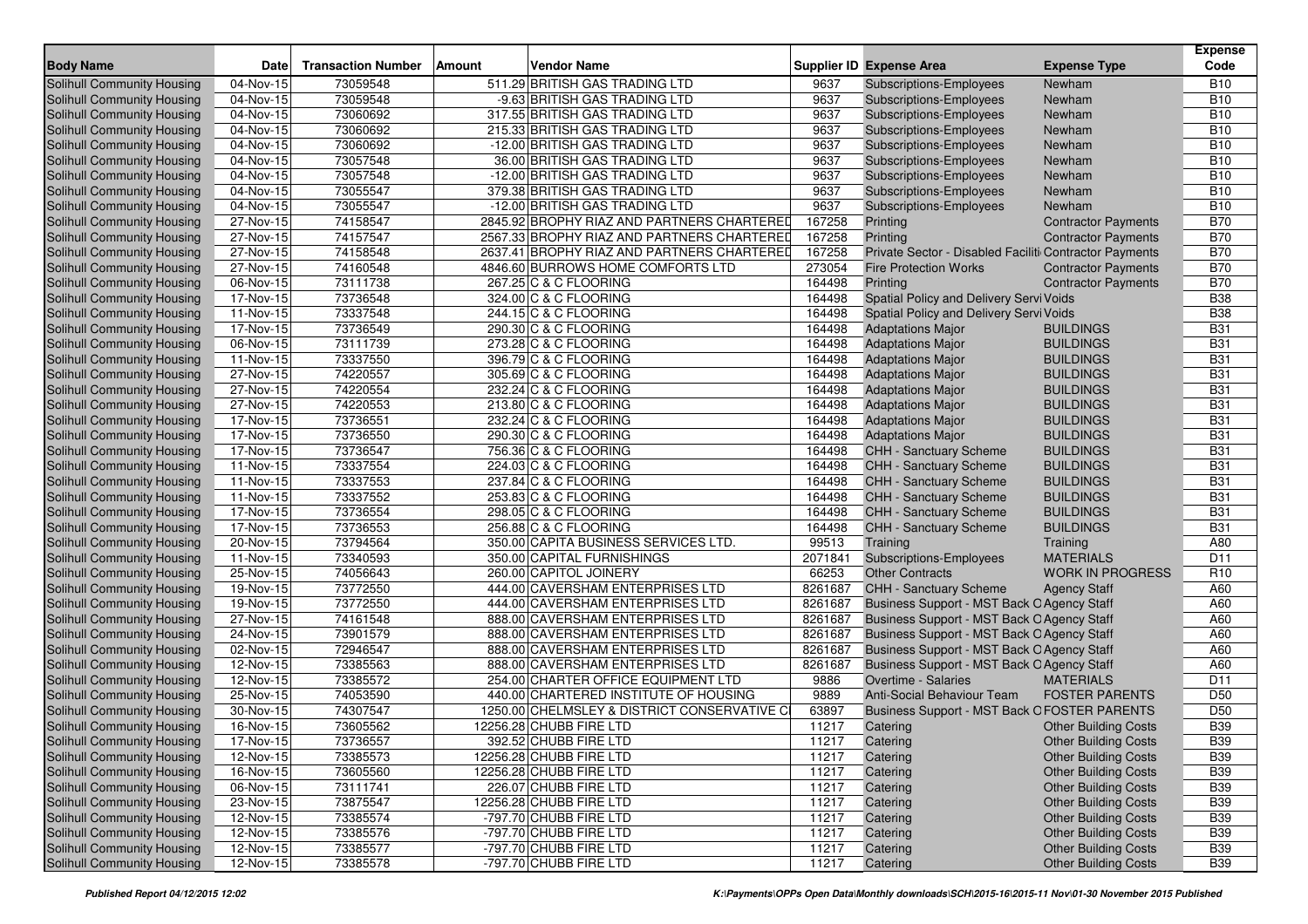|                                                          | <b>Date</b>             |                           |               |                                                                  |                  | <b>Supplier ID Expense Area</b>                      |                                      | <b>Expense</b><br>Code   |
|----------------------------------------------------------|-------------------------|---------------------------|---------------|------------------------------------------------------------------|------------------|------------------------------------------------------|--------------------------------------|--------------------------|
| <b>Body Name</b>                                         |                         | <b>Transaction Number</b> | <b>Amount</b> | <b>Vendor Name</b>                                               |                  |                                                      | <b>Expense Type</b>                  |                          |
| <b>Solihull Community Housing</b>                        | 12-Nov-15               | 73385581                  |               | -797.70 CHUBB FIRE LTD                                           | 11217            | Catering                                             | <b>Other Building Costs</b>          | <b>B39</b>               |
| Solihull Community Housing                               | 16-Nov-15               | 73605564                  |               | -797.70 CHUBB FIRE LTD                                           | 11217            | Catering                                             | <b>Other Building Costs</b>          | <b>B39</b>               |
| Solihull Community Housing                               | $\overline{16}$ -Nov-15 | 73605568                  |               | -797.70 CHUBB FIRE LTD                                           | 11217            | Catering                                             | <b>Other Building Costs</b>          | <b>B39</b>               |
| Solihull Community Housing                               | 24-Nov-15               | 73901581                  |               | 350.00 CHUMLEY ROBERTS PARTNERSHIP                               | 82594<br>82594   | <b>Food Festival</b>                                 | <b>Contractor Payments</b>           | <b>B70</b><br><b>B70</b> |
| Solihull Community Housing                               | 24-Nov-15               | 73901582                  |               | 390.00 CHUMLEY ROBERTS PARTNERSHIP                               |                  | <b>Food Festival</b>                                 | <b>Contractor Payments</b>           | <b>B13</b>               |
| Solihull Community Housing<br>Solihull Community Housing | 23-Nov-15<br>02-Nov-15  | 73875548<br>72945547      |               | 2736.89 CLEARWATER TECHNOLOGY LTD<br>1673.70 COVENTRY UNIVERSITY | 121213<br>10102  | Client ¿ H & S Water Risk<br>Training                | Kerble<br>Training                   | A80                      |
| Solihull Community Housing                               | 02-Nov-15               | 72945547                  |               | 1673.75 COVENTRY UNIVERSITY                                      | 10102            | Training                                             | Training                             | A80                      |
| Solihull Community Housing                               | 02-Nov-15               | 72945547                  |               | -1673.75 COVENTRY UNIVERSITY                                     | 10102            | Training                                             | Training                             | A80                      |
| Solihull Community Housing                               | 20-Nov-15               | 73794565                  |               | 103.00 DALEN LTD                                                 | 5113             | <b>IT Strategy</b>                                   | <b>TELEPHONES</b>                    | D30                      |
| Solihull Community Housing                               | 20-Nov-15               | 73794565                  |               | 278.40 DALEN LTD                                                 | 5113             | <b>IT Strategy</b>                                   | <b>TELEPHONES</b>                    | D30                      |
| Solihull Community Housing                               | 20-Nov-15               | 73794565                  |               | 366.00 DALEN LTD                                                 | 5113             | <b>IT Strategy</b>                                   | <b>TELEPHONES</b>                    | D30                      |
| Solihull Community Housing                               | 12-Nov-15               | 73385584                  |               | 1748.73 DANIEL OWEN LTD                                          | 9360687          | CHH - Sanctuary Scheme                               | <b>Agency Staff</b>                  | A60                      |
| Solihull Community Housing                               | 25-Nov-15               | 74053577                  |               | 1126.19 DANIEL OWEN LTD                                          | 9360687          | <b>CHH - Sanctuary Scheme</b>                        | <b>Agency Staff</b>                  | A60                      |
| Solihull Community Housing                               | 02-Nov-15               | 72991548                  |               | 2172.21 DANIEL OWEN LTD                                          | 9360687          | <b>CHH - Sanctuary Scheme</b>                        | <b>Agency Staff</b>                  | A60                      |
| Solihull Community Housing                               | 02-Nov-15               | 72992547                  |               | 1677.21 DANIEL OWEN LTD                                          | 9360687          | CHH - Sanctuary Scheme                               | <b>Agency Staff</b>                  | A60                      |
| Solihull Community Housing                               | 19-Nov-15               | 73777548                  |               | 1129.98 DANIEL OWEN LTD                                          | 9360687          | <b>CHH - Sanctuary Scheme</b>                        | <b>Agency Staff</b>                  | A60                      |
| Solihull Community Housing                               | 12-Nov-15               | 73385586                  |               | 423.05 DANIEL OWEN LTD                                           | 9360687          | <b>Other Contracts</b>                               | <b>Agency Staff</b>                  | A60                      |
| Solihull Community Housing                               | 12-Nov-15               | 73385587                  |               | 408.59 DANIEL OWEN LTD                                           | 9360687          | <b>Other Contracts</b>                               | <b>Agency Staff</b>                  | A60                      |
| Solihull Community Housing                               | 16-Nov-15               | 73605569                  |               | 408.59 DANIEL OWEN LTD                                           | 9360687          | <b>Other Contracts</b>                               | <b>Agency Staff</b>                  | A60                      |
| Solihull Community Housing                               | 20-Nov-15               | 73794566                  |               | 408.59 DANIEL OWEN LTD                                           | 9360687          | <b>Other Contracts</b>                               | <b>Agency Staff</b>                  | A60                      |
| Solihull Community Housing                               | 25-Nov-15               | 74053579                  |               | 337.37 DANIEL OWEN LTD                                           | 9360687          | <b>Other Contracts</b>                               | <b>Agency Staff</b>                  | A60                      |
| <b>Solihull Community Housing</b>                        | 04-Nov-15               | 73063549                  |               | 500.00 DLA PIPER UK LLP                                          | 147168           | Director - Leisure & Parks                           | <b>FEES: OTHER</b>                   | D <sub>52</sub>          |
| Solihull Community Housing                               | 27-Nov-15               | 74220580                  |               | 95.00 DMW ENVIRONMENTAL                                          | 281856           | Gas Warm Air/B'boiler/Storage I Contractor Payments  |                                      | <b>B70</b>               |
| Solihull Community Housing                               | 27-Nov-15               | 74220580                  |               | 45.00 DMW ENVIRONMENTAL                                          | 281856           | Low Rise - Envelope Programm Contractor Payments     |                                      | <b>B70</b>               |
| Solihull Community Housing                               | 27-Nov-15               | 74220580                  |               | 45.00 DMW ENVIRONMENTAL                                          | 281856           | Low Rise - Envelope Programm Contractor Payments     |                                      | <b>B70</b>               |
| Solihull Community Housing                               | 27-Nov-15               | 74220576                  |               | 225.00 DMW ENVIRONMENTAL                                         | 281856           | Printing                                             | <b>Contractor Payments</b>           | <b>B70</b>               |
| Solihull Community Housing                               | 27-Nov-15               | 74220577                  |               | 135.00 DMW ENVIRONMENTAL                                         | 281856           | Health & Safety - Other                              | <b>Contractor Payments</b>           | <b>B70</b>               |
| Solihull Community Housing                               | 27-Nov-15               | 74220577                  |               | 135.00 DMW ENVIRONMENTAL                                         | 281856           | Health & Safety - Other                              | <b>Contractor Payments</b>           | <b>B70</b>               |
| Solihull Community Housing                               | 27-Nov-15               | 74220577                  |               | 135.00 DMW ENVIRONMENTAL                                         | 281856           | Health & Safety - Other                              | <b>Contractor Payments</b>           | <b>B70</b>               |
| Solihull Community Housing                               | 27-Nov-15               | 74220577                  |               | 135.00 DMW ENVIRONMENTAL                                         | 281856           | Health & Safety - Other                              | <b>Contractor Payments</b>           | <b>B70</b>               |
| Solihull Community Housing                               | 27-Nov-15               | 74220577                  |               | 135.00 DMW ENVIRONMENTAL                                         | 281856           | Health & Safety - Other                              | <b>Contractor Payments</b>           | <b>B70</b>               |
| Solihull Community Housing                               | 27-Nov-15               | 74220577                  |               | 135.00 DMW ENVIRONMENTAL                                         | 281856           | Health & Safety - Other                              | <b>Contractor Payments</b>           | <b>B70</b>               |
| Solihull Community Housing                               | 27-Nov-15               | 74220577                  |               | 135.00 DMW ENVIRONMENTAL                                         | 281856           | Health & Safety - Other                              | <b>Contractor Payments</b>           | <b>B70</b>               |
| Solihull Community Housing                               | 27-Nov-15               | 74220578                  |               | 85.00 DMW ENVIRONMENTAL                                          | 281856           | <b>Adaptations Major</b>                             | <b>BUILDINGS</b>                     | <b>B31</b>               |
| Solihull Community Housing<br>Solihull Community Housing | 27-Nov-15               | 74220578                  |               | 85.00 DMW ENVIRONMENTAL                                          | 281856<br>281856 | <b>Adaptations Major</b>                             | <b>BUILDINGS</b><br><b>BUILDINGS</b> | <b>B31</b>               |
| Solihull Community Housing                               | 27-Nov-15<br>27-Nov-15  | 74220578<br>74220578      |               | 50.00 DMW ENVIRONMENTAL<br>85.00 DMW ENVIRONMENTAL               | 281856           | <b>Adaptations Major</b><br><b>Adaptations Major</b> | <b>BUILDINGS</b>                     | <b>B31</b><br><b>B31</b> |
| Solihull Community Housing                               | $27-Nov-15$             | 74220580                  |               | 225.00 DMW ENVIRONMENTAL                                         | 281856           | <b>CHH - Sanctuary Scheme</b>                        | <b>BUILDINGS</b>                     | <b>B31</b>               |
| Solihull Community Housing                               | 27-Nov-15               | 74220579                  |               | 95.00 DMW ENVIRONMENTAL                                          | 281856           | CHH - Sanctuary Scheme                               | <b>BUILDINGS</b>                     | <b>B31</b>               |
| Solihull Community Housing                               | 27-Nov-15               | 74220579                  |               | 225.00 DMW ENVIRONMENTAL                                         | 281856           | CHH - Sanctuary Scheme                               | <b>BUILDINGS</b>                     | <b>B31</b>               |
| Solihull Community Housing                               | 27-Nov-15               | 74220579                  |               | 225.00 DMW ENVIRONMENTAL                                         | 281856           | CHH - Sanctuary Scheme                               | <b>BUILDINGS</b>                     | <b>B31</b>               |
| Solihull Community Housing                               | 27-Nov-15               | 74220579                  |               | 95.00 DMW ENVIRONMENTAL                                          | 281856           | <b>CHH - Sanctuary Scheme</b>                        | <b>BUILDINGS</b>                     | <b>B31</b>               |
| <b>Solihull Community Housing</b>                        | 27-Nov-15               | 74220579                  |               | 95.00 DMW ENVIRONMENTAL                                          | 281856           | CHH - Sanctuary Scheme                               | <b>BUILDINGS</b>                     | <b>B31</b>               |
| Solihull Community Housing                               | 27-Nov-15               | 74220579                  |               | 95.00 DMW ENVIRONMENTAL                                          | 281856           | CHH - Sanctuary Scheme                               | <b>BUILDINGS</b>                     | <b>B31</b>               |
| Solihull Community Housing                               | 27-Nov-15               | 74220579                  |               | 95.00 DMW ENVIRONMENTAL                                          | 281856           | <b>CHH - Sanctuary Scheme</b>                        | <b>BUILDINGS</b>                     | <b>B31</b>               |
| Solihull Community Housing                               | 27-Nov-15               | 74220579                  |               | 225.00 DMW ENVIRONMENTAL                                         | 281856           | CHH - Sanctuary Scheme                               | <b>BUILDINGS</b>                     | <b>B31</b>               |
| Solihull Community Housing                               | 27-Nov-15               | 74220579                  |               | 225.00 DMW ENVIRONMENTAL                                         | 281856           | CHH - Sanctuary Scheme                               | <b>BUILDINGS</b>                     | <b>B31</b>               |
| Solihull Community Housing                               | 27-Nov-15               | 74220579                  |               | 95.00 DMW ENVIRONMENTAL                                          | 281856           | CHH - Sanctuary Scheme                               | <b>BUILDINGS</b>                     | <b>B31</b>               |
| Solihull Community Housing                               | 27-Nov-15               | 74220579                  |               | 135.00 DMW ENVIRONMENTAL                                         | 281856           | <b>CHH - Sanctuary Scheme</b>                        | <b>BUILDINGS</b>                     | <b>B31</b>               |
| <b>Solihull Community Housing</b>                        | 27-Nov-15               | 74220579                  |               | 95.00 DMW ENVIRONMENTAL                                          | 281856           | CHH - Sanctuary Scheme                               | <b>BUILDINGS</b>                     | <b>B31</b>               |
| Solihull Community Housing                               | 27-Nov-15               | 74220579                  |               | 95.00 DMW ENVIRONMENTAL                                          | 281856           | <b>CHH - Sanctuary Scheme</b>                        | <b>BUILDINGS</b>                     | <b>B31</b>               |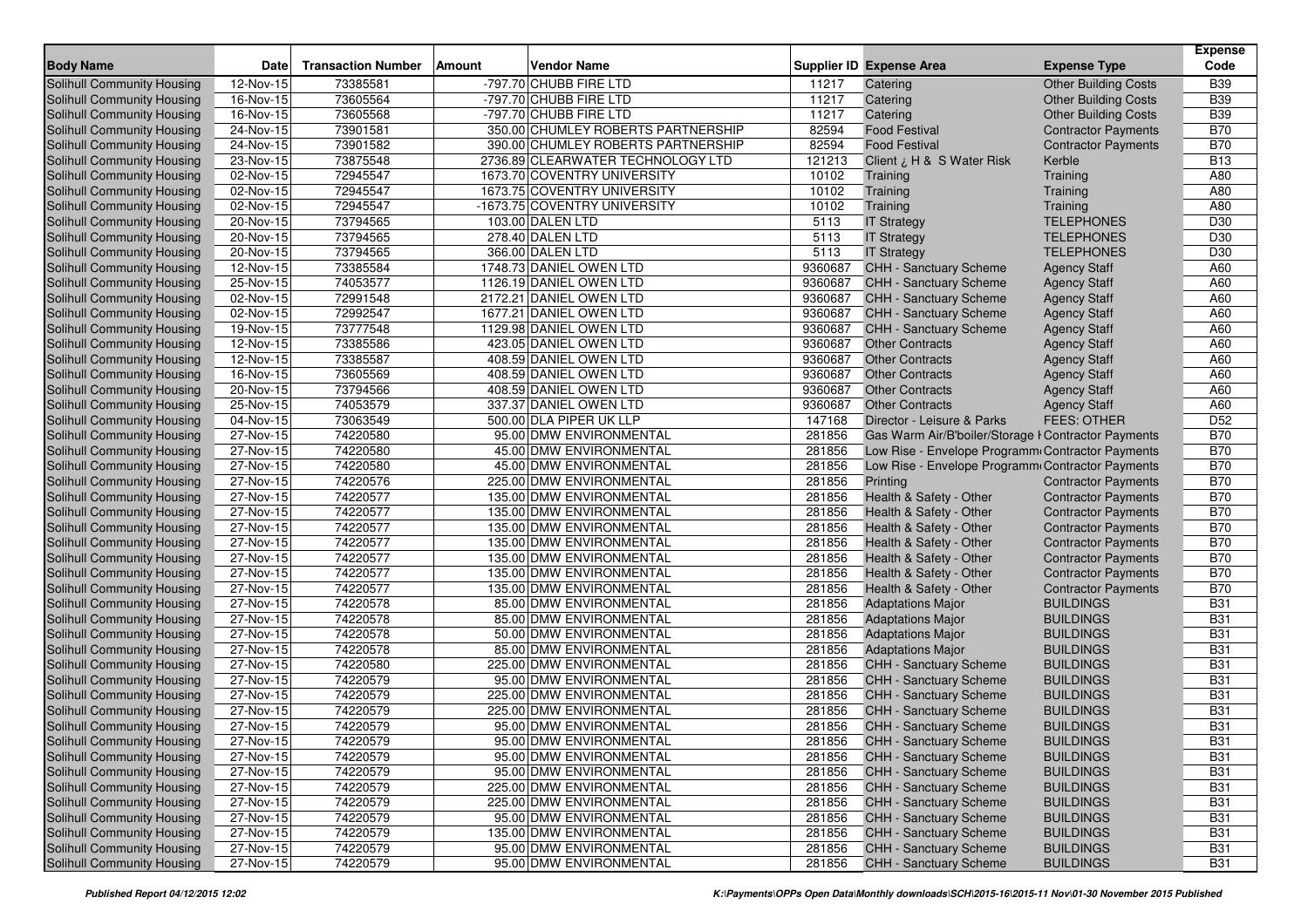| <b>Body Name</b>                  | <b>Date</b> | <b>Transaction Number</b> | Amount | <b>Vendor Name</b>       |        | <b>Supplier ID Expense Area</b>                     | <b>Expense Type</b>        | <b>Expense</b><br>Code |
|-----------------------------------|-------------|---------------------------|--------|--------------------------|--------|-----------------------------------------------------|----------------------------|------------------------|
| Solihull Community Housing        | 27-Nov-15   | 74220579                  |        | 225.00 DMW ENVIRONMENTAL | 281856 | CHH - Sanctuary Scheme                              | <b>BUILDINGS</b>           | <b>B31</b>             |
| <b>Solihull Community Housing</b> | 27-Nov-15   | 74220579                  |        | 135.00 DMW ENVIRONMENTAL | 281856 | <b>CHH - Sanctuary Scheme</b>                       | <b>BUILDINGS</b>           | <b>B31</b>             |
| <b>Solihull Community Housing</b> | 27-Nov-15   | 74220579                  |        | 135.00 DMW ENVIRONMENTAL | 281856 | <b>CHH - Sanctuary Scheme</b>                       | <b>BUILDINGS</b>           | <b>B31</b>             |
| Solihull Community Housing        | 27-Nov-15   | 74220579                  |        | 95.00 DMW ENVIRONMENTAL  | 281856 | CHH - Sanctuary Scheme                              | <b>BUILDINGS</b>           | <b>B31</b>             |
| Solihull Community Housing        | 27-Nov-15   | 74220579                  |        | 95.00 DMW ENVIRONMENTAL  | 281856 | CHH - Sanctuary Scheme                              | <b>BUILDINGS</b>           | <b>B31</b>             |
| Solihull Community Housing        | 27-Nov-15   | 74220579                  |        | 95.00 DMW ENVIRONMENTAL  | 281856 | <b>CHH - Sanctuary Scheme</b>                       | <b>BUILDINGS</b>           | <b>B31</b>             |
| Solihull Community Housing        | 27-Nov-15   | 74220579                  |        | 95.00 DMW ENVIRONMENTAL  | 281856 | CHH - Sanctuary Scheme                              | <b>BUILDINGS</b>           | <b>B31</b>             |
| Solihull Community Housing        | 27-Nov-15   | 74220579                  |        | 95.00 DMW ENVIRONMENTAL  | 281856 | CHH - Sanctuary Scheme                              | <b>BUILDINGS</b>           | <b>B31</b>             |
| Solihull Community Housing        | 27-Nov-15   | 74220579                  |        | 95.00 DMW ENVIRONMENTAL  | 281856 | CHH - Sanctuary Scheme                              | <b>BUILDINGS</b>           | <b>B31</b>             |
| Solihull Community Housing        | 27-Nov-15   | 74220579                  |        | 135.00 DMW ENVIRONMENTAL | 281856 | <b>CHH - Sanctuary Scheme</b>                       | <b>BUILDINGS</b>           | <b>B31</b>             |
| Solihull Community Housing        | 27-Nov-15   | 74220576                  |        | 95.00 DMW ENVIRONMENTAL  | 281856 | CHH - Sanctuary Scheme                              | <b>BUILDINGS</b>           | <b>B31</b>             |
| Solihull Community Housing        | 27-Nov-15   | 74220576                  |        | 95.00 DMW ENVIRONMENTAL  | 281856 | CHH - Sanctuary Scheme                              | <b>BUILDINGS</b>           | <b>B31</b>             |
| Solihull Community Housing        | 27-Nov-15   | 74220576                  |        | 95.00 DMW ENVIRONMENTAL  | 281856 | CHH - Sanctuary Scheme                              | <b>BUILDINGS</b>           | <b>B31</b>             |
| Solihull Community Housing        | 27-Nov-15   | 74220576                  |        | 95.00 DMW ENVIRONMENTAL  | 281856 | <b>CHH - Sanctuary Scheme</b>                       | <b>BUILDINGS</b>           | <b>B31</b>             |
| Solihull Community Housing        | 27-Nov-15   | 74220576                  |        | 95.00 DMW ENVIRONMENTAL  | 281856 | <b>CHH - Sanctuary Scheme</b>                       | <b>BUILDINGS</b>           | <b>B31</b>             |
| Solihull Community Housing        | 27-Nov-15   | 74220576                  |        | 225.00 DMW ENVIRONMENTAL | 281856 | <b>CHH - Sanctuary Scheme</b>                       | <b>BUILDINGS</b>           | <b>B31</b>             |
| Solihull Community Housing        | 27-Nov-15   | 74220576                  |        | 95.00 DMW ENVIRONMENTAL  | 281856 | <b>CHH - Sanctuary Scheme</b>                       | <b>BUILDINGS</b>           | <b>B31</b>             |
| Solihull Community Housing        | 27-Nov-15   | 74220576                  |        | 85.00 DMW ENVIRONMENTAL  | 281856 | CHH - Sanctuary Scheme                              | <b>BUILDINGS</b>           | <b>B31</b>             |
| Solihull Community Housing        | 27-Nov-15   | 74220576                  |        | 85.00 DMW ENVIRONMENTAL  | 281856 | <b>CHH - Sanctuary Scheme</b>                       | <b>BUILDINGS</b>           | <b>B31</b>             |
| Solihull Community Housing        | 27-Nov-15   | 74220576                  |        | 85.00 DMW ENVIRONMENTAL  | 281856 | <b>CHH - Sanctuary Scheme</b>                       | <b>BUILDINGS</b>           | <b>B31</b>             |
| Solihull Community Housing        | 27-Nov-15   | 74220576                  |        | 85.00 DMW ENVIRONMENTAL  | 281856 | CHH - Sanctuary Scheme                              | <b>BUILDINGS</b>           | <b>B31</b>             |
| Solihull Community Housing        | 27-Nov-15   | 74220576                  |        | 95.00 DMW ENVIRONMENTAL  | 281856 | <b>CHH - Sanctuary Scheme</b>                       | <b>BUILDINGS</b>           | <b>B31</b>             |
| Solihull Community Housing        | 27-Nov-15   | 74220576                  |        | 95.00 DMW ENVIRONMENTAL  | 281856 | <b>CHH - Sanctuary Scheme</b>                       | <b>BUILDINGS</b>           | <b>B31</b>             |
| Solihull Community Housing        | 27-Nov-15   | 74220576                  |        | 95.00 DMW ENVIRONMENTAL  | 281856 | <b>CHH - Sanctuary Scheme</b>                       | <b>BUILDINGS</b>           | <b>B31</b>             |
| Solihull Community Housing        | 27-Nov-15   | 74220576                  |        | 95.00 DMW ENVIRONMENTAL  | 281856 | <b>CHH - Sanctuary Scheme</b>                       | <b>BUILDINGS</b>           | <b>B31</b>             |
| Solihull Community Housing        | 27-Nov-15   | 74220576                  |        | 95.00 DMW ENVIRONMENTAL  | 281856 | CHH - Sanctuary Scheme                              | <b>BUILDINGS</b>           | <b>B31</b>             |
| Solihull Community Housing        | 27-Nov-15   | 74220576                  |        | 95.00 DMW ENVIRONMENTAL  | 281856 | <b>CHH - Sanctuary Scheme</b>                       | <b>BUILDINGS</b>           | <b>B31</b>             |
| <b>Solihull Community Housing</b> | 27-Nov-15   | 74220576                  |        | 95.00 DMW ENVIRONMENTAL  | 281856 | <b>CHH - Sanctuary Scheme</b>                       | <b>BUILDINGS</b>           | <b>B31</b>             |
| Solihull Community Housing        | 27-Nov-15   | 74220576                  |        | 95.00 DMW ENVIRONMENTAL  | 281856 | CHH - Sanctuary Scheme                              | <b>BUILDINGS</b>           | <b>B31</b>             |
| Solihull Community Housing        | 27-Nov-15   | 74220576                  |        | 95.00 DMW ENVIRONMENTAL  | 281856 | CHH - Sanctuary Scheme                              | <b>BUILDINGS</b>           | <b>B31</b>             |
| Solihull Community Housing        | 27-Nov-15   | 74220576                  |        | 95.00 DMW ENVIRONMENTAL  | 281856 | CHH - Sanctuary Scheme                              | <b>BUILDINGS</b>           | <b>B31</b>             |
| Solihull Community Housing        | 27-Nov-15   | 74220576                  |        | 95.00 DMW ENVIRONMENTAL  | 281856 | CHH - Sanctuary Scheme                              | <b>BUILDINGS</b>           | <b>B31</b>             |
| Solihull Community Housing        | 27-Nov-15   | 74220576                  |        | 95.00 DMW ENVIRONMENTAL  | 281856 | CHH - Sanctuary Scheme                              | <b>BUILDINGS</b>           | <b>B31</b>             |
| Solihull Community Housing        | 27-Nov-15   | 74220579                  |        | 225.00 DMW ENVIRONMENTAL | 281856 | CHH - Sanctuary Scheme                              | <b>BUILDINGS</b>           | <b>B31</b>             |
| Solihull Community Housing        | 27-Nov-15   | 74220579                  |        | 95.00 DMW ENVIRONMENTAL  | 281856 | <b>CHH - Sanctuary Scheme</b>                       | <b>BUILDINGS</b>           | <b>B31</b>             |
| Solihull Community Housing        | 27-Nov-15   | 74220579                  |        | 135.00 DMW ENVIRONMENTAL | 281856 | CHH - Sanctuary Scheme                              | <b>BUILDINGS</b>           | <b>B31</b>             |
| Solihull Community Housing        | 27-Nov-15   | 74220579                  |        | 95.00 DMW ENVIRONMENTAL  | 281856 | CHH - Sanctuary Scheme                              | <b>BUILDINGS</b>           | <b>B31</b>             |
| Solihull Community Housing        | 27-Nov-15   | 74220579                  |        | 95.00 DMW ENVIRONMENTAL  | 281856 | CHH - Sanctuary Scheme                              | <b>BUILDINGS</b>           | <b>B31</b>             |
| Solihull Community Housing        | $27-Nov-15$ | 74220579                  |        | 95.00 DMW ENVIRONMENTAL  | 281856 | CHH - Sanctuary Scheme                              | <b>BUILDINGS</b>           | <b>B31</b>             |
| Solihull Community Housing        | 05-Nov-15   | 73080644                  |        | 213.05 DODD GROUP        | 164798 | Emergency Planning and Busine Other Building Costs  |                            | <b>B39</b>             |
| Solihull Community Housing        | 05-Nov-15   | 73080801                  |        | 284.95 DODD GROUP        | 164798 | Emergency Planning and Busine Other Building Costs  |                            | <b>B39</b>             |
| Solihull Community Housing        | 05-Nov-15   | 73080661                  |        | 284.88 DODD GROUP        | 164798 | Emergency Planning and Busine Other Building Costs  |                            | <b>B39</b>             |
| Solihull Community Housing        | 05-Nov-15   | 73080660                  |        | 465.75 DODD GROUP        | 164798 | Emergency Planning and Busine Other Building Costs  |                            | <b>B39</b>             |
| Solihull Community Housing        | 05-Nov-15   | 73080652                  |        | 216.14 DODD GROUP        | 164798 | Emergency Planning and Busine Other Building Costs  |                            | <b>B39</b>             |
| Solihull Community Housing        | 05-Nov-15   | 73080647                  |        | 273.52 DODD GROUP        | 164798 | Emergency Planning and Busine Other Building Costs  |                            | <b>B39</b>             |
| Solihull Community Housing        | 05-Nov-15   | 73080638                  |        | 1207.06 DODD GROUP       | 164798 | Emergency Planning and Busine Other Building Costs  |                            | <b>B39</b>             |
| Solihull Community Housing        | 24-Nov-15   | 73901585                  |        | 72500.00 DODD GROUP      | 164798 | Gas Warm Air/B'boiler/Storage I Contractor Payments |                            | <b>B70</b>             |
| Solihull Community Housing        | 05-Nov-15   | 73093567                  |        | 392.64 DODD GROUP        | 164798 | Kitchens                                            | <b>Contractor Payments</b> | <b>B70</b>             |
| Solihull Community Housing        | 24-Nov-15   | 73898632                  |        | 574.95 DODD GROUP        | 164798 | Low Rise Overcladding                               | <b>Contractor Payments</b> | <b>B70</b>             |
| Solihull Community Housing        | 24-Nov-15   | 73898630                  |        | 390.63 DODD GROUP        | 164798 | Low Rise Overcladding                               | <b>Contractor Payments</b> | <b>B70</b>             |
| Solihull Community Housing        | 05-Nov-15   | 73093571                  |        | 1835.29 DODD GROUP       | 164798 | Decent Homes Prog - Internal                        | <b>Contractor Payments</b> | <b>B70</b>             |
| Solihull Community Housing        | 05-Nov-15   | 73093570                  |        | 1740.73 DODD GROUP       | 164798 | Decent Homes Prog - Internal                        | <b>Contractor Payments</b> | <b>B70</b>             |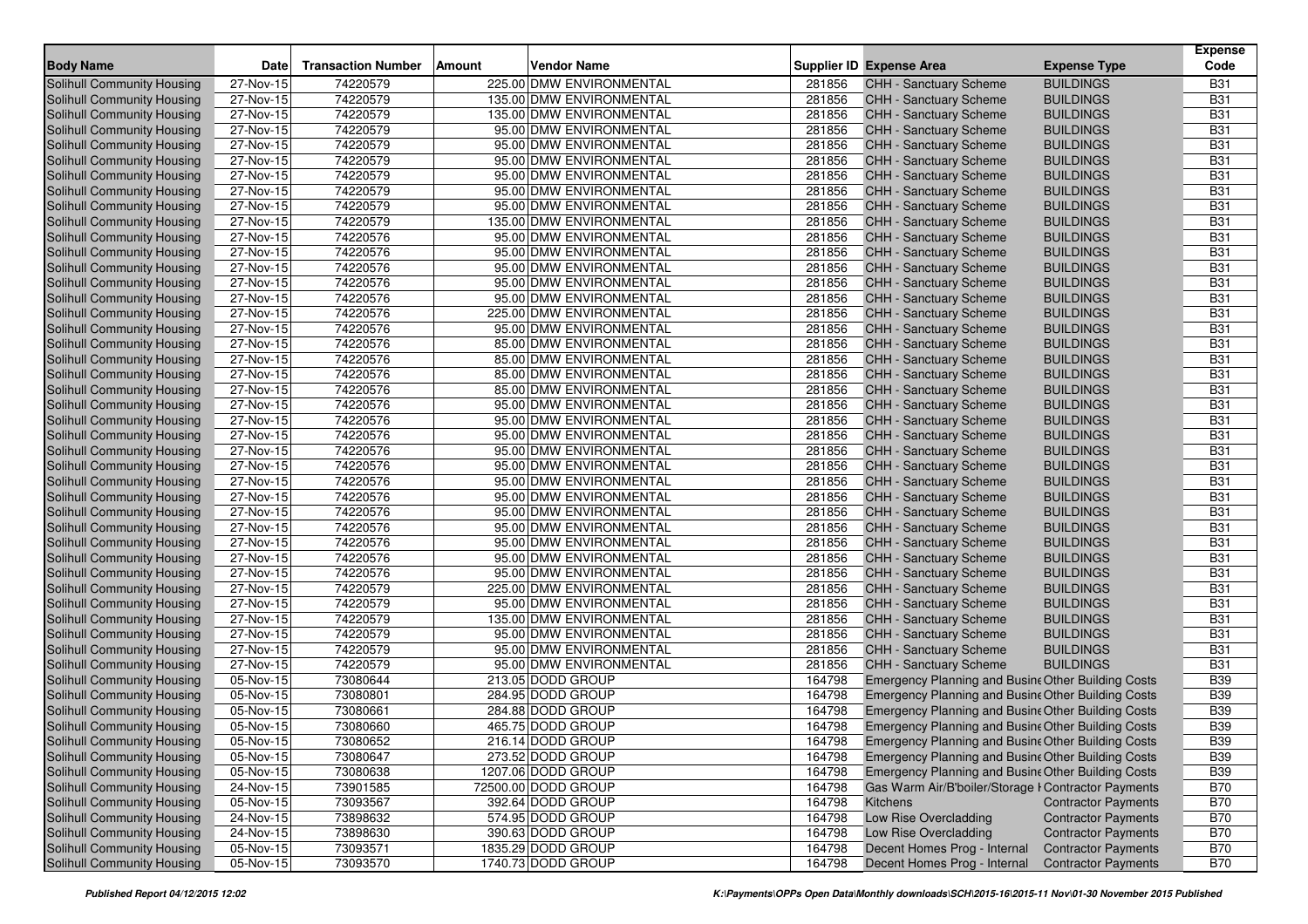| <b>Body Name</b>                                         | <b>Date</b>             | <b>Transaction Number</b> | <b>Amount</b> | <b>Vendor Name</b> |        | Supplier ID Expense Area                                     | <b>Expense Type</b>                                      | Expense<br>Code |
|----------------------------------------------------------|-------------------------|---------------------------|---------------|--------------------|--------|--------------------------------------------------------------|----------------------------------------------------------|-----------------|
| <b>Solihull Community Housing</b>                        | 05-Nov-15               | 73093569                  |               | 1790.60 DODD GROUP | 164798 | Decent Homes Prog - Internal                                 | <b>Contractor Payments</b>                               | <b>B70</b>      |
| Solihull Community Housing                               | 05-Nov-15               | 73093568                  |               | 942.94 DODD GROUP  | 164798 | Decent Homes Prog - Internal                                 | <b>Contractor Payments</b>                               | <b>B70</b>      |
| Solihull Community Housing                               | 05-Nov-15               | 73093566                  |               | 721.75 DODD GROUP  | 164798 | Decent Homes Prog - Internal                                 | <b>Contractor Payments</b>                               | <b>B70</b>      |
| Solihull Community Housing                               | 05-Nov-15               | 73093565                  |               | 2099.94 DODD GROUP | 164798 | Decent Homes Prog - Internal                                 | <b>Contractor Payments</b>                               | <b>B70</b>      |
| Solihull Community Housing                               | 05-Nov-15               | 73093562                  |               | 726.01 DODD GROUP  | 164798 | Decent Homes Prog - Internal                                 | <b>Contractor Payments</b>                               | <b>B70</b>      |
| Solihull Community Housing                               | 20-Nov-15               | 73820557                  |               | 380.47 DODD GROUP  | 164798 | Decent Homes Prog - Internal                                 | <b>Contractor Payments</b>                               | <b>B70</b>      |
| Solihull Community Housing                               | 20-Nov-15               | 73820551                  |               | 294.34 DODD GROUP  | 164798 | Decent Homes Prog - Internal                                 | <b>Contractor Payments</b>                               | <b>B70</b>      |
| Solihull Community Housing                               | 20-Nov-15               | 73820555                  |               | 323.96 DODD GROUP  | 164798 | Decent Homes Prog - Internal                                 | <b>Contractor Payments</b>                               | <b>B70</b>      |
| Solihull Community Housing                               | 20-Nov-15               | 73820554                  |               | 381.31 DODD GROUP  | 164798 | Decent Homes Prog - Internal                                 | <b>Contractor Payments</b>                               | <b>B70</b>      |
| Solihull Community Housing                               | 20-Nov-15               | 73820553                  |               | 1644.62 DODD GROUP | 164798 | Decent Homes Prog - Internal                                 | <b>Contractor Payments</b>                               | <b>B70</b>      |
| Solihull Community Housing                               | 20-Nov-15               | 73820556                  |               | 820.19 DODD GROUP  | 164798 | Decent Homes Prog - Internal                                 | <b>Contractor Payments</b>                               | <b>B70</b>      |
| Solihull Community Housing                               | 05-Nov-15               | 73093564                  |               | 375.42 DODD GROUP  | 164798 | Decent Homes Prog - Internal                                 | <b>Contractor Payments</b>                               | <b>B70</b>      |
| Solihull Community Housing                               | 05-Nov-15               | 73093549                  |               | 232.41 DODD GROUP  | 164798 | Decent Homes Prog - Internal                                 | <b>Contractor Payments</b>                               | <b>B70</b>      |
| Solihull Community Housing                               | 05-Nov-15               | 73093580                  |               | 1845.66 DODD GROUP | 164798 | Decent Homes Prog - Internal                                 | <b>Contractor Payments</b>                               | <b>B70</b>      |
| Solihull Community Housing                               | 05-Nov-15               | 73093579                  |               | 2152.55 DODD GROUP | 164798 | Decent Homes Prog - Internal                                 | <b>Contractor Payments</b>                               | <b>B70</b>      |
| Solihull Community Housing                               | 05-Nov-15               | 73093578                  |               | 1721.79 DODD GROUP | 164798 | Decent Homes Prog - Internal                                 | <b>Contractor Payments</b>                               | <b>B70</b>      |
| <b>Solihull Community Housing</b>                        | 05-Nov-15               | 73093577                  |               | 432.93 DODD GROUP  | 164798 | Decent Homes Prog - Internal                                 | <b>Contractor Payments</b>                               | <b>B70</b>      |
|                                                          | 05-Nov-15               | 73093575                  |               | 625.52 DODD GROUP  | 164798 |                                                              |                                                          | <b>B70</b>      |
| Solihull Community Housing<br>Solihull Community Housing | 05-Nov-15               | 73093574                  |               | 262.50 DODD GROUP  | 164798 | Decent Homes Prog - Internal<br>Decent Homes Prog - Internal | <b>Contractor Payments</b><br><b>Contractor Payments</b> | <b>B70</b>      |
| Solihull Community Housing                               | 05-Nov-15               | 73093573                  |               | 717.52 DODD GROUP  | 164798 | Decent Homes Prog - Internal                                 | <b>Contractor Payments</b>                               | <b>B70</b>      |
| Solihull Community Housing                               | 05-Nov-15               | 73093572                  |               | 1770.32 DODD GROUP | 164798 | Decent Homes Prog - Internal                                 | <b>Contractor Payments</b>                               | <b>B70</b>      |
| Solihull Community Housing                               | 05-Nov-15               | 73083853                  |               | 314.47 DODD GROUP  | 164798 | <b>First Stop Shop</b>                                       | <b>Contractor Payments</b>                               | <b>B70</b>      |
| Solihull Community Housing                               | 20-Nov-15               | 73806562                  |               | 339.11 DODD GROUP  | 164798 | <b>Frontline Offices</b>                                     | <b>GROUNDS</b>                                           | <b>B30</b>      |
| Solihull Community Housing                               | 05-Nov-15               | 73092569                  |               | 378.71 DODD GROUP  | 164798 | Spatial Policy and Delivery Servi Voids                      |                                                          | <b>B38</b>      |
| Solihull Community Housing                               | $\overline{20}$ -Nov-15 | 73820628                  |               | 264.61 DODD GROUP  | 164798 | Spatial Policy and Delivery Servi Voids                      |                                                          | <b>B38</b>      |
| Solihull Community Housing                               | 20-Nov-15               | 73820623                  |               | 214.38 DODD GROUP  | 164798 | Spatial Policy and Delivery Servi Voids                      |                                                          | <b>B38</b>      |
| Solihull Community Housing                               | 20-Nov-15               | 73820621                  |               | 409.41 DODD GROUP  | 164798 | Spatial Policy and Delivery Servi Voids                      |                                                          | <b>B38</b>      |
| Solihull Community Housing                               | 20-Nov-15               | 73820620                  |               | 314.49 DODD GROUP  | 164798 | Spatial Policy and Delivery Servi Voids                      |                                                          | <b>B38</b>      |
| Solihull Community Housing                               | 20-Nov-15               | 73820615                  |               | 283.41 DODD GROUP  | 164798 | Spatial Policy and Delivery Servi Voids                      |                                                          | <b>B38</b>      |
| Solihull Community Housing                               | 20-Nov-15               | 73820611                  |               | 606.84 DODD GROUP  | 164798 | Spatial Policy and Delivery Servi Voids                      |                                                          | <b>B38</b>      |
| Solihull Community Housing                               | 20-Nov-15               | 73820610                  |               | 897.62 DODD GROUP  | 164798 | Spatial Policy and Delivery Servi Voids                      |                                                          | <b>B38</b>      |
| Solihull Community Housing                               | 20-Nov-15               | 73820608                  |               | 1546.58 DODD GROUP | 164798 | Spatial Policy and Delivery Servi Voids                      |                                                          | <b>B38</b>      |
| Solihull Community Housing                               | 20-Nov-15               | 73820607                  |               | 756.19 DODD GROUP  | 164798 | Spatial Policy and Delivery Servi Voids                      |                                                          | <b>B38</b>      |
| Solihull Community Housing                               | 20-Nov-15               | 73820606                  |               | 288.29 DODD GROUP  | 164798 | Spatial Policy and Delivery Servi Voids                      |                                                          | <b>B38</b>      |
| Solihull Community Housing                               | 05-Nov-15               | 73092563                  |               | 1532.91 DODD GROUP | 164798 | Spatial Policy and Delivery Servi Voids                      |                                                          | <b>B38</b>      |
| <b>Solihull Community Housing</b>                        | 20-Nov-15               | 73820605                  |               | 354.58 DODD GROUP  | 164798 | Spatial Policy and Delivery Servi Voids                      |                                                          | <b>B38</b>      |
| Solihull Community Housing                               | 20-Nov-15               | 73820604                  |               | 398.57 DODD GROUP  | 164798 | <b>Spatial Policy and Delivery Servi Voids</b>               |                                                          | <b>B38</b>      |
| Solihull Community Housing                               | 20-Nov-15               | 73820602                  |               | 299.31 DODD GROUP  | 164798 | Spatial Policy and Delivery Servi Voids                      |                                                          | <b>B38</b>      |
| <b>Solihull Community Housing</b>                        | 20-Nov-15               | 73820598                  |               | 549.54 DODD GROUP  | 164798 | Spatial Policy and Delivery Servi Voids                      |                                                          | <b>B38</b>      |
| Solihull Community Housing                               | 20-Nov-15               | 73820594                  |               | 820.62 DODD GROUP  | 164798 | Spatial Policy and Delivery Servi Voids                      |                                                          | <b>B38</b>      |
| Solihull Community Housing                               | 20-Nov-15               | 73820589                  |               | 498.74 DODD GROUP  | 164798 | Spatial Policy and Delivery Servi Voids                      |                                                          | <b>B38</b>      |
| Solihull Community Housing                               | 20-Nov-15               | 73820586                  |               | 273.78 DODD GROUP  | 164798 | Spatial Policy and Delivery Servi Voids                      |                                                          | <b>B38</b>      |
| Solihull Community Housing                               | 20-Nov-15               | 73820579                  |               | 310.19 DODD GROUP  | 164798 | Spatial Policy and Delivery Servi Voids                      |                                                          | <b>B38</b>      |
| Solihull Community Housing                               | 20-Nov-15               | 73820709                  |               | 511.88 DODD GROUP  | 164798 | Spatial Policy and Delivery Servi Voids                      |                                                          | <b>B38</b>      |
| Solihull Community Housing                               | 20-Nov-15               | 73820708                  |               | 318.70 DODD GROUP  | 164798 | Spatial Policy and Delivery Servi Voids                      |                                                          | <b>B38</b>      |
| Solihull Community Housing                               | 20-Nov-15               | 73820705                  |               | 413.82 DODD GROUP  | 164798 | Spatial Policy and Delivery Servi Voids                      |                                                          | <b>B38</b>      |
| Solihull Community Housing                               | 20-Nov-15               | 73820576                  |               | 233.32 DODD GROUP  | 164798 | Spatial Policy and Delivery Servi Voids                      |                                                          | <b>B38</b>      |
| Solihull Community Housing                               | 20-Nov-15               | 73820573                  |               | 212.58 DODD GROUP  | 164798 | Spatial Policy and Delivery Servi Voids                      |                                                          | <b>B38</b>      |
| Solihull Community Housing                               | 20-Nov-15               | 73820570                  |               | 1650.13 DODD GROUP | 164798 | Spatial Policy and Delivery Servi Voids                      |                                                          | <b>B38</b>      |
| Solihull Community Housing                               | 20-Nov-15               | 73820569                  |               | 653.12 DODD GROUP  | 164798 | Spatial Policy and Delivery Servi Voids                      |                                                          | <b>B38</b>      |
| Solihull Community Housing                               | 20-Nov-15               | 73820568                  |               | 994.62 DODD GROUP  | 164798 | Spatial Policy and Delivery Servi Voids                      |                                                          | <b>B38</b>      |
| Solihull Community Housing                               | 20-Nov-15               | 73820704                  |               | 640.43 DODD GROUP  | 164798 | Spatial Policy and Delivery Servi Voids                      |                                                          | <b>B38</b>      |
|                                                          |                         |                           |               |                    |        |                                                              |                                                          |                 |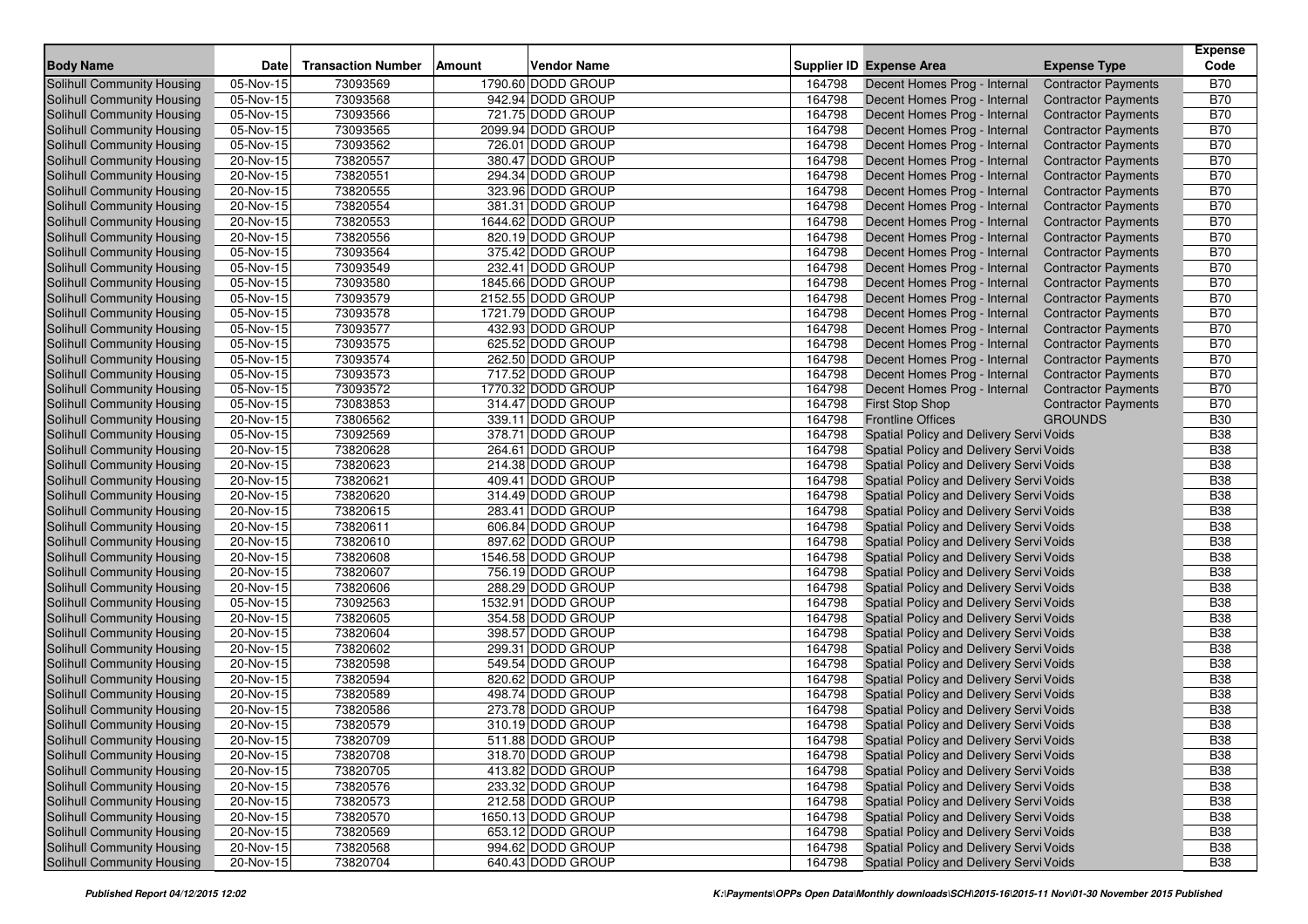|                                   |             |                           |        |                    |        |                                         |                     | <b>Expense</b> |
|-----------------------------------|-------------|---------------------------|--------|--------------------|--------|-----------------------------------------|---------------------|----------------|
| <b>Body Name</b>                  | <b>Date</b> | <b>Transaction Number</b> | Amount | <b>Vendor Name</b> |        | <b>Supplier ID Expense Area</b>         | <b>Expense Type</b> | Code           |
| <b>Solihull Community Housing</b> | 20-Nov-15   | 73820703                  |        | 376.78 DODD GROUP  | 164798 | Spatial Policy and Delivery Servi Voids |                     | <b>B38</b>     |
| Solihull Community Housing        | 20-Nov-15   | 73820701                  |        | 263.97 DODD GROUP  | 164798 | Spatial Policy and Delivery Servi Voids |                     | <b>B38</b>     |
| Solihull Community Housing        | 20-Nov-15   | 73820700                  |        | 738.31 DODD GROUP  | 164798 | Spatial Policy and Delivery Servi Voids |                     | <b>B38</b>     |
| Solihull Community Housing        | 20-Nov-15   | 73820827                  |        | 802.16 DODD GROUP  | 164798 | Spatial Policy and Delivery Servi Voids |                     | <b>B38</b>     |
| Solihull Community Housing        | 20-Nov-15   | 73820695                  |        | 1723.18 DODD GROUP | 164798 | Spatial Policy and Delivery Servi Voids |                     | <b>B38</b>     |
| <b>Solihull Community Housing</b> | $20-Nov-15$ | 73820694                  |        | 311.96 DODD GROUP  | 164798 | Spatial Policy and Delivery Servi Voids |                     | <b>B38</b>     |
| Solihull Community Housing        | 20-Nov-15   | 73820693                  |        | 543.33 DODD GROUP  | 164798 | Spatial Policy and Delivery Servi Voids |                     | <b>B38</b>     |
| Solihull Community Housing        | 20-Nov-15   | 73820691                  |        | 246.54 DODD GROUP  | 164798 | Spatial Policy and Delivery Servi Voids |                     | <b>B38</b>     |
| Solihull Community Housing        | 20-Nov-15   | 73820680                  |        | 466.25 DODD GROUP  | 164798 | Spatial Policy and Delivery Servi Voids |                     | <b>B38</b>     |
| Solihull Community Housing        | 20-Nov-15   | 73820677                  |        | 682.42 DODD GROUP  | 164798 | Spatial Policy and Delivery Servi Voids |                     | <b>B38</b>     |
| Solihull Community Housing        | 20-Nov-15   | 73820674                  |        | 608.82 DODD GROUP  | 164798 | Spatial Policy and Delivery Servi Voids |                     | <b>B38</b>     |
| Solihull Community Housing        | 20-Nov-15   | 73820669                  |        | 355.10 DODD GROUP  | 164798 | Spatial Policy and Delivery Servi Voids |                     | <b>B38</b>     |
| Solihull Community Housing        | 20-Nov-15   | 73820668                  |        | 259.82 DODD GROUP  | 164798 | Spatial Policy and Delivery Servi Voids |                     | <b>B38</b>     |
| Solihull Community Housing        | 20-Nov-15   | 73820667                  |        | 958.03 DODD GROUP  | 164798 | Spatial Policy and Delivery Servi Voids |                     | <b>B</b> 38    |
| Solihull Community Housing        | 20-Nov-15   | 73820665                  |        | 282.37 DODD GROUP  | 164798 | Spatial Policy and Delivery Servi Voids |                     | <b>B38</b>     |
| Solihull Community Housing        | 20-Nov-15   | 73820802                  |        | 469.47 DODD GROUP  | 164798 | Spatial Policy and Delivery Servi Voids |                     | <b>B38</b>     |
| Solihull Community Housing        | 20-Nov-15   | 73820662                  |        | 277.30 DODD GROUP  | 164798 | Spatial Policy and Delivery Servi Voids |                     | <b>B38</b>     |
| Solihull Community Housing        | 20-Nov-15   | 73820661                  |        | 242.28 DODD GROUP  | 164798 | Spatial Policy and Delivery Servi Voids |                     | <b>B38</b>     |
| Solihull Community Housing        | 20-Nov-15   | 73820660                  |        | 1647.39 DODD GROUP | 164798 | Spatial Policy and Delivery Servi Voids |                     | <b>B38</b>     |
| Solihull Community Housing        | 20-Nov-15   | 73820659                  |        | 222.67 DODD GROUP  | 164798 | Spatial Policy and Delivery Servi Voids |                     | <b>B</b> 38    |
| Solihull Community Housing        | 20-Nov-15   | 73820657                  |        | 301.36 DODD GROUP  | 164798 | Spatial Policy and Delivery Servi Voids |                     | <b>B38</b>     |
| Solihull Community Housing        | 20-Nov-15   | 73820656                  |        | 524.99 DODD GROUP  | 164798 | Spatial Policy and Delivery Servi Voids |                     | <b>B38</b>     |
| Solihull Community Housing        | 20-Nov-15   | 73820654                  |        | 242.63 DODD GROUP  | 164798 | Spatial Policy and Delivery Servi Voids |                     | <b>B38</b>     |
| Solihull Community Housing        | 20-Nov-15   | 73820653                  |        | 258.53 DODD GROUP  | 164798 | Spatial Policy and Delivery Servi Voids |                     | <b>B38</b>     |
| Solihull Community Housing        | 20-Nov-15   | 73820648                  |        | 350.15 DODD GROUP  | 164798 | Spatial Policy and Delivery Servi Voids |                     | <b>B</b> 38    |
| Solihull Community Housing        | 20-Nov-15   | 73820647                  |        | 1536.77 DODD GROUP | 164798 | Spatial Policy and Delivery Servi Voids |                     | <b>B38</b>     |
| Solihull Community Housing        | 20-Nov-15   | 73820646                  |        | 980.91 DODD GROUP  | 164798 | Spatial Policy and Delivery Servi Voids |                     | <b>B38</b>     |
| Solihull Community Housing        | $20-Nov-15$ | 73820645                  |        | 301.95 DODD GROUP  | 164798 | Spatial Policy and Delivery Servi Voids |                     | <b>B38</b>     |
| Solihull Community Housing        | $20-Nov-15$ | 73820641                  |        | 273.67 DODD GROUP  | 164798 | Spatial Policy and Delivery Servi Voids |                     | <b>B38</b>     |
| Solihull Community Housing        | 20-Nov-15   | 73820640                  |        | 425.31 DODD GROUP  | 164798 | Spatial Policy and Delivery Servi Voids |                     | <b>B38</b>     |
| Solihull Community Housing        | 20-Nov-15   | 73820636                  |        | 259.29 DODD GROUP  | 164798 | Spatial Policy and Delivery Servi Voids |                     | <b>B38</b>     |
| Solihull Community Housing        | 20-Nov-15   | 73820631                  |        | 288.93 DODD GROUP  | 164798 | Spatial Policy and Delivery Servi Voids |                     | <b>B38</b>     |
| Solihull Community Housing        | 20-Nov-15   | 73820630                  |        | 1591.81 DODD GROUP | 164798 | Spatial Policy and Delivery Servi Voids |                     | <b>B38</b>     |
| <b>Solihull Community Housing</b> | 20-Nov-15   | 73820629                  |        | 730.10 DODD GROUP  | 164798 | Spatial Policy and Delivery Servi Voids |                     | <b>B38</b>     |
| Solihull Community Housing        | 20-Nov-15   | 73821553                  |        | 542.04 DODD GROUP  | 164798 | <b>Adaptations Major</b>                | <b>BUILDINGS</b>    | <b>B31</b>     |
| Solihull Community Housing        | 20-Nov-15   | 73821547                  |        | 761.22 DODD GROUP  | 164798 | <b>Adaptations Major</b>                | <b>BUILDINGS</b>    | <b>B31</b>     |
| <b>Solihull Community Housing</b> | 20-Nov-15   | 73821551                  |        | 423.81 DODD GROUP  | 164798 | <b>Adaptations Major</b>                | <b>BUILDINGS</b>    | <b>B31</b>     |
| Solihull Community Housing        | 20-Nov-15   | 73821550                  |        | 663.87 DODD GROUP  | 164798 | <b>Adaptations Major</b>                | <b>BUILDINGS</b>    | <b>B31</b>     |
| Solihull Community Housing        | 20-Nov-15   | 73821549                  |        | 907.31 DODD GROUP  | 164798 | <b>Adaptations Major</b>                | <b>BUILDINGS</b>    | <b>B31</b>     |
| Solihull Community Housing        | $20-Nov-15$ | 73821548                  |        | 413.07 DODD GROUP  | 164798 | <b>Adaptations Major</b>                | <b>BUILDINGS</b>    | <b>B31</b>     |
| Solihull Community Housing        | 20-Nov-15   | 73821552                  |        | 427.51 DODD GROUP  | 164798 | <b>Adaptations Major</b>                | <b>BUILDINGS</b>    | <b>B31</b>     |
| Solihull Community Housing        | 05-Nov-15   | 73094574                  |        | 519.57 DODD GROUP  | 164798 | <b>Adaptations Major</b>                | <b>BUILDINGS</b>    | <b>B31</b>     |
| Solihull Community Housing        | 05-Nov-15   | 73094547                  |        | 220.10 DODD GROUP  | 164798 | <b>Adaptations Major</b>                | <b>BUILDINGS</b>    | <b>B31</b>     |
| <b>Solihull Community Housing</b> | 05-Nov-15   | 73094571                  |        | 616.43 DODD GROUP  | 164798 | <b>Adaptations Major</b>                | <b>BUILDINGS</b>    | <b>B31</b>     |
| Solihull Community Housing        | 05-Nov-15   | 73094570                  |        | 394.38 DODD GROUP  | 164798 | <b>Adaptations Major</b>                | <b>BUILDINGS</b>    | <b>B31</b>     |
| Solihull Community Housing        | 05-Nov-15   | 73094567                  |        | 942.29 DODD GROUP  | 164798 | <b>Adaptations Major</b>                | <b>BUILDINGS</b>    | <b>B31</b>     |
| Solihull Community Housing        | 05-Nov-15   | 73094566                  |        | 430.74 DODD GROUP  | 164798 | <b>Adaptations Major</b>                | <b>BUILDINGS</b>    | <b>B31</b>     |
| Solihull Community Housing        | 05-Nov-15   | 73094564                  |        | 361.85 DODD GROUP  | 164798 | <b>Adaptations Major</b>                | <b>BUILDINGS</b>    | <b>B31</b>     |
| Solihull Community Housing        | 05-Nov-15   | 73094563                  |        | 380.70 DODD GROUP  | 164798 | <b>Adaptations Major</b>                | <b>BUILDINGS</b>    | <b>B31</b>     |
| Solihull Community Housing        | 05-Nov-15   | 73094561                  |        | 497.29 DODD GROUP  | 164798 | <b>Adaptations Major</b>                | <b>BUILDINGS</b>    | <b>B31</b>     |
| <b>Solihull Community Housing</b> | $05-Nov-15$ | 73094560                  |        | 434.45 DODD GROUP  | 164798 | <b>Adaptations Major</b>                | <b>BUILDINGS</b>    | <b>B31</b>     |
| Solihull Community Housing        | 05-Nov-15   | 73094559                  |        | 504.73 DODD GROUP  | 164798 | <b>Adaptations Major</b>                | <b>BUILDINGS</b>    | <b>B31</b>     |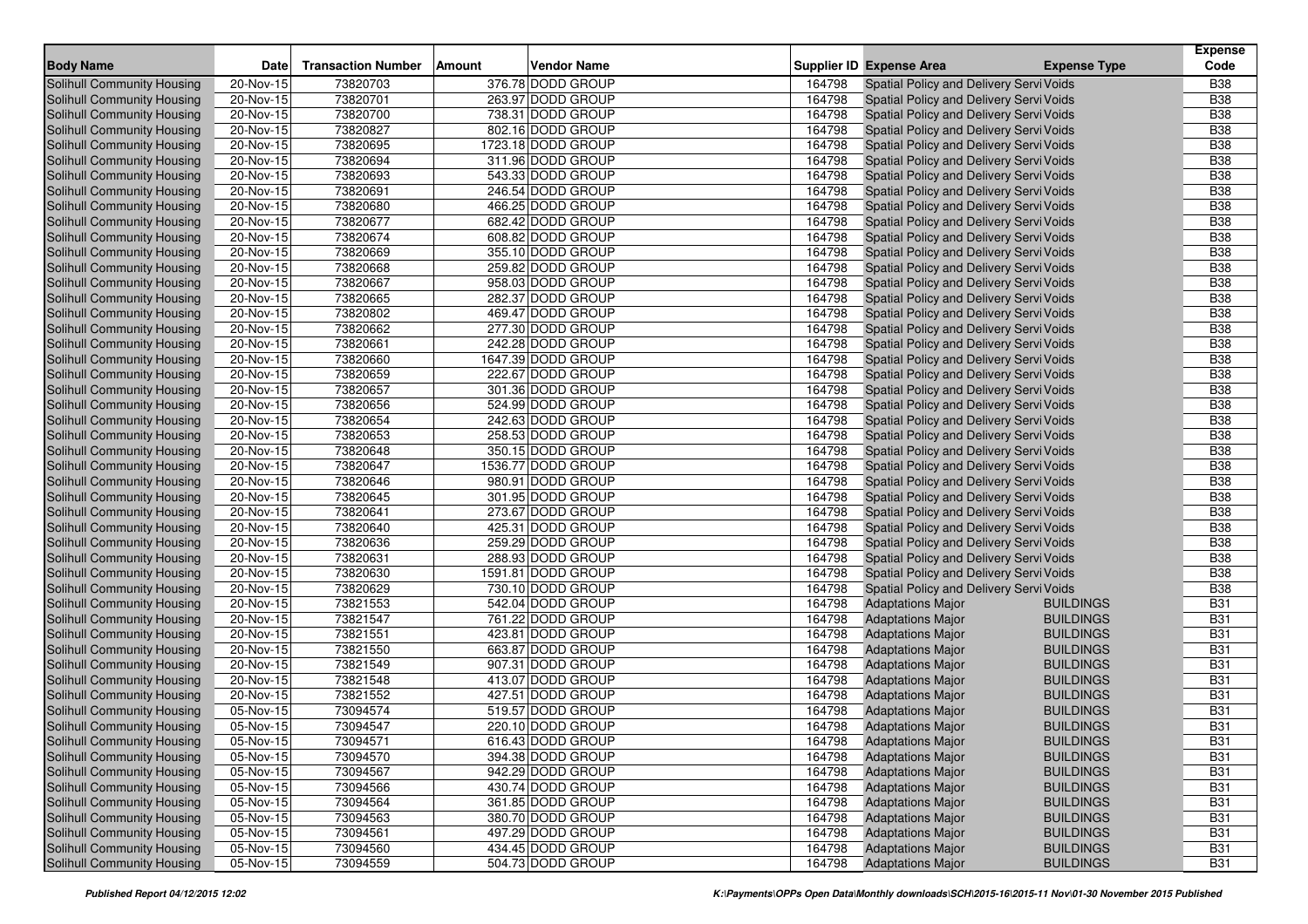|                                   |                         |                           |        |                    |        |                                 |                              | <b>Expense</b> |
|-----------------------------------|-------------------------|---------------------------|--------|--------------------|--------|---------------------------------|------------------------------|----------------|
| <b>Body Name</b>                  | Date                    | <b>Transaction Number</b> | Amount | <b>Vendor Name</b> |        | <b>Supplier ID Expense Area</b> | <b>Expense Type</b>          | Code           |
| Solihull Community Housing        | 05-Nov-15               | 73094558                  |        | 477.23 DODD GROUP  | 164798 | <b>Adaptations Major</b>        | <b>BUILDINGS</b>             | <b>B31</b>     |
| <b>Solihull Community Housing</b> | 05-Nov-15               | 73094554                  |        | 393.66 DODD GROUP  | 164798 | <b>Adaptations Major</b>        | <b>BUILDINGS</b>             | <b>B31</b>     |
| <b>Solihull Community Housing</b> | 05-Nov-15               | 73094553                  |        | 377.64 DODD GROUP  | 164798 | <b>Adaptations Major</b>        | <b>BUILDINGS</b>             | <b>B31</b>     |
| Solihull Community Housing        | 05-Nov-15               | 73094552                  |        | 423.37 DODD GROUP  | 164798 | <b>Adaptations Major</b>        | <b>BUILDINGS</b>             | <b>B31</b>     |
| Solihull Community Housing        | 05-Nov-15               | 73094551                  |        | 419.02 DODD GROUP  | 164798 | <b>Adaptations Major</b>        | <b>BUILDINGS</b>             | <b>B31</b>     |
| Solihull Community Housing        | 05-Nov-15               | 73094550                  |        | 348.29 DODD GROUP  | 164798 | <b>Adaptations Major</b>        | <b>BUILDINGS</b>             | <b>B31</b>     |
| Solihull Community Housing        | 05-Nov-15               | 73094573                  |        | 342.33 DODD GROUP  | 164798 | <b>Adaptations Major</b>        | <b>BUILDINGS</b>             | <b>B31</b>     |
| Solihull Community Housing        | 20-Nov-15               | 73794573                  |        | 4293.79 DODD GROUP | 164798 | <b>Electrical Testing</b>       | <b>Utility Related Works</b> | <b>B34</b>     |
| Solihull Community Housing        | 23-Nov-15               | 73875549                  |        | 2393.26 DODD GROUP | 164798 | <b>Electrical Testing</b>       | <b>Utility Related Works</b> | <b>B34</b>     |
| Solihull Community Housing        | 24-Nov-15               | 73901584                  |        | 4153.01 DODD GROUP | 164798 | <b>Electrical Testing</b>       | <b>Utility Related Works</b> | <b>B34</b>     |
| <b>Solihull Community Housing</b> | 24-Nov-15               | 73898559                  |        | 227.98 DODD GROUP  | 164798 | Catering                        | <b>Utility Related Works</b> | <b>B34</b>     |
| Solihull Community Housing        | 24-Nov-15               | 73898551                  |        | 382.29 DODD GROUP  | 164798 | Catering                        | <b>Utility Related Works</b> | <b>B34</b>     |
| <b>Solihull Community Housing</b> | 24-Nov-15               | 73898608                  |        | 236.53 DODD GROUP  | 164798 | Catering                        | <b>Utility Related Works</b> | <b>B34</b>     |
| <b>Solihull Community Housing</b> | 24-Nov-15               | 73898607                  |        | 281.42 DODD GROUP  | 164798 | Catering                        | <b>Utility Related Works</b> | <b>B34</b>     |
| Solihull Community Housing        | 24-Nov-15               | 73898605                  |        | 338.22 DODD GROUP  | 164798 | Catering                        | <b>Utility Related Works</b> | <b>B34</b>     |
| Solihull Community Housing        | 24-Nov-15               | 73898599                  |        | 325.39 DODD GROUP  | 164798 | Catering                        | <b>Utility Related Works</b> | <b>B34</b>     |
| Solihull Community Housing        | 24-Nov-15               | 73898597                  |        | 226.23 DODD GROUP  | 164798 | Catering                        | <b>Utility Related Works</b> | <b>B34</b>     |
| Solihull Community Housing        | 05-Nov-15               | 73083844                  |        | 230.35 DODD GROUP  | 164798 | Catering                        | <b>Utility Related Works</b> | <b>B34</b>     |
| Solihull Community Housing        | 05-Nov-15               | 73083835                  |        | 728.87 DODD GROUP  | 164798 | Catering                        | <b>Utility Related Works</b> | <b>B34</b>     |
| Solihull Community Housing        | 05-Nov-15               | 73083860                  |        | 276.05 DODD GROUP  | 164798 | Catering                        | <b>Utility Related Works</b> | <b>B34</b>     |
| Solihull Community Housing        | 24-Nov-15               | 73898587                  |        | 357.60 DODD GROUP  | 164798 | Catering                        | <b>Utility Related Works</b> | <b>B34</b>     |
| Solihull Community Housing        | 05-Nov-15               | 73083828                  |        | 397.91 DODD GROUP  | 164798 | Catering                        | <b>Utility Related Works</b> | <b>B34</b>     |
| Solihull Community Housing        | 24-Nov-15               | 73898639                  |        | 236.35 DODD GROUP  | 164798 | Catering                        | <b>Utility Related Works</b> | <b>B34</b>     |
| <b>Solihull Community Housing</b> | 24-Nov-15               | 73898571                  |        | 238.61 DODD GROUP  | 164798 | Catering                        | <b>Utility Related Works</b> | <b>B34</b>     |
| <b>Solihull Community Housing</b> | 24-Nov-15               | 73898569                  |        | 270.76 DODD GROUP  | 164798 | Catering                        | <b>Utility Related Works</b> | <b>B34</b>     |
| Solihull Community Housing        | 24-Nov-15               | 73898568                  |        | 270.76 DODD GROUP  | 164798 | Catering                        | <b>Utility Related Works</b> | <b>B34</b>     |
| <b>Solihull Community Housing</b> | 24-Nov-15               | 73898565                  |        | 279.62 DODD GROUP  | 164798 | Catering                        | <b>Utility Related Works</b> | <b>B34</b>     |
| <b>Solihull Community Housing</b> | 24-Nov-15               | 73898556                  |        | 270.76 DODD GROUP  | 164798 | Catering                        | <b>Utility Related Works</b> | <b>B34</b>     |
| Solihull Community Housing        | 24-Nov-15               | 73898555                  |        | 545.34 DODD GROUP  | 164798 | Catering                        | <b>Utility Related Works</b> | <b>B34</b>     |
| Solihull Community Housing        | 24-Nov-15               | 73898552                  |        | 955.28 DODD GROUP  | 164798 | Catering                        | <b>Utility Related Works</b> | <b>B34</b>     |
| Solihull Community Housing        | 24-Nov-15               | 73898548                  |        | 236.92 DODD GROUP  | 164798 | Catering                        | <b>Utility Related Works</b> | <b>B34</b>     |
| Solihull Community Housing        | 24-Nov-15               | 73898638                  |        | 222.88 DODD GROUP  | 164798 | Catering                        | <b>Utility Related Works</b> | <b>B34</b>     |
| Solihull Community Housing        | 24-Nov-15               | 73898637                  |        | 259.77 DODD GROUP  | 164798 | Catering                        | <b>Utility Related Works</b> | <b>B34</b>     |
| Solihull Community Housing        | 24-Nov-15               | 73898633                  |        | 327.68 DODD GROUP  | 164798 | Catering                        | <b>Utility Related Works</b> | <b>B34</b>     |
| Solihull Community Housing        | 24-Nov-15               | 73898625                  |        | 530.41 DODD GROUP  | 164798 | Catering                        | <b>Utility Related Works</b> | <b>B34</b>     |
| Solihull Community Housing        | 24-Nov-15               | 73898623                  |        | 1038.70 DODD GROUP | 164798 | Catering                        | <b>Utility Related Works</b> | <b>B34</b>     |
| Solihull Community Housing        | 24-Nov-15               | 73898622                  |        | 236.92 DODD GROUP  | 164798 | Catering                        | <b>Utility Related Works</b> | <b>B34</b>     |
| Solihull Community Housing        | 24-Nov-15               | 73898621                  |        | 236.92 DODD GROUP  | 164798 | Catering                        | <b>Utility Related Works</b> | <b>B34</b>     |
| Solihull Community Housing        | $24-Nov-15$             | 73898610                  |        | 400.72 DODD GROUP  | 164798 | Catering                        | <b>Utility Related Works</b> | <b>B34</b>     |
| Solihull Community Housing        | $\overline{24}$ -Nov-15 | 73898606                  |        | 211.71 DODD GROUP  | 164798 | Catering                        | <b>Utility Related Works</b> | <b>B34</b>     |
| Solihull Community Housing        | 24-Nov-15               | 73898601                  |        | 236.92 DODD GROUP  | 164798 | Catering                        | <b>Utility Related Works</b> | <b>B34</b>     |
| Solihull Community Housing        | 24-Nov-15               | 73898600                  |        | 270.41 DODD GROUP  | 164798 | Catering                        | <b>Utility Related Works</b> | <b>B34</b>     |
| Solihull Community Housing        | 24-Nov-15               | 73898598                  |        | 303.15 DODD GROUP  | 164798 | Catering                        | <b>Utility Related Works</b> | <b>B34</b>     |
| Solihull Community Housing        | 24-Nov-15               | 73898593                  |        | 236.92 DODD GROUP  | 164798 | Catering                        | <b>Utility Related Works</b> | <b>B34</b>     |
| Solihull Community Housing        | 24-Nov-15               | 73898588                  |        | 433.38 DODD GROUP  | 164798 | Catering                        | <b>Utility Related Works</b> | <b>B34</b>     |
| Solihull Community Housing        | 05-Nov-15               | 73083825                  |        | 228.94 DODD GROUP  | 164798 | Catering                        | <b>Utility Related Works</b> | <b>B34</b>     |
| Solihull Community Housing        | 05-Nov-15               | 73083822                  |        | 236.92 DODD GROUP  | 164798 | Catering                        | <b>Utility Related Works</b> | <b>B34</b>     |
| Solihull Community Housing        | 05-Nov-15               | 73083861                  |        | 427.33 DODD GROUP  | 164798 | Catering                        | <b>Utility Related Works</b> | <b>B34</b>     |
| Solihull Community Housing        | 05-Nov-15               | 73083688                  |        | 208.95 DODD GROUP  | 164798 | Catering                        | <b>Utility Related Works</b> | <b>B34</b>     |
| Solihull Community Housing        | 24-Nov-15               | 73898583                  |        | 600.09 DODD GROUP  | 164798 | Catering                        | <b>Utility Related Works</b> | <b>B34</b>     |
| Solihull Community Housing        | 05-Nov-15               | 73083659                  |        | 432.09 DODD GROUP  | 164798 | Catering                        | <b>Utility Related Works</b> | <b>B34</b>     |
| Solihull Community Housing        | 10-Nov-15               | 73219612                  |        | 354.68 DODD GROUP  | 164798 | Catering                        | <b>Utility Related Works</b> | <b>B34</b>     |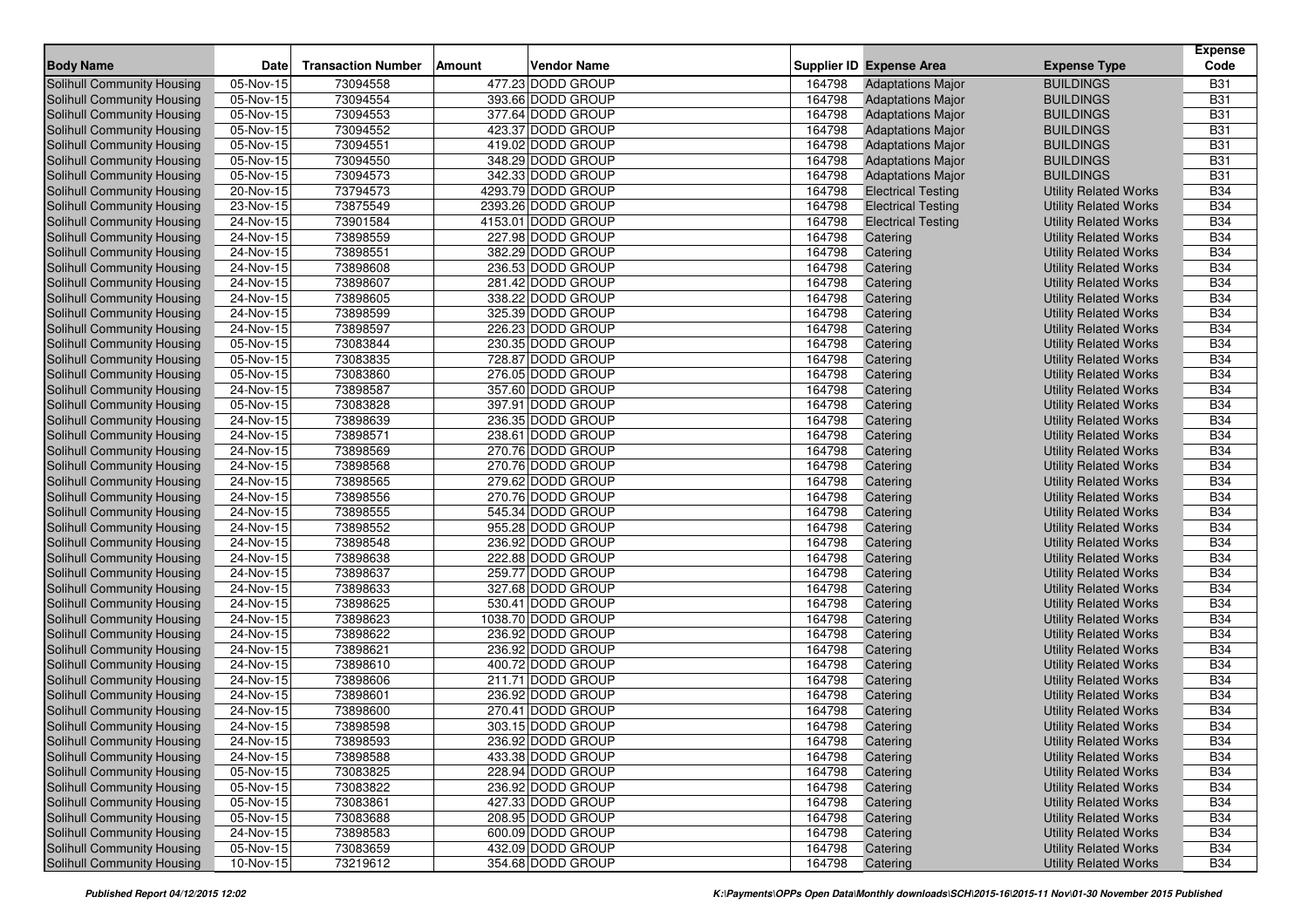| <b>Body Name</b>                                         | <b>Date</b>              | <b>Transaction Number</b> | Amount | <b>Vendor Name</b>                               |                | <b>Supplier ID Expense Area</b>                  | <b>Expense Type</b>                                | <b>Expense</b><br>Code        |
|----------------------------------------------------------|--------------------------|---------------------------|--------|--------------------------------------------------|----------------|--------------------------------------------------|----------------------------------------------------|-------------------------------|
| <b>Solihull Community Housing</b>                        | 10-Nov-15                | 73219607                  |        | 635.24 DODD GROUP                                | 164798         | Catering                                         | <b>Utility Related Works</b>                       | <b>B34</b>                    |
| Solihull Community Housing                               | 10-Nov-15                | 73219609                  |        | 312.93 DODD GROUP                                | 164798         | Catering                                         | <b>Utility Related Works</b>                       | <b>B34</b>                    |
| Solihull Community Housing                               | 20-Nov-15                | 73807901                  |        | 432.12 DODD GROUP                                | 164798         | Catering                                         | <b>Utility Related Works</b>                       | <b>B34</b>                    |
| Solihull Community Housing                               | 24-Nov-15                | 73898640                  |        | 342.15 DODD GROUP                                | 164798         | Catering                                         | <b>Utility Related Works</b>                       | <b>B34</b>                    |
| Solihull Community Housing                               | 24-Nov-15                | 73898582                  |        | 344.07 DODD GROUP                                | 164798         | Catering                                         | <b>Utility Related Works</b>                       | <b>B34</b>                    |
| Solihull Community Housing                               | 24-Nov-15                | 73898580                  |        | 435.53 DODD GROUP                                | 164798         | Catering                                         | <b>Utility Related Works</b>                       | <b>B34</b>                    |
| Solihull Community Housing                               | 24-Nov-15                | 73898579                  |        | 320.79 DODD GROUP                                | 164798         | Catering                                         | <b>Utility Related Works</b>                       | <b>B34</b>                    |
| Solihull Community Housing                               | 24-Nov-15                | 73898578                  |        | 345.73 DODD GROUP                                | 164798         | Catering                                         | <b>Utility Related Works</b>                       | <b>B34</b>                    |
| Solihull Community Housing                               | 24-Nov-15                | 73898577                  |        | 282.92 DODD GROUP                                | 164798         | Catering                                         | <b>Utility Related Works</b>                       | <b>B34</b>                    |
| Solihull Community Housing                               | 24-Nov-15                | 73898574                  |        | 354.69 DODD GROUP                                | 164798         | Catering                                         | <b>Utility Related Works</b>                       | <b>B34</b>                    |
| Solihull Community Housing                               | 24-Nov-15                | 73898573                  |        | 341.68 DODD GROUP                                | 164798         | Catering                                         | <b>Utility Related Works</b>                       | <b>B34</b>                    |
| Solihull Community Housing                               | 20-Nov-15                | 73806567                  |        | 269.53 DODD GROUP                                | 164798         | Catering                                         | <b>Utility Related Works</b>                       | <b>B34</b>                    |
| Solihull Community Housing                               | 20-Nov-15                | 73806563                  |        | 247.11 DODD GROUP                                | 164798         | Catering                                         | <b>Utility Related Works</b>                       | <b>B34</b>                    |
| Solihull Community Housing                               | 20-Nov-15                | 73806561                  |        | 324.45 DODD GROUP                                | 164798         | Catering                                         | <b>Utility Related Works</b>                       | <b>B34</b>                    |
| Solihull Community Housing                               | 20-Nov-15                | 73806558                  |        | 353.75 DODD GROUP                                | 164798         | Catering                                         | <b>Utility Related Works</b>                       | <b>B34</b>                    |
| Solihull Community Housing                               | 20-Nov-15                | 73806557                  |        | 343.60 DODD GROUP                                | 164798         | Catering                                         | <b>Utility Related Works</b>                       | <b>B34</b>                    |
| Solihull Community Housing                               | 20-Nov-15                | 73806556                  |        | 390.62 DODD GROUP                                | 164798         | Catering                                         | <b>Utility Related Works</b>                       | <b>B34</b>                    |
| Solihull Community Housing                               | 20-Nov-15                | 73806555                  |        | 227.93 DODD GROUP                                | 164798         | Catering                                         | <b>Utility Related Works</b>                       | <b>B34</b>                    |
| Solihull Community Housing                               | 20-Nov-15                | 73806554                  |        | 255.20 DODD GROUP                                | 164798         | Catering                                         | <b>Utility Related Works</b>                       | <b>B34</b>                    |
| Solihull Community Housing                               | 20-Nov-15                | 73806553                  |        | 349.35 DODD GROUP                                | 164798         | Catering                                         | <b>Utility Related Works</b>                       | <b>B34</b>                    |
| Solihull Community Housing                               | 20-Nov-15                | 73806548                  |        | 405.36 DODD GROUP                                | 164798         | Catering                                         | <b>Utility Related Works</b>                       | <b>B34</b>                    |
| Solihull Community Housing                               | 20-Nov-15                | 73806573                  |        | 265.88 DODD GROUP                                | 164798         | Catering                                         | <b>Utility Related Works</b>                       | <b>B34</b>                    |
| Solihull Community Housing                               | 20-Nov-15                | 73807161                  |        | 368.93 DODD GROUP                                | 164798         | Catering                                         | <b>Utility Related Works</b>                       | <b>B34</b>                    |
| Solihull Community Housing                               | 25-Nov-15                | 74053630                  |        | 326.92 DODD GROUP                                | 164798         | Catering                                         | <b>Utility Related Works</b>                       | <b>B34</b>                    |
| Solihull Community Housing                               | 25-Nov-15                | 74053624                  |        | 322.92 DODD GROUP                                | 164798         | Catering                                         | <b>Utility Related Works</b>                       | <b>B34</b>                    |
| Solihull Community Housing                               | 25-Nov-15                | 74053627                  |        | 333.36 DODD GROUP                                | 164798         | Catering                                         | <b>Utility Related Works</b>                       | <b>B34</b>                    |
| Solihull Community Housing                               | 25-Nov-15                | 74053626                  |        | 329.61 DODD GROUP                                | 164798         | Catering                                         | <b>Utility Related Works</b>                       | <b>B34</b>                    |
| Solihull Community Housing                               | $25-Nov-15$              | 74053625                  |        | 280.05 DODD GROUP                                | 164798         | Catering                                         | <b>Utility Related Works</b>                       | <b>B34</b>                    |
| Solihull Community Housing                               | 25-Nov-15                | 74053629                  |        | 302.25 DODD GROUP                                | 164798         | Catering                                         | <b>Utility Related Works</b>                       | <b>B34</b>                    |
| Solihull Community Housing                               | 24-Nov-15                | 73898614                  |        | 264.45 DODD GROUP                                | 164798         | Catering                                         | <b>Utility Related Works</b>                       | <b>B34</b>                    |
| Solihull Community Housing                               | 05-Nov-15<br>$25-Nov-15$ | 73083575                  |        | 266.10 DODD GROUP<br>160.00 DOORFIT PRODUCTS LTD | 164798<br>5228 | Catering                                         | <b>Utility Related Works</b>                       | <b>B34</b><br>R <sub>10</sub> |
| Solihull Community Housing                               | 25-Nov-15                | 74056555<br>74056555      |        | 400.00 DOORFIT PRODUCTS LTD                      | 5228           | <b>Other Contracts</b><br><b>Other Contracts</b> | <b>WORK IN PROGRESS</b><br><b>WORK IN PROGRESS</b> | R <sub>10</sub>               |
| Solihull Community Housing<br>Solihull Community Housing | 16-Nov-15                | 73550646                  |        | 61.25 DOORFIT PRODUCTS LTD                       | 5228           | <b>Other Contracts</b>                           | <b>WORK IN PROGRESS</b>                            | R <sub>10</sub>               |
| Solihull Community Housing                               | 16-Nov-15                | 73550646                  |        | 51.40 DOORFIT PRODUCTS LTD                       | 5228           | <b>Other Contracts</b>                           | <b>WORK IN PROGRESS</b>                            | R <sub>10</sub>               |
| Solihull Community Housing                               | 16-Nov-15                | 73550646                  |        | 106.50 DOORFIT PRODUCTS LTD                      | 5228           | <b>Other Contracts</b>                           | <b>WORK IN PROGRESS</b>                            | R <sub>10</sub>               |
| Solihull Community Housing                               | 16-Nov-15                | 73550646                  |        | 23.00 DOORFIT PRODUCTS LTD                       | 5228           | <b>Other Contracts</b>                           | <b>WORK IN PROGRESS</b>                            | R <sub>10</sub>               |
| Solihull Community Housing                               | 16-Nov-15                | 73550645                  |        | 30.00 DOORFIT PRODUCTS LTD                       | 5228           | <b>Other Contracts</b>                           | <b>WORK IN PROGRESS</b>                            | R <sub>10</sub>               |
| Solihull Community Housing                               | 16-Nov-15                | 73550645                  |        | 13.50 DOORFIT PRODUCTS LTD                       | 5228           | <b>Other Contracts</b>                           | <b>WORK IN PROGRESS</b>                            | R <sub>10</sub>               |
| Solihull Community Housing                               | 16-Nov-15                | 73550645                  |        | 23.00 DOORFIT PRODUCTS LTD                       | 5228           | <b>Other Contracts</b>                           | <b>WORK IN PROGRESS</b>                            | R <sub>10</sub>               |
| Solihull Community Housing                               | 16-Nov-15                | 73550645                  |        | 37.60 DOORFIT PRODUCTS LTD                       | 5228           | <b>Other Contracts</b>                           | <b>WORK IN PROGRESS</b>                            | R <sub>10</sub>               |
| Solihull Community Housing                               | 16-Nov-15                | 73550645                  |        | 85.50 DOORFIT PRODUCTS LTD                       | 5228           | <b>Other Contracts</b>                           | <b>WORK IN PROGRESS</b>                            | R <sub>10</sub>               |
| Solihull Community Housing                               | 16-Nov-15                | 73550645                  |        | 65.00 DOORFIT PRODUCTS LTD                       | 5228           | <b>Other Contracts</b>                           | <b>WORK IN PROGRESS</b>                            | R <sub>10</sub>               |
| Solihull Community Housing                               | 25-Nov-15                | 74056559                  |        | 12.60 DOORFIT PRODUCTS LTD                       | 5228           | Other Contracts                                  | <b>WORK IN PROGRESS</b>                            | R <sub>10</sub>               |
| Solihull Community Housing                               | 25-Nov-15                | 74056559                  |        | 20.95 DOORFIT PRODUCTS LTD                       | 5228           | <b>Other Contracts</b>                           | <b>WORK IN PROGRESS</b>                            | R <sub>10</sub>               |
| Solihull Community Housing                               | 25-Nov-15                | 74056559                  |        | 71.20 DOORFIT PRODUCTS LTD                       | 5228           | <b>Other Contracts</b>                           | <b>WORK IN PROGRESS</b>                            | R <sub>10</sub>               |
| Solihull Community Housing                               | 25-Nov-15                | 74056559                  |        | 15.40 DOORFIT PRODUCTS LTD                       | 5228           | <b>Other Contracts</b>                           | <b>WORK IN PROGRESS</b>                            | R <sub>10</sub>               |
| <b>Solihull Community Housing</b>                        | 25-Nov-15                | 74056559                  |        | 20.95 DOORFIT PRODUCTS LTD                       | 5228           | <b>Other Contracts</b>                           | <b>WORK IN PROGRESS</b>                            | R <sub>10</sub>               |
| Solihull Community Housing                               | 25-Nov-15                | 74056559                  |        | 93.20 DOORFIT PRODUCTS LTD                       | 5228           | <b>Other Contracts</b>                           | <b>WORK IN PROGRESS</b>                            | R <sub>10</sub>               |
| Solihull Community Housing                               | 25-Nov-15                | 74056558                  |        | 200.00 DOORFIT PRODUCTS LTD                      | 5228           | <b>Other Contracts</b>                           | <b>WORK IN PROGRESS</b>                            | R <sub>10</sub>               |
| <b>Solihull Community Housing</b>                        | $25$ -Nov-15             | 74056558                  |        | 120.00 DOORFIT PRODUCTS LTD                      | 5228           | <b>Other Contracts</b>                           | <b>WORK IN PROGRESS</b>                            | R <sub>10</sub>               |
| Solihull Community Housing                               | 24-Nov-15                | 73901551                  |        | 602.10 DR GAIL YOUNG                             | 221701         | Housing Aid & Homelessness                       | <b>EXPENSES: VOLUNTEE</b>                          | D63                           |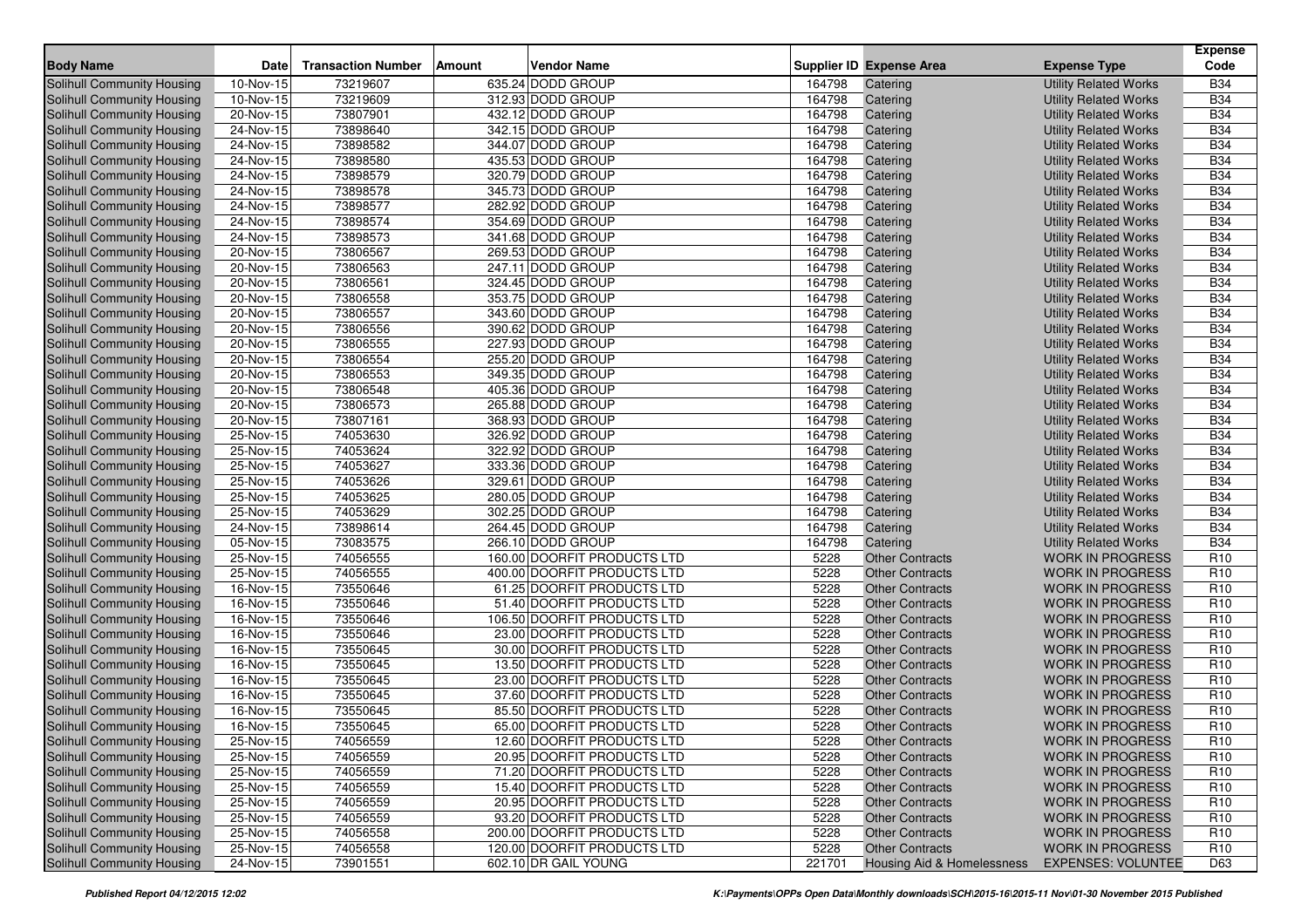|                                   |                         |                           |        |                                           |         |                                                     |                            | <b>Expense</b>  |
|-----------------------------------|-------------------------|---------------------------|--------|-------------------------------------------|---------|-----------------------------------------------------|----------------------------|-----------------|
| <b>Body Name</b>                  | <b>Date</b>             | <b>Transaction Number</b> | Amount | <b>Vendor Name</b>                        |         | <b>Supplier ID Expense Area</b>                     | <b>Expense Type</b>        | Code            |
| <b>Solihull Community Housing</b> | 16-Nov-15               | 73574646                  |        | 425.00 DR STEFAN BODNAR                   | 9612687 | New Build - Cambridge Drive                         | <b>Contractor Payments</b> | <b>B70</b>      |
| Solihull Community Housing        | 06-Nov-15               | 73111781                  |        | 240.00 DRAINTECH SERVICES (MIDLANDS) LTD  | 338596  | Emergency Planning and Busine Other Building Costs  |                            | <b>B39</b>      |
| Solihull Community Housing        | 27-Nov-15               | 74220588                  |        | 247.50 DRAINTECH SERVICES (MIDLANDS) LTD  | 338596  | <b>CHH - Sanctuary Scheme</b>                       | <b>Other Works</b>         | <b>B32</b>      |
| Solihull Community Housing        | 27-Nov-15               | 74220587                  |        | 361.32 DRAINTECH SERVICES (MIDLANDS) LTD  | 338596  | <b>CHH - Sanctuary Scheme</b>                       | <b>Other Works</b>         | <b>B32</b>      |
| Solihull Community Housing        | 27-Nov-15               | 74220586                  |        | 460.50 DRAINTECH SERVICES (MIDLANDS) LTD  | 338596  | CHH - Sanctuary Scheme                              | <b>Other Works</b>         | <b>B32</b>      |
| Solihull Community Housing        | $06-Nov-15$             | 73111766                  |        | 243.98 DRAINTECH SERVICES (MIDLANDS) LTD  | 338596  | <b>CHH - Sanctuary Scheme</b>                       | <b>Other Works</b>         | <b>B32</b>      |
| Solihull Community Housing        | 16-Nov-15               | 73550659                  |        | 300.00 DRS LTD                            | 272292  | <b>Other Contracts</b>                              | <b>WORK IN PROGRESS</b>    | R <sub>10</sub> |
| Solihull Community Housing        | 16-Nov-15               | 73550659                  |        | 135.00 DRS LTD                            | 272292  | <b>Other Contracts</b>                              | <b>WORK IN PROGRESS</b>    | R <sub>10</sub> |
| Solihull Community Housing        | 25-Nov-15               | 74056568                  |        | 240.79 E J GILBERT & SONS                 | 5296    | <b>Other Contracts</b>                              | <b>WORK IN PROGRESS</b>    | R <sub>10</sub> |
| <b>Solihull Community Housing</b> | $\overline{24}$ -Nov-15 | 73901587                  |        | 224.36 E.ON ENERGY                        | 108799  | Private Sector Leasing - 87 War Newham              |                            | <b>B10</b>      |
| Solihull Community Housing        | 27-Nov-15               | 74220770                  |        | 960.00 ECLIPSE ACCESS SOLUTIONS LTD       | 141696  | <b>General Office</b>                               | <b>Contractor Payments</b> | <b>B70</b>      |
| <b>Solihull Community Housing</b> | 19-Nov-15               | 73777552                  |        | 1594.89 EDEN ADAPTIONS LTD                | 267999  | <b>Falls Prevention Services</b>                    | OTHER OPERATIONAL          | <b>B43</b>      |
| Solihull Community Housing        | 04-Nov-15               | 73061768                  |        | 1143.70 EDENRED                           | 276843  | CASH - Call Accounts (HBOS)                         | <b>PWLB</b>                | S <sub>01</sub> |
| Solihull Community Housing        | 04-Nov-15               | 73061768                  |        | 4.57 EDENRED                              | 276843  | Director - Leisure & Parks                          | Other Fees & Charges       | D <sub>59</sub> |
| Solihull Community Housing        | 19-Nov-15               | 73777555                  |        | 280.86 ELDERCARE                          | 78964   | <b>Wellbeing Service</b>                            | Equipment Rental/Lease     | D18             |
| Solihull Community Housing        | 23-Nov-15               | 73875552                  |        | 279.77 ELDERCARE                          | 78964   | <b>Wellbeing Service</b>                            | Equipment Rental/Lease     | D18             |
| Solihull Community Housing        | 23-Nov-15               | 73875553                  |        | 247.11 ELDERCARE                          | 78964   | <b>Wellbeing Service</b>                            | Equipment Rental/Lease     | D <sub>18</sub> |
| Solihull Community Housing        | 19-Nov-15               | 73777556                  |        | 3437.26 ELDERCARE                         | 78964   | <b>Wellbeing Service</b>                            | <b>CONTRIBUTION TO PRO</b> | D90             |
| Solihull Community Housing        | 19-Nov-15               | 73777554                  |        | 366.14 ELDERCARE                          | 78964   | <b>Wellbeing Service</b>                            | <b>CONTRIBUTION TO PRO</b> | D90             |
| Solihull Community Housing        | 23-Nov-15               | 73875550                  |        | 352.72 ELDERCARE                          | 78964   | <b>Wellbeing Service</b>                            | <b>CONTRIBUTION TO PRO</b> | D90             |
| Solihull Community Housing        | 23-Nov-15               | 73875551                  |        | 330.04 ELDERCARE                          | 78964   | <b>Wellbeing Service</b>                            | <b>CONTRIBUTION TO PRO</b> | D90             |
| Solihull Community Housing        | 16-Nov-15               | 73605575                  |        | 153.00 ENTERPRISE MANAGED SERVICES LTD    | 206418  | <b>Other Contracts</b>                              | <b>ASC</b>                 | E20             |
| Solihull Community Housing        | 16-Nov-15               | 73605575                  |        | -153.00 ENTERPRISE MANAGED SERVICES LTD   | 206418  | <b>Other Contracts</b>                              | <b>ASC</b>                 | E20             |
| Solihull Community Housing        | 16-Nov-15               | 73605575                  |        | 469.53 ENTERPRISE MANAGED SERVICES LTD    | 206418  | Local Land Charges-LDC                              | <b>ASC</b>                 | E20             |
| Solihull Community Housing        | 16-Nov-15               | 73605575                  |        | -469.53 ENTERPRISE MANAGED SERVICES LTD   | 206418  | Local Land Charges-LDC                              | <b>ASC</b>                 | E20             |
| Solihull Community Housing        | 16-Nov-15               | 73605575                  |        | 469.53 ENTERPRISE MANAGED SERVICES LTD    | 206418  | Local Land Charges-LDC                              | <b>ASC</b>                 | E20             |
| Solihull Community Housing        | 16-Nov-15               | 73605587                  |        | 469.53 ENTERPRISE MANAGED SERVICES LTD    | 206418  | Local Land Charges-LDC                              | <b>ASC</b>                 | E20             |
| Solihull Community Housing        | $16-Nov-15$             | 73605575                  |        | 13312.47 ENTERPRISE MANAGED SERVICES LTD  | 206418  | <b>Other Contracts</b>                              | <b>ASC</b>                 | E20             |
| Solihull Community Housing        | $\overline{16}$ -Nov-15 | 73605575                  |        | -13312.47 ENTERPRISE MANAGED SERVICES LTD | 206418  | <b>Other Contracts</b>                              | <b>ASC</b>                 | E20             |
| Solihull Community Housing        | 16-Nov-15               | 73605575                  |        | 13312.47 ENTERPRISE MANAGED SERVICES LTD  | 206418  | <b>Other Contracts</b>                              | <b>ASC</b>                 | E20             |
| Solihull Community Housing        | 16-Nov-15               | 73605575                  |        | 152.10 ENTERPRISE MANAGED SERVICES LTD    | 206418  | <b>Other Contracts</b>                              | <b>ASC</b>                 | E20             |
| Solihull Community Housing        | 16-Nov-15               | 73605587                  |        | 13312.47 ENTERPRISE MANAGED SERVICES LTD  | 206418  | <b>Other Contracts</b>                              | <b>ASC</b>                 | E20             |
| Solihull Community Housing        | 16-Nov-15               | 73605583                  |        | -469.53 ENTERPRISE MANAGED SERVICES LTD   | 206418  | Local Land Charges-LDC                              | <b>ASC</b>                 | E20             |
| Solihull Community Housing        | 16-Nov-15               | 73605589                  |        | -7.31 ENTERPRISE MANAGED SERVICES LTD     | 206418  | Local Land Charges-LDC                              | <b>ASC</b>                 | E20             |
| Solihull Community Housing        | 16-Nov-15               | 73605583                  |        | -13312.47 ENTERPRISE MANAGED SERVICES LTD | 206418  | <b>Other Contracts</b>                              | <b>ASC</b>                 | E20             |
| Solihull Community Housing        | 16-Nov-15               | 73605583                  |        | -152.10 ENTERPRISE MANAGED SERVICES LTD   | 206418  | <b>Other Contracts</b>                              | <b>ASC</b>                 | E20             |
| Solihull Community Housing        | 16-Nov-15               | 73605589                  |        | -13312.47 ENTERPRISE MANAGED SERVICES LTD | 206418  | <b>Other Contracts</b>                              | <b>ASC</b>                 | E20             |
| <b>Solihull Community Housing</b> | 06-Nov-15               | 73111874                  |        | 661.60 ENVIROCALL LTD                     | 105902  | Gas Warm Air/B'boiler/Storage I Contractor Payments |                            | <b>B70</b>      |
| Solihull Community Housing        | 11-Nov-15               | 73337633                  |        | 489.80 ENVIROCALL LTD                     | 105902  | CHH - Sanctuary Scheme                              | <b>BUILDINGS</b>           | <b>B31</b>      |
| Solihull Community Housing        | 11-Nov-15               | 73337632                  |        | 113.20 ENVIROCALL LTD                     | 105902  | CHH - Sanctuary Scheme                              | <b>BUILDINGS</b>           | <b>B31</b>      |
| Solihull Community Housing        | 11-Nov-15               | 73337633                  |        | 88.40 ENVIROCALL LTD                      | 105902  | <b>CHH - Sanctuary Scheme</b>                       | <b>BUILDINGS</b>           | <b>B31</b>      |
| Solihull Community Housing        | 11-Nov-15               | 73337633                  |        | 162.00 ENVIROCALL LTD                     | 105902  | <b>CHH - Sanctuary Scheme</b>                       | <b>BUILDINGS</b>           | <b>B31</b>      |
| Solihull Community Housing        | 11-Nov-15               | 73337632                  |        | 49.60 ENVIROCALL LTD                      | 105902  | CHH - Sanctuary Scheme                              | <b>BUILDINGS</b>           | <b>B31</b>      |
| <b>Solihull Community Housing</b> | 11-Nov-15               | 73337632                  |        | 198.50 ENVIROCALL LTD                     |         | 105902 CHH - Sanctuary Scheme                       | <b>BUILDINGS</b>           | <b>B31</b>      |
| Solihull Community Housing        | 11-Nov-15               | 73337632                  |        | 419.60 ENVIROCALL LTD                     | 105902  | <b>CHH - Sanctuary Scheme</b>                       | <b>BUILDINGS</b>           | <b>B31</b>      |
| Solihull Community Housing        | 11-Nov-15               | 73337632                  |        | 37.00 ENVIROCALL LTD                      | 105902  | CHH - Sanctuary Scheme                              | <b>BUILDINGS</b>           | <b>B31</b>      |
| Solihull Community Housing        | 11-Nov-15               | 73337632                  |        | 63.60 ENVIROCALL LTD                      | 105902  | CHH - Sanctuary Scheme                              | <b>BUILDINGS</b>           | <b>B31</b>      |
| Solihull Community Housing        | 06-Nov-15               | 73111874                  |        | 392.40 ENVIROCALL LTD                     | 105902  | CHH - Sanctuary Scheme                              | <b>BUILDINGS</b>           | <b>B31</b>      |
| Solihull Community Housing        | 06-Nov-15               | 73111874                  |        | 360.00 ENVIROCALL LTD                     | 105902  | CHH - Sanctuary Scheme                              | <b>BUILDINGS</b>           | <b>B31</b>      |
| Solihull Community Housing        | 06-Nov-15               | 73111874                  |        | 243.00 ENVIROCALL LTD                     | 105902  | CHH - Sanctuary Scheme                              | <b>BUILDINGS</b>           | <b>B31</b>      |
| <b>Solihull Community Housing</b> | 06-Nov-15               | 73111874                  |        | 243.00 ENVIROCALL LTD                     | 105902  | CHH - Sanctuary Scheme                              | <b>BUILDINGS</b>           | <b>B31</b>      |
| <b>Solihull Community Housing</b> | 06-Nov-15               | 73111874                  |        | 583.40 ENVIROCALL LTD                     | 105902  | <b>CHH - Sanctuary Scheme</b>                       | <b>BUILDINGS</b>           | <b>B31</b>      |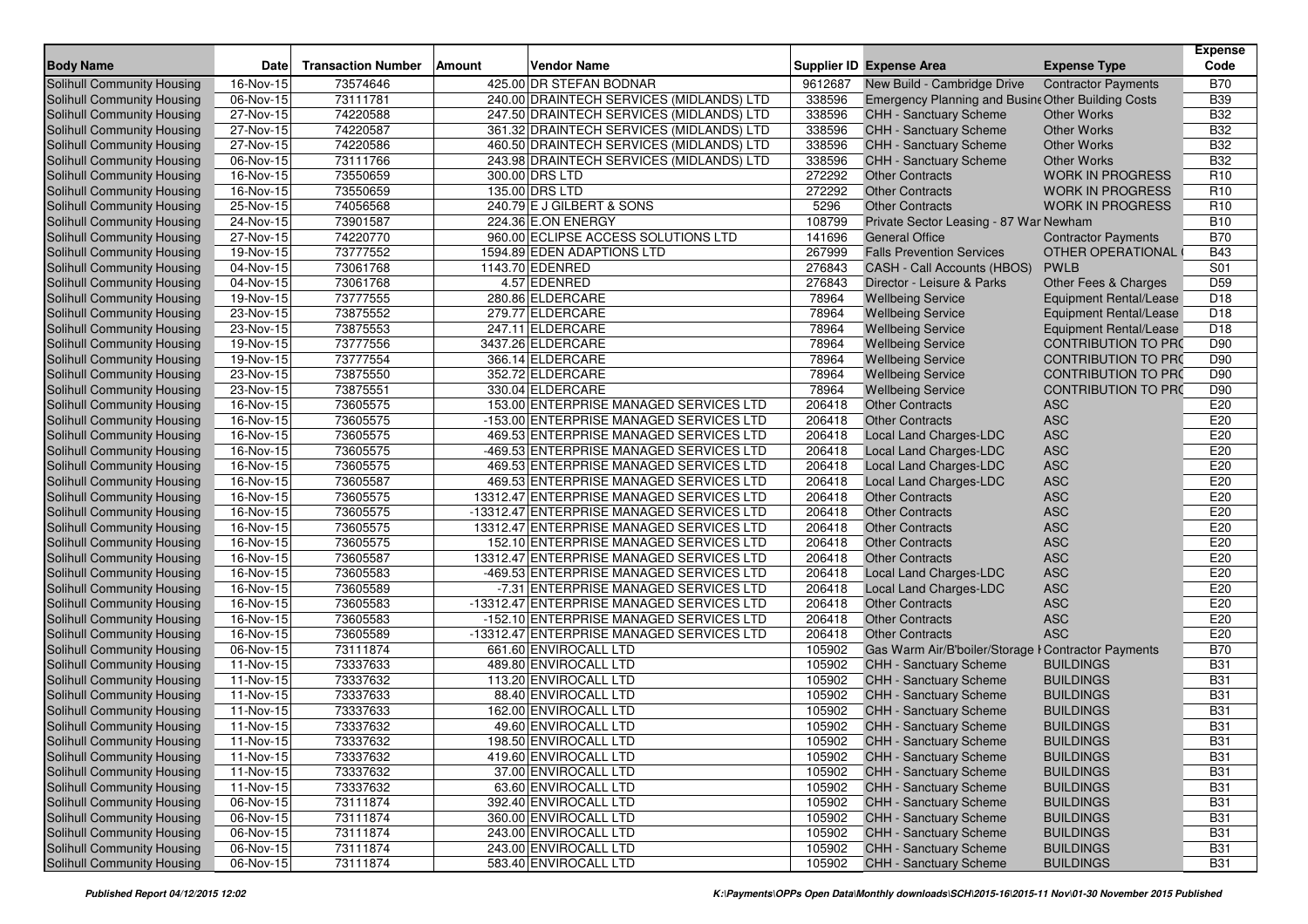| <b>Body Name</b>                  | <b>Date</b>             | <b>Transaction Number</b> | <b>Amount</b> | <b>Vendor Name</b>                         |         | <b>Supplier ID Expense Area</b>                        | <b>Expense Type</b>            | <b>Expense</b><br>Code |
|-----------------------------------|-------------------------|---------------------------|---------------|--------------------------------------------|---------|--------------------------------------------------------|--------------------------------|------------------------|
| <b>Solihull Community Housing</b> | 06-Nov-15               | 73111873                  |               | 255.10 ENVIROCALL LTD                      | 105902  | CHH - Sanctuary Scheme                                 | <b>BUILDINGS</b>               | <b>B31</b>             |
| Solihull Community Housing        | 06-Nov-15               | 73111873                  |               | 430.80 ENVIROCALL LTD                      | 105902  | CHH - Sanctuary Scheme                                 | <b>BUILDINGS</b>               | <b>B31</b>             |
| Solihull Community Housing        | $06-Nov-15$             | 73111873                  |               | 119.10 ENVIROCALL LTD                      | 105902  | CHH - Sanctuary Scheme                                 | <b>BUILDINGS</b>               | <b>B31</b>             |
| Solihull Community Housing        | 06-Nov-15               | 73111873                  |               | 114.40 ENVIROCALL LTD                      | 105902  | <b>CHH - Sanctuary Scheme</b>                          | <b>BUILDINGS</b>               | <b>B31</b>             |
| Solihull Community Housing        | 19-Nov-15               | 73777550                  |               | 209.00 ENVIRONMENTAL CONTRACTS LTD         | 9435687 | <b>Fradley BID</b>                                     | <b>DEPRECIATION</b>            | D <sub>13</sub>        |
| Solihull Community Housing        | $24-Nov-15$             | 73901589                  |               | 357.20 EXPRESS LIFT ALLIANCE               | 281698  | CL - Stowe Pool                                        | <b>Contractor Payments</b>     | <b>B70</b>             |
| Solihull Community Housing        | 24-Nov-15               | 73901590                  |               | 365.12 EXPRESS LIFT ALLIANCE               | 281698  | CL - Stowe Pool                                        | <b>Contractor Payments</b>     | <b>B70</b>             |
| Solihull Community Housing        | 12-Nov-15               | 73385908                  |               | 440.00 GARDINER CONSTRUCTION SERVICES      | 4777686 | Garage Strategy Implementation Contractor Payments     |                                | <b>B70</b>             |
| Solihull Community Housing        | 12-Nov-15               | 73385909                  |               | 6155.25 GARDINER CONSTRUCTION SERVICES     | 4777686 | Garage Strategy Implementation Contractor Payments     |                                | <b>B70</b>             |
| <b>Solihull Community Housing</b> | 12-Nov-15               | 73385920                  |               | 8752.31 GARDINER CONSTRUCTION SERVICES     | 4777686 | Garage Strategy Implementation Contractor Payments     |                                | <b>B70</b>             |
| Solihull Community Housing        | 16-Nov-15               | 73605705                  |               | 230.00 GRANGE REMOVAL CO LTD               | 5676    | Welfare Reform Work                                    | <b>FOSTER PARENTS</b>          | D <sub>50</sub>        |
| <b>Solihull Community Housing</b> | 16-Nov-15               | 73605706                  |               | 230.00 GRANGE REMOVAL CO LTD               | 5676    | <b>Welfare Reform Work</b>                             | <b>FOSTER PARENTS</b>          | D <sub>50</sub>        |
| Solihull Community Housing        | 16-Nov-15               | 73605707                  |               | 230.00 GRANGE REMOVAL CO LTD               | 5676    | <b>Welfare Reform Work</b>                             | <b>FOSTER PARENTS</b>          | D <sub>50</sub>        |
| Solihull Community Housing        | 02-Nov-15               | 72992548                  |               | 17156.49 HAMILTON BUILDING CONTRACTORS LTD | 9453687 | Low Rise Overcladding                                  | <b>Contractor Payments</b>     | <b>B70</b>             |
| Solihull Community Housing        | 11-Nov-15               | 73340561                  |               | 3775.00 HANDICARE ACCESSIBILITY LTD        | 277953  | Printing                                               | <b>Contractor Payments</b>     | <b>B70</b>             |
| Solihull Community Housing        | 11-Nov-15               | 73337581                  |               | 2027.00 HANDICARE ACCESSIBILITY LTD        | 277953  | Printing                                               | <b>Contractor Payments</b>     | <b>B70</b>             |
| Solihull Community Housing        | 11-Nov-15               | 73337580                  |               | 3725.00 HANDICARE ACCESSIBILITY LTD        | 277953  | Printing                                               | <b>Contractor Payments</b>     | <b>B70</b>             |
| Solihull Community Housing        | 11-Nov-15               | 73337578                  |               | 2147.00 HANDICARE ACCESSIBILITY LTD        | 277953  | Printing                                               | <b>Contractor Payments</b>     | <b>B70</b>             |
| Solihull Community Housing        | 11-Nov-15               | 73337579                  |               | 1850.00 HANDICARE ACCESSIBILITY LTD        | 277953  | Private Sector - Disabled Faciliti Contractor Payments |                                | <b>B70</b>             |
| Solihull Community Housing        | 27-Nov-15               | 74220575                  |               | 2147.00 HANDICARE ACCESSIBILITY LTD        | 277953  | Private Sector - Disabled Faciliti Contractor Payments |                                | <b>B70</b>             |
| Solihull Community Housing        | $\overline{1}$ 2-Nov-15 | 73385921                  |               | 291.62 HANDICARE ACCESSIBILITY LTD         | 277953  | Gas                                                    | Adaptations                    | <b>B83</b>             |
| Solihull Community Housing        | 12-Nov-15               | 73385922                  |               | 525.06 HANDICARE ACCESSIBILITY LTD         | 277953  | Gas                                                    | Adaptations                    | <b>B83</b>             |
| Solihull Community Housing        | 12-Nov-15               | 73385923                  |               | 882.10 HANDICARE ACCESSIBILITY LTD         | 277953  | Gas                                                    | Adaptations                    | <b>B83</b>             |
| Solihull Community Housing        | 11-Nov-15               | 73340562                  |               | -3775.00 HANDICARE ACCESSIBILITY LTD       | 277953  | Printing                                               | <b>Contractor Payments</b>     | <b>B70</b>             |
| Solihull Community Housing        | 06-Nov-15               | 73111745                  |               | 220.00 HARROLD-JONES SERVICES              | 5768    | Catering                                               | <b>Utility Related Works</b>   | <b>B34</b>             |
| Solihull Community Housing        | 06-Nov-15               | 73111749                  |               | 220.00 HARROLD-JONES SERVICES              | 5768    | Catering                                               | <b>Utility Related Works</b>   | <b>B34</b>             |
| Solihull Community Housing        | 06-Nov-15               | 73111748                  |               | 220.00 HARROLD-JONES SERVICES              | 5768    | Catering                                               | <b>Utility Related Works</b>   | <b>B34</b>             |
| Solihull Community Housing        | $06-Nov-15$             | 73111747                  |               | 220.00 HARROLD-JONES SERVICES              | 5768    | Catering                                               | <b>Utility Related Works</b>   | <b>B34</b>             |
| Solihull Community Housing        | 06-Nov-15               | 73111746                  |               | 220.00 HARROLD-JONES SERVICES              | 5768    | Catering                                               | <b>Utility Related Works</b>   | <b>B34</b>             |
| Solihull Community Housing        | 06-Nov-15               | 73111761                  |               | 220.00 HARROLD-JONES SERVICES              | 5768    | Catering                                               | <b>Utility Related Works</b>   | <b>B34</b>             |
| Solihull Community Housing        | 06-Nov-15               | 73111760                  |               | 220.00 HARROLD-JONES SERVICES              | 5768    | Catering                                               | <b>Utility Related Works</b>   | <b>B34</b>             |
| Solihull Community Housing        | 06-Nov-15               | 73111759                  |               | 220.00 HARROLD-JONES SERVICES              | 5768    | Catering                                               | <b>Utility Related Works</b>   | <b>B34</b>             |
| Solihull Community Housing        | 06-Nov-15               | 73111758                  |               | 220.00 HARROLD-JONES SERVICES              | 5768    | Catering                                               | <b>Utility Related Works</b>   | <b>B34</b>             |
| Solihull Community Housing        | 06-Nov-15               | 73111757                  |               | 220.00 HARROLD-JONES SERVICES              | 5768    | Catering                                               | <b>Utility Related Works</b>   | <b>B34</b>             |
| Solihull Community Housing        | 06-Nov-15               | 73111756                  |               | 220.00 HARROLD-JONES SERVICES              | 5768    | Catering                                               | <b>Utility Related Works</b>   | <b>B34</b>             |
| Solihull Community Housing        | 06-Nov-15               | 73111755                  |               | 220.00 HARROLD-JONES SERVICES              | 5768    | Catering                                               | <b>Utility Related Works</b>   | <b>B34</b>             |
| <b>Solihull Community Housing</b> | 06-Nov-15               | 73111754                  |               | 220.00 HARROLD-JONES SERVICES              | 5768    | Catering                                               | <b>Utility Related Works</b>   | <b>B34</b>             |
| Solihull Community Housing        | 06-Nov-15               | 73111753                  |               | 220.00 HARROLD-JONES SERVICES              | 5768    | Catering                                               | <b>Utility Related Works</b>   | <b>B34</b>             |
| <b>Solihull Community Housing</b> | 06-Nov-15               | 73111752                  |               | 220.00 HARROLD-JONES SERVICES              | 5768    | Catering                                               | <b>Utility Related Works</b>   | <b>B34</b>             |
| Solihull Community Housing        | 06-Nov-15               | 73111751                  |               | 220.00 HARROLD-JONES SERVICES              | 5768    | Catering                                               | <b>Utility Related Works</b>   | <b>B34</b>             |
| Solihull Community Housing        | 06-Nov-15               | 73111750                  |               | 220.00 HARROLD-JONES SERVICES              | 5768    | Catering                                               | <b>Utility Related Works</b>   | <b>B34</b>             |
| Solihull Community Housing        | 06-Nov-15               | 73111682                  |               | 152080.00 HM REVENUE & CUSTOMS             | 121335  | <b>VAT</b>                                             | <b>GOVERNMENT DEPART</b>       | S04                    |
| Solihull Community Housing        | 16-Nov-15               | 73605596                  |               | 495.00 HQN LTD                             | 120599  | <b>Strategy and Performance</b>                        | <b>GRANTS &amp; SUBSCRIPTI</b> | D92                    |
| <b>Solihull Community Housing</b> | 06-Nov-15               | 73122551                  |               | 318.98 INLAND REVENUE ONLY                 | 5962    | Community Child & Family Tean INLAND REVENUE           |                                | S <sub>02</sub>        |
| Solihull Community Housing        | 02-Nov-15               | 72949547                  |               | 7998.36 J C S COCHRANE ELECTRICAL LTD      | 4056686 | Electrical Improvement Works Contractor Payments       |                                | <b>B70</b>             |
| Solihull Community Housing        | 02-Nov-15               | 72948547                  |               | 416.81 J C S COCHRANE ELECTRICAL LTD       | 4056686 | Electrical Improvement Works Contractor Payments       |                                | <b>B70</b>             |
| Solihull Community Housing        | 12-Nov-15               | 73385588                  |               | 864.82 J C S COCHRANE ELECTRICAL LTD       | 4056686 | Electrical Improvement Works Contractor Payments       |                                | <b>B70</b>             |
| Solihull Community Housing        | 16-Nov-15               | 73605598                  |               | 632.66 J C S COCHRANE ELECTRICAL LTD       | 4056686 | Electrical Improvement Works Contractor Payments       |                                | <b>B70</b>             |
| Solihull Community Housing        | 02-Nov-15               | 72951547                  |               | 3111.98 J C S COCHRANE ELECTRICAL LTD      | 4056686 | Electrical Improvement Works Contractor Payments       |                                | <b>B70</b>             |
| Solihull Community Housing        | 02-Nov-15               | 72983547                  |               | 928.97 J C S COCHRANE ELECTRICAL LTD       | 4056686 | Electrical Improvement Works Contractor Payments       |                                | <b>B70</b>             |
| Solihull Community Housing        | 06-Nov-15               | 73111553                  |               | 1379.74 J C S COCHRANE ELECTRICAL LTD      | 4056686 | <b>Electrical Improvement Works</b>                    | <b>Contractor Payments</b>     | <b>B70</b>             |
| Solihull Community Housing        | 12-Nov-15               | 73385590                  |               | 637.00 JAMES ANDREWS RECRUITMENT SOLUTIO   | 673596  | <b>Estate Mgmt Team</b>                                | <b>Agency Staff</b>            | A60                    |
|                                   |                         |                           |               |                                            |         |                                                        |                                |                        |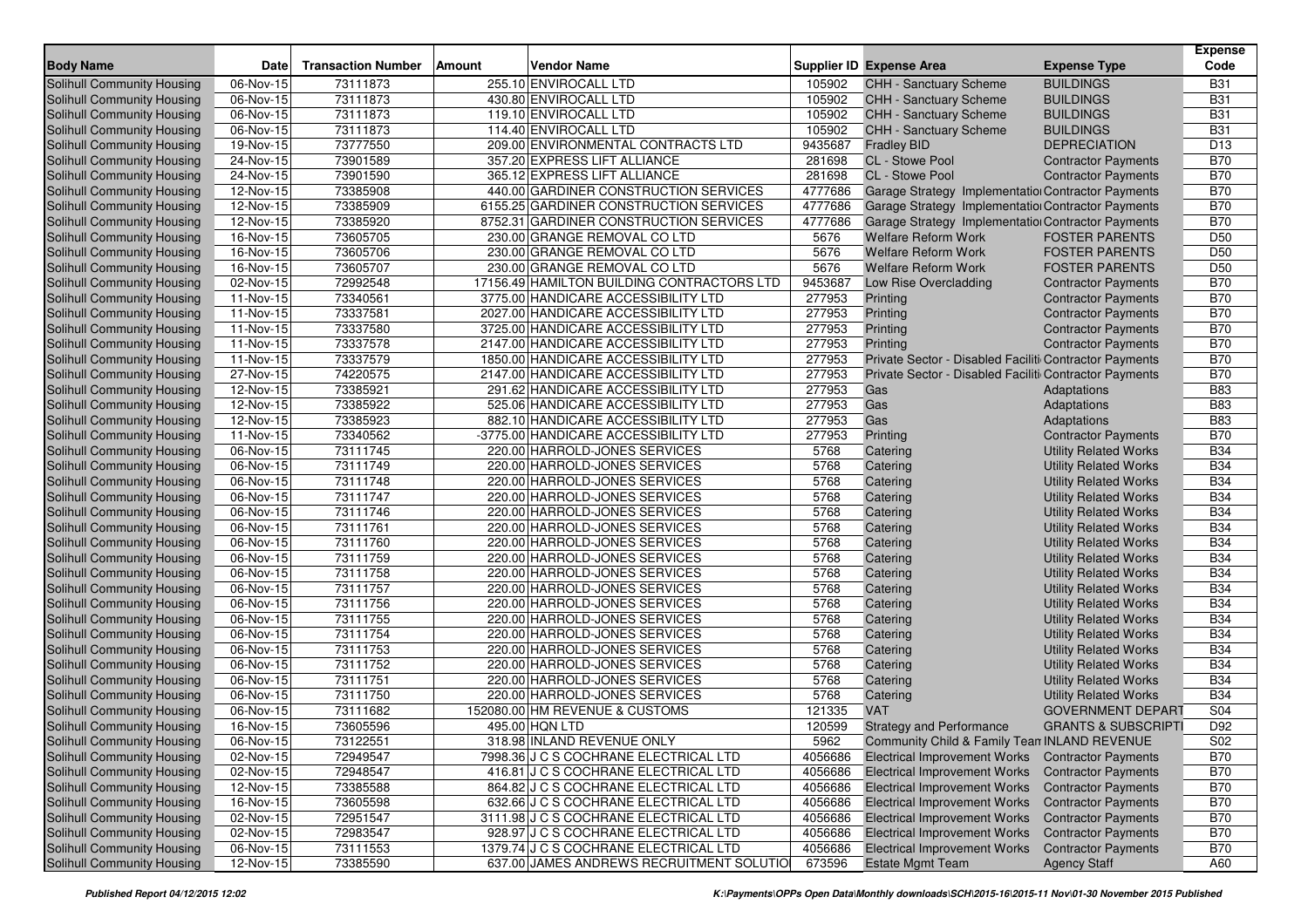| <b>Body Name</b>                                         | <b>Date</b>              | <b>Transaction Number</b> | <b>Amount</b> | <b>Vendor Name</b>                        |              | <b>Supplier ID Expense Area</b>       | <b>Expense Type</b>        | <b>Expense</b><br>Code             |
|----------------------------------------------------------|--------------------------|---------------------------|---------------|-------------------------------------------|--------------|---------------------------------------|----------------------------|------------------------------------|
| <b>Solihull Community Housing</b>                        | 16-Nov-15                | 73605599                  |               | 648.20 JAMES ANDREWS RECRUITMENT SOLUTIO  | 673596       | <b>Estate Mgmt Team</b>               | <b>Agency Staff</b>        | A60                                |
| Solihull Community Housing                               | 25-Nov-15                | 74053581                  |               | 648.20 JAMES ANDREWS RECRUITMENT SOLUTIO  | 673596       | <b>Estate Mgmt Team</b>               | <b>Agency Staff</b>        | A60                                |
| Solihull Community Housing                               | $25-Nov-15$              | 74053587                  |               | 645.20 JAMES ANDREWS RECRUITMENT SOLUTIO  | 673596       | <b>Estate Mgmt Team</b>               | <b>Agency Staff</b>        | A60                                |
| Solihull Community Housing                               | 25-Nov-15                | 74053587                  |               | 645.20 JAMES ANDREWS RECRUITMENT SOLUTIO  | 673596       | <b>Estate Mgmt Team</b>               | <b>Agency Staff</b>        | A60                                |
| Solihull Community Housing                               | 25-Nov-15                | 74053587                  |               | -645.20 JAMES ANDREWS RECRUITMENT SOLUTIO | 673596       | <b>Estate Mgmt Team</b>               | <b>Agency Staff</b>        | A60                                |
| Solihull Community Housing                               | 25-Nov-15                | 74053587                  |               | -645.20 JAMES ANDREWS RECRUITMENT SOLUTIO | 673596       | <b>Estate Mgmt Team</b>               | <b>Agency Staff</b>        | A60                                |
| Solihull Community Housing                               | 25-Nov-15                | 74053587                  |               | 645.20 JAMES ANDREWS RECRUITMENT SOLUTIO  | 673596       | <b>Estate Mgmt Team</b>               | <b>Agency Staff</b>        | A60                                |
| Solihull Community Housing                               | 16-Nov-15                | 73605600                  |               | 846.00 JAMES ANDREWS RECRUITMENT SOLUTIO  | 673596       | Housing Aid & Homelessness            | <b>Agency Staff</b>        | A60                                |
| Solihull Community Housing                               | 12-Nov-15                | 73385907                  |               | 763.75 JAMES ANDREWS RECRUITMENT SOLUTIO  | 673596       | Housing Aid & Homelessness            | <b>Agency Staff</b>        | A60                                |
| Solihull Community Housing                               | 25-Nov-15                | 74053582                  |               | 769.63 JAMES ANDREWS RECRUITMENT SOLUTIO  | 673596       | <b>Housing Aid &amp; Homelessness</b> | <b>Agency Staff</b>        | A60                                |
| Solihull Community Housing                               | 30-Nov-15                | 74293547                  |               | -648.20 JAMES ANDREWS RECRUITMENT SOLUTIO | 673596       | <b>Estate Mgmt Team</b>               | <b>Agency Staff</b>        | A60                                |
| Solihull Community Housing                               | 16-Nov-15                | 73605620                  |               | 210.20 JASPERS COVENTRY LTD               | 228740       | Overtime - Salaries                   | <b>Catering Provisions</b> | D75                                |
| Solihull Community Housing                               | 16-Nov-15                | 73605608                  |               | 222.00 JASPERS COVENTRY LTD               | 228740       | Overtime - Salaries                   | <b>Catering Provisions</b> | D75                                |
| <b>Solihull Community Housing</b>                        | $16-Nov-15$              | 73550760                  |               | 17.07 JEWSON LTD                          | 6111         | <b>Other Contracts</b>                | <b>WORK IN PROGRESS</b>    | R <sub>10</sub>                    |
| Solihull Community Housing                               | 16-Nov-15                | 73550760                  |               | 185.13 JEWSON LTD                         | 6111         | <b>Other Contracts</b>                | <b>WORK IN PROGRESS</b>    | R <sub>10</sub>                    |
| Solihull Community Housing                               | 16-Nov-15                | 73550760                  |               | 205.02 JEWSON LTD                         | 6111         | <b>Other Contracts</b>                | <b>WORK IN PROGRESS</b>    | R <sub>10</sub>                    |
| Solihull Community Housing                               | 16-Nov-15                | 73550760                  |               | 48.81 JEWSON LTD                          | 6111         | <b>Other Contracts</b>                | <b>WORK IN PROGRESS</b>    | R <sub>10</sub>                    |
| Solihull Community Housing                               | 16-Nov-15                | 73550760                  |               | 24.30 JEWSON LTD                          | 6111         | <b>Other Contracts</b>                | <b>WORK IN PROGRESS</b>    | R <sub>10</sub>                    |
| Solihull Community Housing                               | 16-Nov-15                | 73550759                  |               | 92.80 JEWSON LTD                          | 6111         | <b>Other Contracts</b>                | <b>WORK IN PROGRESS</b>    | R <sub>10</sub>                    |
|                                                          | 16-Nov-15                | 73550759                  |               | 179.10 JEWSON LTD                         | 6111         | <b>Other Contracts</b>                | <b>WORK IN PROGRESS</b>    | R <sub>10</sub>                    |
| Solihull Community Housing                               | 16-Nov-15                | 73550759                  |               | 524.40 JEWSON LTD                         | 6111         | <b>Other Contracts</b>                | <b>WORK IN PROGRESS</b>    | R <sub>10</sub>                    |
| Solihull Community Housing                               |                          | 73550759                  |               | 840.90 JEWSON LTD                         |              | <b>Other Contracts</b>                | <b>WORK IN PROGRESS</b>    | R <sub>10</sub>                    |
| Solihull Community Housing<br>Solihull Community Housing | 16-Nov-15                | 73550759                  |               | 326.00 JEWSON LTD                         | 6111         | <b>Other Contracts</b>                | <b>WORK IN PROGRESS</b>    | R <sub>10</sub>                    |
|                                                          | 16-Nov-15                |                           |               |                                           | 6111         |                                       |                            |                                    |
| Solihull Community Housing                               | 16-Nov-15<br>$16-Nov-15$ | 73550759<br>73550759      |               | 53.50 JEWSON LTD                          | 6111         | <b>Other Contracts</b>                | <b>WORK IN PROGRESS</b>    | R <sub>10</sub><br>R <sub>10</sub> |
| Solihull Community Housing                               |                          |                           |               | 471.10 JEWSON LTD                         | 6111         | <b>Other Contracts</b>                | <b>WORK IN PROGRESS</b>    |                                    |
| Solihull Community Housing                               | 16-Nov-15                | 73550759                  |               | 41.40 JEWSON LTD                          | 6111         | <b>Other Contracts</b>                | <b>WORK IN PROGRESS</b>    | R <sub>10</sub>                    |
| Solihull Community Housing                               | 16-Nov-15                | 73550759                  |               | 57.20 JEWSON LTD                          | 6111         | <b>Other Contracts</b>                | <b>WORK IN PROGRESS</b>    | R <sub>10</sub>                    |
| Solihull Community Housing                               | $16-Nov-15$              | 73550759                  |               | 96.00 JEWSON LTD                          | 6111         | <b>Other Contracts</b>                | <b>WORK IN PROGRESS</b>    | R <sub>10</sub>                    |
| Solihull Community Housing                               | 16-Nov-15                | 73550759<br>73550759      |               | 318.10 JEWSON LTD                         | 6111<br>6111 | <b>Other Contracts</b>                | <b>WORK IN PROGRESS</b>    | R <sub>10</sub><br>R <sub>10</sub> |
| Solihull Community Housing                               | 16-Nov-15                |                           |               | 1.65 JEWSON LTD                           |              | <b>Other Contracts</b>                | <b>WORK IN PROGRESS</b>    |                                    |
| Solihull Community Housing                               | 16-Nov-15                | 73550759                  |               | 11.48 JEWSON LTD                          | 6111         | <b>Other Contracts</b>                | <b>WORK IN PROGRESS</b>    | R <sub>10</sub>                    |
| Solihull Community Housing                               | 16-Nov-15                | 73550756                  |               | 3.04 JEWSON LTD                           | 6111         | <b>Other Contracts</b>                | <b>WORK IN PROGRESS</b>    | R <sub>10</sub>                    |
| Solihull Community Housing                               | 16-Nov-15                | 73550756                  |               | 10.88 JEWSON LTD                          | 6111         | <b>Other Contracts</b>                | <b>WORK IN PROGRESS</b>    | R <sub>10</sub>                    |
| <b>Solihull Community Housing</b>                        | 16-Nov-15                | 73550756                  |               | 60.81 JEWSON LTD                          | 6111         | <b>Other Contracts</b>                | <b>WORK IN PROGRESS</b>    | R <sub>10</sub>                    |
| Solihull Community Housing                               | 16-Nov-15                | 73550756                  |               | 105.47 JEWSON LTD                         | 6111         | <b>Other Contracts</b>                | <b>WORK IN PROGRESS</b>    | R <sub>10</sub>                    |
| Solihull Community Housing                               | 16-Nov-15                | 73550756                  |               | 91.54 JEWSON LTD                          | 6111         | <b>Other Contracts</b>                | <b>WORK IN PROGRESS</b>    | R <sub>10</sub>                    |
| Solihull Community Housing                               | 16-Nov-15                | 73550756                  |               | 131.79 JEWSON LTD                         | 6111         | <b>Other Contracts</b>                | <b>WORK IN PROGRESS</b>    | R <sub>10</sub>                    |
| Solihull Community Housing                               | 16-Nov-15                | 73550756                  |               | 57.04 JEWSON LTD                          | 6111         | <b>Other Contracts</b>                | <b>WORK IN PROGRESS</b>    | R <sub>10</sub>                    |
| <b>Solihull Community Housing</b>                        | $16-Nov-15$              | 73550756                  |               | 4.30 JEWSON LTD                           | 6111         | <b>Other Contracts</b>                | <b>WORK IN PROGRESS</b>    | R <sub>10</sub>                    |
| Solihull Community Housing                               | $\overline{16}$ -Nov-15  | 73550756                  |               | 4.86 JEWSON LTD                           | 6111         | <b>Other Contracts</b>                | <b>WORK IN PROGRESS</b>    | R <sub>10</sub>                    |
| Solihull Community Housing                               | 16-Nov-15                | 73550756                  |               | 11.94 JEWSON LTD                          | 6111         | <b>Other Contracts</b>                | <b>WORK IN PROGRESS</b>    | R <sub>10</sub>                    |
| Solihull Community Housing                               | 16-Nov-15                | 73550756                  |               | 117.73 JEWSON LTD                         | 6111         | <b>Other Contracts</b>                | <b>WORK IN PROGRESS</b>    | R <sub>10</sub>                    |
| Solihull Community Housing                               | 16-Nov-15                | 73550756                  |               | 23.05 JEWSON LTD                          | 6111         | <b>Other Contracts</b>                | <b>WORK IN PROGRESS</b>    | R <sub>10</sub>                    |
| Solihull Community Housing                               | 16-Nov-15                | 73550756                  |               | 1.37 JEWSON LTD                           | 6111         | Other Contracts                       | WORK IN PROGRESS           | R <sub>10</sub>                    |
| Solihull Community Housing                               | 16-Nov-15                | 73550756                  |               | 2.86 JEWSON LTD                           | 6111         | <b>Other Contracts</b>                | <b>WORK IN PROGRESS</b>    | R <sub>10</sub>                    |
| Solihull Community Housing                               | 16-Nov-15                | 73550756                  |               | 18.37 JEWSON LTD                          | 6111         | <b>Other Contracts</b>                | <b>WORK IN PROGRESS</b>    | R <sub>10</sub>                    |
| Solihull Community Housing                               | 16-Nov-15                | 73550668                  |               | 225.30 JEWSON LTD                         | 6111         | <b>Other Contracts</b>                | <b>WORK IN PROGRESS</b>    | R <sub>10</sub>                    |
| Solihull Community Housing                               | 16-Nov-15                | 73550719                  |               | 390.00 JEWSON LTD                         | 6111         | <b>Other Contracts</b>                | <b>WORK IN PROGRESS</b>    | R <sub>10</sub>                    |
| Solihull Community Housing                               | 16-Nov-15                | 73550717                  |               | 26.00 JEWSON LTD                          | 6111         | <b>Other Contracts</b>                | <b>WORK IN PROGRESS</b>    | R <sub>10</sub>                    |
| Solihull Community Housing                               | 16-Nov-15                | 73550717                  |               | 104.82 JEWSON LTD                         | 6111         | <b>Other Contracts</b>                | <b>WORK IN PROGRESS</b>    | R <sub>10</sub>                    |
| Solihull Community Housing                               | 16-Nov-15                | 73550717                  |               | 10.85 JEWSON LTD                          | 6111         | <b>Other Contracts</b>                | <b>WORK IN PROGRESS</b>    | R <sub>10</sub>                    |
| Solihull Community Housing                               | 16-Nov-15                | 73550717                  |               | 219.36 JEWSON LTD                         | 6111         | <b>Other Contracts</b>                | WORK IN PROGRESS           | R <sub>10</sub>                    |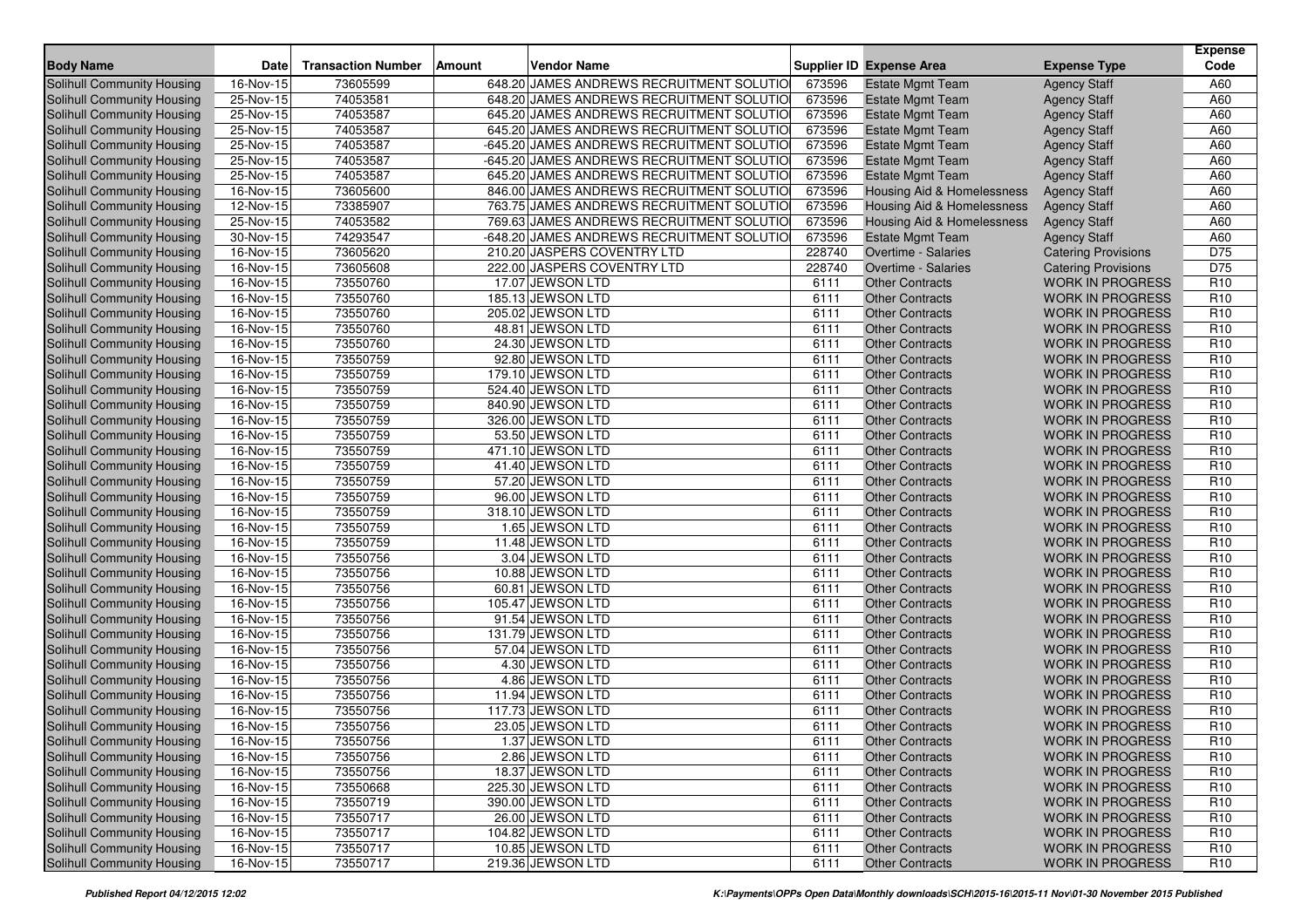| <b>Body Name</b>                  | <b>Date</b> | <b>Transaction Number</b> | Amount | <b>Vendor Name</b> |      | <b>Supplier ID Expense Area</b> | <b>Expense Type</b>     | <b>Expense</b><br>Code |
|-----------------------------------|-------------|---------------------------|--------|--------------------|------|---------------------------------|-------------------------|------------------------|
| Solihull Community Housing        | 16-Nov-15   | 73550756                  |        | 0.14 JEWSON LTD    | 6111 | <b>Other Contracts</b>          | <b>WORK IN PROGRESS</b> | R <sub>10</sub>        |
| <b>Solihull Community Housing</b> | 16-Nov-15   | 73550756                  |        | 2.54 JEWSON LTD    | 6111 | <b>Other Contracts</b>          | <b>WORK IN PROGRESS</b> | R <sub>10</sub>        |
| <b>Solihull Community Housing</b> | $16-Nov-15$ | 73550756                  |        | 1.86 JEWSON LTD    | 6111 | <b>Other Contracts</b>          | <b>WORK IN PROGRESS</b> | R <sub>10</sub>        |
| Solihull Community Housing        | 16-Nov-15   | 73550755                  |        | 183.08 JEWSON LTD  | 6111 | <b>Other Contracts</b>          | <b>WORK IN PROGRESS</b> | R <sub>10</sub>        |
| Solihull Community Housing        | 16-Nov-15   | 73550755                  |        | 64.81 JEWSON LTD   | 6111 | <b>Other Contracts</b>          | <b>WORK IN PROGRESS</b> | R <sub>10</sub>        |
| <b>Solihull Community Housing</b> | 16-Nov-15   | 73550755                  |        | 60.81 JEWSON LTD   | 6111 | <b>Other Contracts</b>          | <b>WORK IN PROGRESS</b> | R <sub>10</sub>        |
| Solihull Community Housing        | 16-Nov-15   | 73550755                  |        | 57.04 JEWSON LTD   | 6111 | <b>Other Contracts</b>          | <b>WORK IN PROGRESS</b> | R <sub>10</sub>        |
| <b>Solihull Community Housing</b> | 16-Nov-15   | 73550755                  |        | 61.27 JEWSON LTD   | 6111 | <b>Other Contracts</b>          | <b>WORK IN PROGRESS</b> | R <sub>10</sub>        |
| Solihull Community Housing        | 16-Nov-15   | 73550755                  |        | 79.52 JEWSON LTD   | 6111 | <b>Other Contracts</b>          | <b>WORK IN PROGRESS</b> | R <sub>10</sub>        |
| <b>Solihull Community Housing</b> | 16-Nov-15   | 73550755                  |        | 11.94 JEWSON LTD   | 6111 | <b>Other Contracts</b>          | <b>WORK IN PROGRESS</b> | R <sub>10</sub>        |
| <b>Solihull Community Housing</b> | 16-Nov-15   | 73550755                  |        | 67.28 JEWSON LTD   | 6111 | <b>Other Contracts</b>          | <b>WORK IN PROGRESS</b> | R <sub>10</sub>        |
| Solihull Community Housing        | $16-Nov-15$ | 73550755                  |        | 2.43 JEWSON LTD    | 6111 | <b>Other Contracts</b>          | <b>WORK IN PROGRESS</b> | R <sub>10</sub>        |
| <b>Solihull Community Housing</b> | 16-Nov-15   | 73550755                  |        | 16.32 JEWSON LTD   | 6111 | <b>Other Contracts</b>          | <b>WORK IN PROGRESS</b> | R <sub>10</sub>        |
| <b>Solihull Community Housing</b> | 16-Nov-15   | 73550755                  |        | 2.28 JEWSON LTD    | 6111 | <b>Other Contracts</b>          | <b>WORK IN PROGRESS</b> | R <sub>10</sub>        |
| Solihull Community Housing        | 16-Nov-15   | 73550755                  |        | 31.81 JEWSON LTD   | 6111 | <b>Other Contracts</b>          | <b>WORK IN PROGRESS</b> | R <sub>10</sub>        |
| Solihull Community Housing        | 16-Nov-15   | 73550716                  |        | 251.44 JEWSON LTD  | 6111 | <b>Other Contracts</b>          | <b>WORK IN PROGRESS</b> | R <sub>10</sub>        |
| Solihull Community Housing        | 16-Nov-15   | 73550755                  |        | 18.37 JEWSON LTD   | 6111 | <b>Other Contracts</b>          | <b>WORK IN PROGRESS</b> | R <sub>10</sub>        |
| Solihull Community Housing        | 16-Nov-15   | 73550755                  |        | 1.37 JEWSON LTD    | 6111 | <b>Other Contracts</b>          | <b>WORK IN PROGRESS</b> | R <sub>10</sub>        |
| Solihull Community Housing        | 16-Nov-15   | 73550755                  |        | 3.11 JEWSON LTD    | 6111 | <b>Other Contracts</b>          | <b>WORK IN PROGRESS</b> | R <sub>10</sub>        |
| Solihull Community Housing        | 16-Nov-15   | 73550755                  |        | 7.68 JEWSON LTD    | 6111 | <b>Other Contracts</b>          | <b>WORK IN PROGRESS</b> | R <sub>10</sub>        |
| Solihull Community Housing        | 16-Nov-15   | 73550749                  |        | 669.72 JEWSON LTD  | 6111 | <b>Other Contracts</b>          | <b>WORK IN PROGRESS</b> | R <sub>10</sub>        |
| Solihull Community Housing        | 16-Nov-15   | 73550749                  |        | 30.00 JEWSON LTD   | 6111 | <b>Other Contracts</b>          | <b>WORK IN PROGRESS</b> | R <sub>10</sub>        |
| Solihull Community Housing        | 16-Nov-15   | 73550748                  |        | 101.00 JEWSON LTD  | 6111 | <b>Other Contracts</b>          | <b>WORK IN PROGRESS</b> | R <sub>10</sub>        |
| <b>Solihull Community Housing</b> | 16-Nov-15   | 73550748                  |        | 560.00 JEWSON LTD  | 6111 | <b>Other Contracts</b>          | <b>WORK IN PROGRESS</b> | R <sub>10</sub>        |
| <b>Solihull Community Housing</b> | 16-Nov-15   | 73550746                  |        | 141.30 JEWSON LTD  | 6111 | <b>Other Contracts</b>          | <b>WORK IN PROGRESS</b> | R <sub>10</sub>        |
| Solihull Community Housing        | 16-Nov-15   | 73550746                  |        | 367.40 JEWSON LTD  | 6111 | <b>Other Contracts</b>          | <b>WORK IN PROGRESS</b> | R <sub>10</sub>        |
| <b>Solihull Community Housing</b> | 16-Nov-15   | 73550745                  |        | 139.20 JEWSON LTD  | 6111 | <b>Other Contracts</b>          | <b>WORK IN PROGRESS</b> | R <sub>10</sub>        |
| Solihull Community Housing        | 16-Nov-15   | 73550745                  |        | 50.20 JEWSON LTD   | 6111 | <b>Other Contracts</b>          | <b>WORK IN PROGRESS</b> | R <sub>10</sub>        |
| Solihull Community Housing        | 16-Nov-15   | 73550745                  |        | 140.70 JEWSON LTD  | 6111 | <b>Other Contracts</b>          | <b>WORK IN PROGRESS</b> | R <sub>10</sub>        |
| Solihull Community Housing        | 16-Nov-15   | 73550745                  |        | 164.00 JEWSON LTD  | 6111 | <b>Other Contracts</b>          | <b>WORK IN PROGRESS</b> | R <sub>10</sub>        |
| Solihull Community Housing        | 16-Nov-15   | 73550745                  |        | 267.00 JEWSON LTD  | 6111 | <b>Other Contracts</b>          | <b>WORK IN PROGRESS</b> | R <sub>10</sub>        |
| Solihull Community Housing        | 16-Nov-15   | 73550745                  |        | 75.04 JEWSON LTD   | 6111 | <b>Other Contracts</b>          | <b>WORK IN PROGRESS</b> | R <sub>10</sub>        |
| Solihull Community Housing        | 16-Nov-15   | 73550745                  |        | 256.20 JEWSON LTD  | 6111 | <b>Other Contracts</b>          | <b>WORK IN PROGRESS</b> | R <sub>10</sub>        |
| Solihull Community Housing        | 16-Nov-15   | 73550741                  |        | 31.80 JEWSON LTD   | 6111 | <b>Other Contracts</b>          | <b>WORK IN PROGRESS</b> | R <sub>10</sub>        |
| <b>Solihull Community Housing</b> | 16-Nov-15   | 73550741                  |        | 57.00 JEWSON LTD   | 6111 | <b>Other Contracts</b>          | <b>WORK IN PROGRESS</b> | R <sub>10</sub>        |
| Solihull Community Housing        | 16-Nov-15   | 73550741                  |        | 56.20 JEWSON LTD   | 6111 | <b>Other Contracts</b>          | <b>WORK IN PROGRESS</b> | R <sub>10</sub>        |
| Solihull Community Housing        | 16-Nov-15   | 73550741                  |        | 49.60 JEWSON LTD   | 6111 | <b>Other Contracts</b>          | <b>WORK IN PROGRESS</b> | R <sub>10</sub>        |
| <b>Solihull Community Housing</b> | 16-Nov-15   | 73550741                  |        | 106.80 JEWSON LTD  | 6111 | <b>Other Contracts</b>          | <b>WORK IN PROGRESS</b> | R <sub>10</sub>        |
| Solihull Community Housing        | 16-Nov-15   | 73550741                  |        | 7.00 JEWSON LTD    | 6111 | <b>Other Contracts</b>          | <b>WORK IN PROGRESS</b> | R <sub>10</sub>        |
| Solihull Community Housing        | 25-Nov-15   | 74056635                  |        | 157.80 JEWSON LTD  | 6111 | <b>Other Contracts</b>          | <b>WORK IN PROGRESS</b> | R <sub>10</sub>        |
| Solihull Community Housing        | 25-Nov-15   | 74056635                  |        | 1950.00 JEWSON LTD | 6111 | <b>Other Contracts</b>          | <b>WORK IN PROGRESS</b> | R <sub>10</sub>        |
| Solihull Community Housing        | 25-Nov-15   | 74056635                  |        | 278.40 JEWSON LTD  | 6111 | <b>Other Contracts</b>          | <b>WORK IN PROGRESS</b> | R <sub>10</sub>        |
| Solihull Community Housing        | 25-Nov-15   | 74056635                  |        | 147.00 JEWSON LTD  | 6111 | <b>Other Contracts</b>          | <b>WORK IN PROGRESS</b> | R <sub>10</sub>        |
| Solihull Community Housing        | 25-Nov-15   | 74056635                  |        | 52.41 JEWSON LTD   | 6111 | Other Contracts                 | WORK IN PROGRESS        | R <sub>10</sub>        |
| Solihull Community Housing        | 25-Nov-15   | 74056635                  |        | 40.88 JEWSON LTD   | 6111 | <b>Other Contracts</b>          | <b>WORK IN PROGRESS</b> | R <sub>10</sub>        |
| Solihull Community Housing        | 25-Nov-15   | 74056635                  |        | 6.30 JEWSON LTD    | 6111 | <b>Other Contracts</b>          | <b>WORK IN PROGRESS</b> | R <sub>10</sub>        |
| Solihull Community Housing        | 25-Nov-15   | 74056635                  |        | 12.54 JEWSON LTD   | 6111 | <b>Other Contracts</b>          | <b>WORK IN PROGRESS</b> | R <sub>10</sub>        |
| Solihull Community Housing        | 25-Nov-15   | 74056635                  |        | 8.70 JEWSON LTD    | 6111 | <b>Other Contracts</b>          | <b>WORK IN PROGRESS</b> | R <sub>10</sub>        |
| Solihull Community Housing        | 25-Nov-15   | 74056635                  |        | 15.80 JEWSON LTD   | 6111 | <b>Other Contracts</b>          | <b>WORK IN PROGRESS</b> | R <sub>10</sub>        |
| Solihull Community Housing        | 25-Nov-15   | 74056635                  |        | 163.00 JEWSON LTD  | 6111 | <b>Other Contracts</b>          | <b>WORK IN PROGRESS</b> | R <sub>10</sub>        |
| Solihull Community Housing        | 25-Nov-15   | 74056635                  |        | 12.00 JEWSON LTD   | 6111 | <b>Other Contracts</b>          | <b>WORK IN PROGRESS</b> | R <sub>10</sub>        |
| Solihull Community Housing        | 25-Nov-15   | 74056635                  |        | 113.45 JEWSON LTD  | 6111 | <b>Other Contracts</b>          | WORK IN PROGRESS        | R <sub>10</sub>        |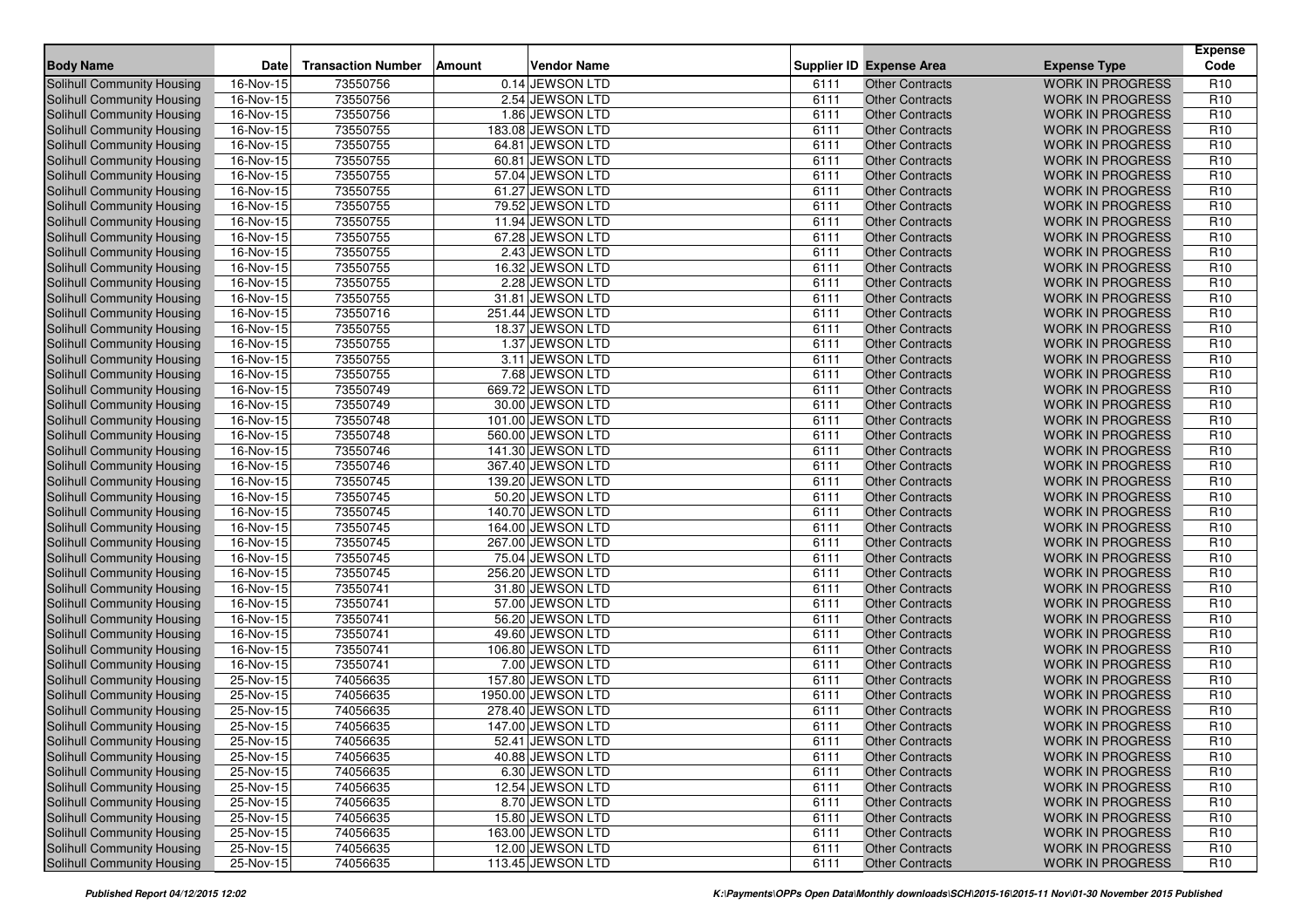| <b>Body Name</b>                                                | Date                   | <b>Transaction Number</b> | Amount | <b>Vendor Name</b> |              | <b>Supplier ID Expense Area</b>                  | <b>Expense Type</b>                                | <b>Expense</b><br>Code             |
|-----------------------------------------------------------------|------------------------|---------------------------|--------|--------------------|--------------|--------------------------------------------------|----------------------------------------------------|------------------------------------|
| Solihull Community Housing                                      | 25-Nov-15              | 74056635                  |        | 19.65 JEWSON LTD   | 6111         | <b>Other Contracts</b>                           | <b>WORK IN PROGRESS</b>                            | R <sub>10</sub>                    |
| <b>Solihull Community Housing</b>                               | 25-Nov-15              | 74056635                  |        | 14.44 JEWSON LTD   | 6111         | <b>Other Contracts</b>                           | <b>WORK IN PROGRESS</b>                            | R <sub>10</sub>                    |
|                                                                 | 25-Nov-15              | 74056635                  |        | 337.50 JEWSON LTD  | 6111         | <b>Other Contracts</b>                           | <b>WORK IN PROGRESS</b>                            | R <sub>10</sub>                    |
| Solihull Community Housing                                      | 25-Nov-15              | 74056635                  |        | 53.15 JEWSON LTD   | 6111         | <b>Other Contracts</b>                           | <b>WORK IN PROGRESS</b>                            | R <sub>10</sub>                    |
| Solihull Community Housing                                      | 25-Nov-15              | 74056635                  |        | 72.80 JEWSON LTD   | 6111         | <b>Other Contracts</b>                           | <b>WORK IN PROGRESS</b>                            | R <sub>10</sub>                    |
| Solihull Community Housing<br><b>Solihull Community Housing</b> | 25-Nov-15              | 74056635                  |        | 63.00 JEWSON LTD   | 6111         | <b>Other Contracts</b>                           | <b>WORK IN PROGRESS</b>                            | R <sub>10</sub>                    |
| Solihull Community Housing                                      | $25-Nov-15$            | 74056635                  |        | 21.00 JEWSON LTD   | 6111         | <b>Other Contracts</b>                           | <b>WORK IN PROGRESS</b>                            | R <sub>10</sub>                    |
| Solihull Community Housing                                      | 25-Nov-15              | 74056635                  |        | 61.39 JEWSON LTD   | 6111         | <b>Other Contracts</b>                           | <b>WORK IN PROGRESS</b>                            | R <sub>10</sub>                    |
| Solihull Community Housing                                      | 25-Nov-15              | 74056635                  |        | 16.80 JEWSON LTD   | 6111         | <b>Other Contracts</b>                           | <b>WORK IN PROGRESS</b>                            | R <sub>10</sub>                    |
| Solihull Community Housing                                      | 25-Nov-15              | 74056629                  |        | 1582.80 JEWSON LTD | 6111         | <b>Other Contracts</b>                           | <b>WORK IN PROGRESS</b>                            | R <sub>10</sub>                    |
| Solihull Community Housing                                      | 25-Nov-15              | 74056629                  |        | 105.00 JEWSON LTD  | 6111         | <b>Other Contracts</b>                           | <b>WORK IN PROGRESS</b>                            | R <sub>10</sub>                    |
| Solihull Community Housing                                      | 25-Nov-15              | 74056628                  |        | 299.00 JEWSON LTD  | 6111         | <b>Other Contracts</b>                           | <b>WORK IN PROGRESS</b>                            | R <sub>10</sub>                    |
| Solihull Community Housing                                      | 25-Nov-15              | 74056627                  |        | 267.00 JEWSON LTD  | 6111         | <b>Other Contracts</b>                           | <b>WORK IN PROGRESS</b>                            | R <sub>10</sub>                    |
| Solihull Community Housing                                      | 25-Nov-15              | 74056595                  |        | 390.00 JEWSON LTD  | 6111         | <b>Other Contracts</b>                           | <b>WORK IN PROGRESS</b>                            | R <sub>10</sub>                    |
| Solihull Community Housing                                      | $25-Nov-15$            | 74056594                  |        | 9.90 JEWSON LTD    | 6111         | <b>Other Contracts</b>                           | <b>WORK IN PROGRESS</b>                            | R <sub>10</sub>                    |
| Solihull Community Housing                                      | 25-Nov-15              | 74056594                  |        | 81.32 JEWSON LTD   | 6111         | <b>Other Contracts</b>                           | <b>WORK IN PROGRESS</b>                            | R <sub>10</sub>                    |
|                                                                 | 25-Nov-15              | 74056594                  |        | 3.50 JEWSON LTD    | 6111         | <b>Other Contracts</b>                           | <b>WORK IN PROGRESS</b>                            | R <sub>10</sub>                    |
| Solihull Community Housing<br>Solihull Community Housing        | $25-Nov-15$            | 74056594                  |        | 34.25 JEWSON LTD   | 6111         | <b>Other Contracts</b>                           |                                                    | R <sub>10</sub>                    |
| Solihull Community Housing                                      | 25-Nov-15              | 74056594                  |        | 237.42 JEWSON LTD  | 6111         | <b>Other Contracts</b>                           | <b>WORK IN PROGRESS</b><br><b>WORK IN PROGRESS</b> | R <sub>10</sub>                    |
| Solihull Community Housing                                      | 25-Nov-15              | 74056594                  |        | 574.40 JEWSON LTD  | 6111         | <b>Other Contracts</b>                           | <b>WORK IN PROGRESS</b>                            | R <sub>10</sub>                    |
|                                                                 | 25-Nov-15              | 74056594                  |        | 4.80 JEWSON LTD    | 6111         | <b>Other Contracts</b>                           | <b>WORK IN PROGRESS</b>                            | R <sub>10</sub>                    |
| Solihull Community Housing<br><b>Solihull Community Housing</b> |                        | 74056594                  |        | 91.00 JEWSON LTD   |              | <b>Other Contracts</b>                           | <b>WORK IN PROGRESS</b>                            | R <sub>10</sub>                    |
| Solihull Community Housing                                      | 25-Nov-15              | 74056594                  |        | 34.76 JEWSON LTD   | 6111<br>6111 |                                                  |                                                    |                                    |
| <b>Solihull Community Housing</b>                               | 25-Nov-15<br>25-Nov-15 | 74056594                  |        | 19.50 JEWSON LTD   | 6111         | <b>Other Contracts</b><br><b>Other Contracts</b> | <b>WORK IN PROGRESS</b><br><b>WORK IN PROGRESS</b> | R <sub>10</sub><br>R <sub>10</sub> |
|                                                                 | 25-Nov-15              | 74056594                  |        | 99.75 JEWSON LTD   | 6111         | <b>Other Contracts</b>                           | <b>WORK IN PROGRESS</b>                            | R <sub>10</sub>                    |
| Solihull Community Housing                                      | 25-Nov-15              | 74056594                  |        | 21.90 JEWSON LTD   | 6111         | <b>Other Contracts</b>                           | <b>WORK IN PROGRESS</b>                            | R <sub>10</sub>                    |
| Solihull Community Housing<br><b>Solihull Community Housing</b> | 25-Nov-15              | 74056594                  |        | 62.55 JEWSON LTD   | 6111         | <b>Other Contracts</b>                           | <b>WORK IN PROGRESS</b>                            | R <sub>10</sub>                    |
|                                                                 | 16-Nov-15              | 73550741                  |        | 6.80 JEWSON LTD    | 6111         | <b>Other Contracts</b>                           | <b>WORK IN PROGRESS</b>                            | R <sub>10</sub>                    |
| Solihull Community Housing<br>Solihull Community Housing        | 16-Nov-15              | 73550741                  |        | 34.00 JEWSON LTD   | 6111         | <b>Other Contracts</b>                           | <b>WORK IN PROGRESS</b>                            | R <sub>10</sub>                    |
| Solihull Community Housing                                      | 16-Nov-15              | 73550741                  |        | 44.30 JEWSON LTD   | 6111         | <b>Other Contracts</b>                           | <b>WORK IN PROGRESS</b>                            | R <sub>10</sub>                    |
| <b>Solihull Community Housing</b>                               | 16-Nov-15              | 73550741                  |        | 67.50 JEWSON LTD   | 6111         | <b>Other Contracts</b>                           | <b>WORK IN PROGRESS</b>                            | R <sub>10</sub>                    |
| Solihull Community Housing                                      | 16-Nov-15              | 73550741                  |        | 14.00 JEWSON LTD   | 6111         | <b>Other Contracts</b>                           | <b>WORK IN PROGRESS</b>                            | R <sub>10</sub>                    |
| Solihull Community Housing                                      | 16-Nov-15              | 73550741                  |        | 30.00 JEWSON LTD   | 6111         | <b>Other Contracts</b>                           | <b>WORK IN PROGRESS</b>                            | R <sub>10</sub>                    |
| Solihull Community Housing                                      | 16-Nov-15              | 73550741                  |        | 69.50 JEWSON LTD   | 6111         | <b>Other Contracts</b>                           | <b>WORK IN PROGRESS</b>                            | R <sub>10</sub>                    |
| Solihull Community Housing                                      | 16-Nov-15              | 73550741                  |        | 48.00 JEWSON LTD   | 6111         | <b>Other Contracts</b>                           | <b>WORK IN PROGRESS</b>                            | R <sub>10</sub>                    |
| <b>Solihull Community Housing</b>                               | 16-Nov-15              | 73550741                  |        | 36.00 JEWSON LTD   | 6111         | <b>Other Contracts</b>                           | <b>WORK IN PROGRESS</b>                            | R <sub>10</sub>                    |
| Solihull Community Housing                                      | 16-Nov-15              | 73550740                  |        | 157.23 JEWSON LTD  | 6111         | <b>Other Contracts</b>                           | <b>WORK IN PROGRESS</b>                            | R <sub>10</sub>                    |
| Solihull Community Housing                                      | 16-Nov-15              | 73550740                  |        | 210.94 JEWSON LTD  | 6111         | <b>Other Contracts</b>                           | <b>WORK IN PROGRESS</b>                            | R <sub>10</sub>                    |
| <b>Solihull Community Housing</b>                               | 16-Nov-15              | 73550739                  |        | 27.40 JEWSON LTD   | 6111         | <b>Other Contracts</b>                           | <b>WORK IN PROGRESS</b>                            | R <sub>10</sub>                    |
| Solihull Community Housing                                      | 16-Nov-15              | 73550739                  |        | 242.50 JEWSON LTD  | 6111         | <b>Other Contracts</b>                           | <b>WORK IN PROGRESS</b>                            | R <sub>10</sub>                    |
| <b>Solihull Community Housing</b>                               | 16-Nov-15              | 73550739                  |        | 37.50 JEWSON LTD   | 6111         | <b>Other Contracts</b>                           | <b>WORK IN PROGRESS</b>                            | R <sub>10</sub>                    |
| Solihull Community Housing                                      | 16-Nov-15              | 73550739                  |        | 9.80 JEWSON LTD    | 6111         | <b>Other Contracts</b>                           | <b>WORK IN PROGRESS</b>                            | R <sub>10</sub>                    |
| Solihull Community Housing                                      | 16-Nov-15              | 73550739                  |        | 154.30 JEWSON LTD  | 6111         | <b>Other Contracts</b>                           | <b>WORK IN PROGRESS</b>                            | R <sub>10</sub>                    |
| Solihull Community Housing                                      | 16-Nov-15              | 73550739                  |        | 27.00 JEWSON LTD   | 6111         | <b>Other Contracts</b>                           | <b>WORK IN PROGRESS</b>                            | R <sub>10</sub>                    |
| Solihull Community Housing                                      | 16-Nov-15              | 73550739                  |        | 377.16 JEWSON LTD  | 6111         | <b>Other Contracts</b>                           | <b>WORK IN PROGRESS</b>                            | R <sub>10</sub>                    |
| Solihull Community Housing                                      | $16-Nov-15$            | 73550739                  |        | 219.36 JEWSON LTD  | 6111         | <b>Other Contracts</b>                           | <b>WORK IN PROGRESS</b>                            | R <sub>10</sub>                    |
| Solihull Community Housing                                      | 16-Nov-15              | 73550739                  |        | 49.74 JEWSON LTD   | 6111         | <b>Other Contracts</b>                           | <b>WORK IN PROGRESS</b>                            | R <sub>10</sub>                    |
| Solihull Community Housing                                      | 16-Nov-15              | 73550714                  |        | 262.20 JEWSON LTD  | 6111         | <b>Other Contracts</b>                           | <b>WORK IN PROGRESS</b>                            | R <sub>10</sub>                    |
| Solihull Community Housing                                      | 16-Nov-15              | 73550714                  |        | 13.00 JEWSON LTD   | 6111         | <b>Other Contracts</b>                           | <b>WORK IN PROGRESS</b>                            | R <sub>10</sub>                    |
| Solihull Community Housing                                      | 16-Nov-15              | 73550714                  |        | 65.04 JEWSON LTD   | 6111         | <b>Other Contracts</b>                           | <b>WORK IN PROGRESS</b>                            | R <sub>10</sub>                    |
| Solihull Community Housing                                      | 16-Nov-15              | 73550714                  |        | 370.20 JEWSON LTD  | 6111         | <b>Other Contracts</b>                           | <b>WORK IN PROGRESS</b>                            | R <sub>10</sub>                    |
| Solihull Community Housing                                      | 16-Nov-15              | 73550714                  |        | 1055.20 JEWSON LTD | 6111         | <b>Other Contracts</b>                           | WORK IN PROGRESS                                   | R <sub>10</sub>                    |
|                                                                 |                        |                           |        |                    |              |                                                  |                                                    |                                    |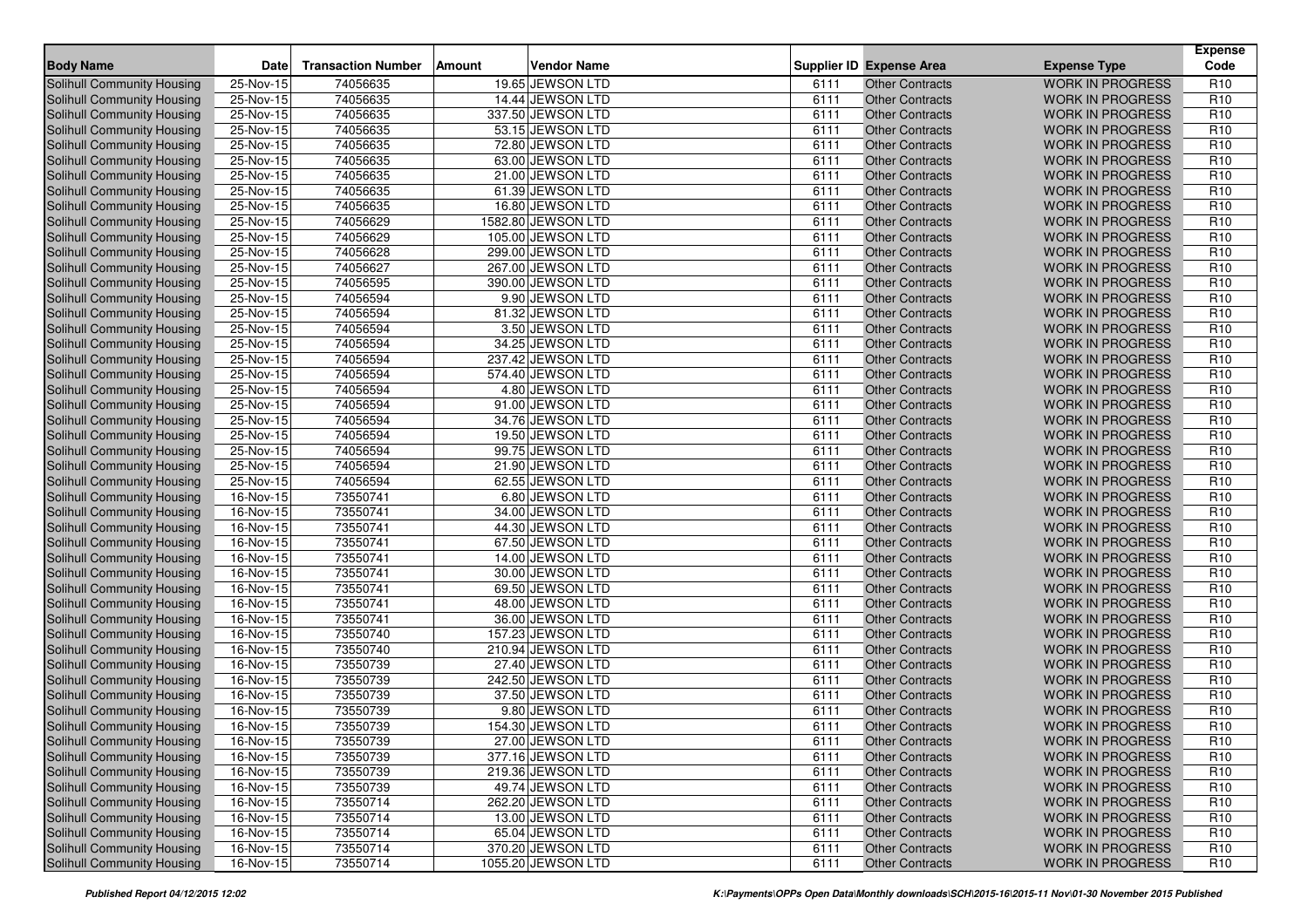| <b>Body Name</b>                  | <b>Date</b>             | <b>Transaction Number</b> | Amount | <b>Vendor Name</b> |      | <b>Supplier ID Expense Area</b> | <b>Expense Type</b>     | <b>Expense</b><br>Code |
|-----------------------------------|-------------------------|---------------------------|--------|--------------------|------|---------------------------------|-------------------------|------------------------|
| Solihull Community Housing        | 16-Nov-15               | 73550714                  |        | 87.35 JEWSON LTD   | 6111 | <b>Other Contracts</b>          | <b>WORK IN PROGRESS</b> | R <sub>10</sub>        |
| <b>Solihull Community Housing</b> | 16-Nov-15               | 73550714                  |        | 484.00 JEWSON LTD  | 6111 | <b>Other Contracts</b>          | <b>WORK IN PROGRESS</b> | R <sub>10</sub>        |
| <b>Solihull Community Housing</b> | 16-Nov-15               | 73550714                  |        | 53.50 JEWSON LTD   | 6111 | <b>Other Contracts</b>          | <b>WORK IN PROGRESS</b> | R <sub>10</sub>        |
| Solihull Community Housing        | 16-Nov-15               | 73550714                  |        | 279.00 JEWSON LTD  | 6111 | <b>Other Contracts</b>          | <b>WORK IN PROGRESS</b> | R <sub>10</sub>        |
| Solihull Community Housing        | 16-Nov-15               | 73550714                  |        | 80.80 JEWSON LTD   | 6111 | <b>Other Contracts</b>          | <b>WORK IN PROGRESS</b> | R <sub>10</sub>        |
| <b>Solihull Community Housing</b> | 16-Nov-15               | 73550714                  |        | 12.00 JEWSON LTD   | 6111 | <b>Other Contracts</b>          | <b>WORK IN PROGRESS</b> | R <sub>10</sub>        |
| Solihull Community Housing        | 16-Nov-15               | 73550714                  |        | 235.80 JEWSON LTD  | 6111 | <b>Other Contracts</b>          | <b>WORK IN PROGRESS</b> | R <sub>10</sub>        |
| Solihull Community Housing        | 16-Nov-15               | 73550714                  |        | 96.00 JEWSON LTD   | 6111 | <b>Other Contracts</b>          | <b>WORK IN PROGRESS</b> | R <sub>10</sub>        |
| Solihull Community Housing        | 16-Nov-15               | 73550714                  |        | 49.35 JEWSON LTD   | 6111 | <b>Other Contracts</b>          | <b>WORK IN PROGRESS</b> | R <sub>10</sub>        |
| Solihull Community Housing        | 16-Nov-15               | 73550714                  |        | 274.00 JEWSON LTD  | 6111 | <b>Other Contracts</b>          | <b>WORK IN PROGRESS</b> | R <sub>10</sub>        |
| Solihull Community Housing        | 16-Nov-15               | 73550714                  |        | 574.40 JEWSON LTD  | 6111 | <b>Other Contracts</b>          | <b>WORK IN PROGRESS</b> | R <sub>10</sub>        |
| Solihull Community Housing        | $16-Nov-15$             | 73550714                  |        | 32.55 JEWSON LTD   | 6111 | <b>Other Contracts</b>          | <b>WORK IN PROGRESS</b> | R <sub>10</sub>        |
| Solihull Community Housing        | 16-Nov-15               | 73550714                  |        | 428.88 JEWSON LTD  | 6111 | <b>Other Contracts</b>          | <b>WORK IN PROGRESS</b> | R <sub>10</sub>        |
| <b>Solihull Community Housing</b> | 16-Nov-15               | 73550714                  |        | 29.10 JEWSON LTD   | 6111 | <b>Other Contracts</b>          | <b>WORK IN PROGRESS</b> | R <sub>10</sub>        |
| Solihull Community Housing        | $\overline{16}$ -Nov-15 | 73550714                  |        | 36.72 JEWSON LTD   | 6111 | <b>Other Contracts</b>          | <b>WORK IN PROGRESS</b> | R <sub>10</sub>        |
| Solihull Community Housing        | 16-Nov-15               | 73550714                  |        | 366.00 JEWSON LTD  | 6111 | <b>Other Contracts</b>          | <b>WORK IN PROGRESS</b> | R <sub>10</sub>        |
| Solihull Community Housing        | 16-Nov-15               | 73550714                  |        | 35.04 JEWSON LTD   | 6111 | <b>Other Contracts</b>          | <b>WORK IN PROGRESS</b> | R <sub>10</sub>        |
| Solihull Community Housing        | 16-Nov-15               | 73550714                  |        | 33.00 JEWSON LTD   | 6111 | <b>Other Contracts</b>          | <b>WORK IN PROGRESS</b> | R <sub>10</sub>        |
| Solihull Community Housing        | 16-Nov-15               | 73550714                  |        | 30.40 JEWSON LTD   | 6111 | <b>Other Contracts</b>          | <b>WORK IN PROGRESS</b> | R <sub>10</sub>        |
| Solihull Community Housing        | 16-Nov-15               | 73550714                  |        | 88.45 JEWSON LTD   | 6111 | <b>Other Contracts</b>          | <b>WORK IN PROGRESS</b> | R <sub>10</sub>        |
| Solihull Community Housing        | 16-Nov-15               | 73550714                  |        | 11.00 JEWSON LTD   | 6111 | <b>Other Contracts</b>          | <b>WORK IN PROGRESS</b> | R <sub>10</sub>        |
| Solihull Community Housing        | 16-Nov-15               | 73550714                  |        | 102.30 JEWSON LTD  | 6111 | <b>Other Contracts</b>          | <b>WORK IN PROGRESS</b> | R <sub>10</sub>        |
| Solihull Community Housing        | 16-Nov-15               | 73550714                  |        | 88.68 JEWSON LTD   | 6111 | <b>Other Contracts</b>          | <b>WORK IN PROGRESS</b> | R <sub>10</sub>        |
| <b>Solihull Community Housing</b> | 16-Nov-15               | 73550708                  |        | 55.60 JEWSON LTD   | 6111 | <b>Other Contracts</b>          | <b>WORK IN PROGRESS</b> | R <sub>10</sub>        |
| <b>Solihull Community Housing</b> | 16-Nov-15               | 73550708                  |        | 13.40 JEWSON LTD   | 6111 | <b>Other Contracts</b>          | <b>WORK IN PROGRESS</b> | R <sub>10</sub>        |
| Solihull Community Housing        | 16-Nov-15               | 73550708                  |        | 14.50 JEWSON LTD   | 6111 | <b>Other Contracts</b>          | <b>WORK IN PROGRESS</b> | R <sub>10</sub>        |
| <b>Solihull Community Housing</b> | 16-Nov-15               | 73550708                  |        | 95.00 JEWSON LTD   | 6111 | <b>Other Contracts</b>          | <b>WORK IN PROGRESS</b> | R <sub>10</sub>        |
| Solihull Community Housing        | 16-Nov-15               | 73550708                  |        | 90.00 JEWSON LTD   | 6111 | <b>Other Contracts</b>          | <b>WORK IN PROGRESS</b> | R <sub>10</sub>        |
| Solihull Community Housing        | 16-Nov-15               | 73550708                  |        | 117.50 JEWSON LTD  | 6111 | <b>Other Contracts</b>          | <b>WORK IN PROGRESS</b> | R <sub>10</sub>        |
| Solihull Community Housing        | 16-Nov-15               | 73550708                  |        | 237.42 JEWSON LTD  | 6111 | <b>Other Contracts</b>          | <b>WORK IN PROGRESS</b> | R <sub>10</sub>        |
| Solihull Community Housing        | 16-Nov-15               | 73550708                  |        | 55.20 JEWSON LTD   | 6111 | <b>Other Contracts</b>          | <b>WORK IN PROGRESS</b> | R <sub>10</sub>        |
| Solihull Community Housing        | 16-Nov-15               | 73550708                  |        | 246.50 JEWSON LTD  | 6111 | <b>Other Contracts</b>          | <b>WORK IN PROGRESS</b> | R <sub>10</sub>        |
| Solihull Community Housing        | 16-Nov-15               | 73550708                  |        | 473.52 JEWSON LTD  | 6111 | <b>Other Contracts</b>          | <b>WORK IN PROGRESS</b> | R <sub>10</sub>        |
| Solihull Community Housing        | 16-Nov-15               | 73550708                  |        | 364.86 JEWSON LTD  | 6111 | <b>Other Contracts</b>          | <b>WORK IN PROGRESS</b> | R <sub>10</sub>        |
| <b>Solihull Community Housing</b> | 16-Nov-15               | 73550708                  |        | 43.75 JEWSON LTD   | 6111 | <b>Other Contracts</b>          | <b>WORK IN PROGRESS</b> | R <sub>10</sub>        |
| Solihull Community Housing        | 16-Nov-15               | 73550708                  |        | 42.60 JEWSON LTD   | 6111 | <b>Other Contracts</b>          | <b>WORK IN PROGRESS</b> | R <sub>10</sub>        |
| Solihull Community Housing        | 16-Nov-15               | 73550708                  |        | 24.95 JEWSON LTD   | 6111 | <b>Other Contracts</b>          | <b>WORK IN PROGRESS</b> | R <sub>10</sub>        |
| Solihull Community Housing        | 16-Nov-15               | 73550666                  |        | 205.92 JEWSON LTD  | 6111 | <b>Other Contracts</b>          | <b>WORK IN PROGRESS</b> | R <sub>10</sub>        |
| <b>Solihull Community Housing</b> | 16-Nov-15               | 73550666                  |        | 205.92 JEWSON LTD  | 6111 | <b>Other Contracts</b>          | <b>WORK IN PROGRESS</b> | R <sub>10</sub>        |
| Solihull Community Housing        | 16-Nov-15               | 73550666                  |        | 54.00 JEWSON LTD   | 6111 | <b>Other Contracts</b>          | <b>WORK IN PROGRESS</b> | R <sub>10</sub>        |
| Solihull Community Housing        | 16-Nov-15               | 73550666                  |        | 96.48 JEWSON LTD   | 6111 | <b>Other Contracts</b>          | <b>WORK IN PROGRESS</b> | R <sub>10</sub>        |
| Solihull Community Housing        | 16-Nov-15               | 73550708                  |        | 4.80 JEWSON LTD    | 6111 | <b>Other Contracts</b>          | <b>WORK IN PROGRESS</b> | R <sub>10</sub>        |
| Solihull Community Housing        | 16-Nov-15               | 73550705                  |        | 37.00 JEWSON LTD   | 6111 | <b>Other Contracts</b>          | <b>WORK IN PROGRESS</b> | R <sub>10</sub>        |
| Solihull Community Housing        | 16-Nov-15               | 73550705                  |        | 38.00 JEWSON LTD   | 6111 | Other Contracts                 | WORK IN PROGRESS        | R <sub>10</sub>        |
| Solihull Community Housing        | 16-Nov-15               | 73550705                  |        | 24.50 JEWSON LTD   | 6111 | <b>Other Contracts</b>          | <b>WORK IN PROGRESS</b> | R <sub>10</sub>        |
| Solihull Community Housing        | 16-Nov-15               | 73550705                  |        | 215.00 JEWSON LTD  | 6111 | <b>Other Contracts</b>          | <b>WORK IN PROGRESS</b> | R <sub>10</sub>        |
| Solihull Community Housing        | 16-Nov-15               | 73550705                  |        | 51.00 JEWSON LTD   | 6111 | <b>Other Contracts</b>          | <b>WORK IN PROGRESS</b> | R <sub>10</sub>        |
| Solihull Community Housing        | 16-Nov-15               | 73550705                  |        | 185.60 JEWSON LTD  | 6111 | <b>Other Contracts</b>          | <b>WORK IN PROGRESS</b> | R <sub>10</sub>        |
| Solihull Community Housing        | 16-Nov-15               | 73550705                  |        | 105.40 JEWSON LTD  | 6111 | <b>Other Contracts</b>          | <b>WORK IN PROGRESS</b> | R <sub>10</sub>        |
| Solihull Community Housing        | 16-Nov-15               | 73550705                  |        | 145.20 JEWSON LTD  | 6111 | <b>Other Contracts</b>          | <b>WORK IN PROGRESS</b> | R <sub>10</sub>        |
| Solihull Community Housing        | $16-Nov-15$             | 73550705                  |        | 192.00 JEWSON LTD  | 6111 | <b>Other Contracts</b>          | <b>WORK IN PROGRESS</b> | R <sub>10</sub>        |
| Solihull Community Housing        | 16-Nov-15               | 73550705                  |        | 15.40 JEWSON LTD   | 6111 | <b>Other Contracts</b>          | WORK IN PROGRESS        | R <sub>10</sub>        |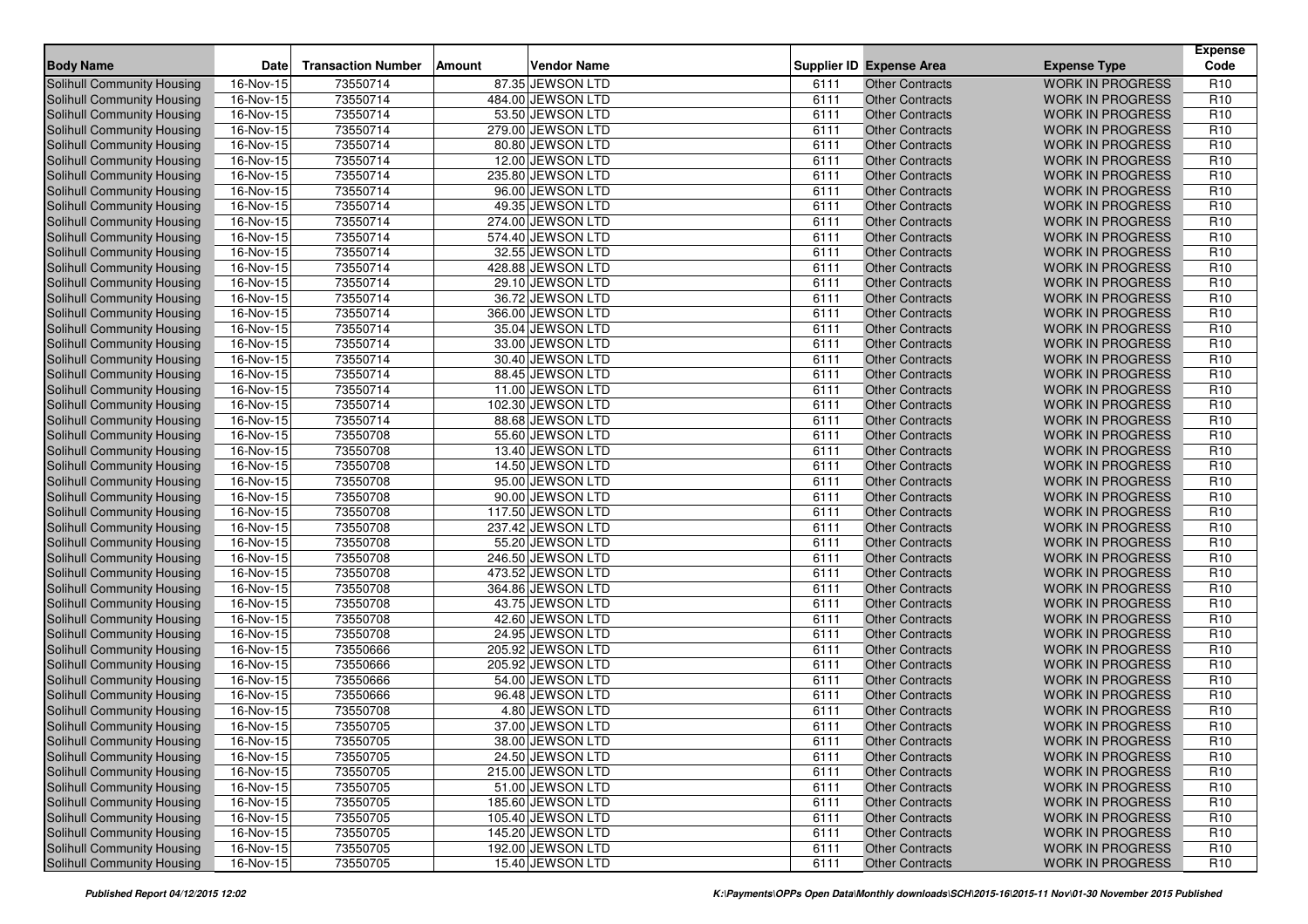| <b>Body Name</b>                  | <b>Date</b> | <b>Transaction Number</b> | Amount | <b>Vendor Name</b> |      | <b>Supplier ID Expense Area</b> | <b>Expense Type</b>     | <b>Expense</b><br>Code |
|-----------------------------------|-------------|---------------------------|--------|--------------------|------|---------------------------------|-------------------------|------------------------|
| Solihull Community Housing        | 16-Nov-15   | 73550705                  |        | 101.25 JEWSON LTD  | 6111 | <b>Other Contracts</b>          | <b>WORK IN PROGRESS</b> | R <sub>10</sub>        |
| <b>Solihull Community Housing</b> | 16-Nov-15   | 73550705                  |        | 100.75 JEWSON LTD  | 6111 | <b>Other Contracts</b>          | <b>WORK IN PROGRESS</b> | R <sub>10</sub>        |
| <b>Solihull Community Housing</b> | $16-Nov-15$ | 73550705                  |        | 17.61 JEWSON LTD   | 6111 | <b>Other Contracts</b>          | <b>WORK IN PROGRESS</b> | R <sub>10</sub>        |
| Solihull Community Housing        | 16-Nov-15   | 73550705                  |        | 48.30 JEWSON LTD   | 6111 | <b>Other Contracts</b>          | <b>WORK IN PROGRESS</b> | R <sub>10</sub>        |
| Solihull Community Housing        | 16-Nov-15   | 73550704                  |        | 458.76 JEWSON LTD  | 6111 | <b>Other Contracts</b>          | <b>WORK IN PROGRESS</b> | R <sub>10</sub>        |
| Solihull Community Housing        | 16-Nov-15   | 73550704                  |        | 30.00 JEWSON LTD   | 6111 | <b>Other Contracts</b>          | <b>WORK IN PROGRESS</b> | R <sub>10</sub>        |
| Solihull Community Housing        | 16-Nov-15   | 73550666                  |        | 64.08 JEWSON LTD   | 6111 | <b>Other Contracts</b>          | <b>WORK IN PROGRESS</b> | R <sub>10</sub>        |
| Solihull Community Housing        | 16-Nov-15   | 73550703                  |        | 163.60 JEWSON LTD  | 6111 | <b>Other Contracts</b>          | <b>WORK IN PROGRESS</b> | R <sub>10</sub>        |
| Solihull Community Housing        | 16-Nov-15   | 73550703                  |        | 349.40 JEWSON LTD  | 6111 | <b>Other Contracts</b>          | <b>WORK IN PROGRESS</b> | R <sub>10</sub>        |
| <b>Solihull Community Housing</b> | 16-Nov-15   | 73550734                  |        | 533.35 JEWSON LTD  | 6111 | <b>Other Contracts</b>          | <b>WORK IN PROGRESS</b> | R <sub>10</sub>        |
| Solihull Community Housing        | 16-Nov-15   | 73550734                  |        | 400.00 JEWSON LTD  | 6111 | <b>Other Contracts</b>          | <b>WORK IN PROGRESS</b> | R <sub>10</sub>        |
| Solihull Community Housing        | $16-Nov-15$ | 73550734                  |        | 48.24 JEWSON LTD   | 6111 | <b>Other Contracts</b>          | <b>WORK IN PROGRESS</b> | R <sub>10</sub>        |
| <b>Solihull Community Housing</b> | 16-Nov-15   | 73550734                  |        | 55.20 JEWSON LTD   | 6111 | <b>Other Contracts</b>          | <b>WORK IN PROGRESS</b> | R <sub>10</sub>        |
| <b>Solihull Community Housing</b> | 16-Nov-15   | 73550734                  |        | 47.60 JEWSON LTD   | 6111 | <b>Other Contracts</b>          | <b>WORK IN PROGRESS</b> | R <sub>10</sub>        |
| Solihull Community Housing        | 16-Nov-15   | 73550733                  |        | 296.80 JEWSON LTD  | 6111 | <b>Other Contracts</b>          | <b>WORK IN PROGRESS</b> | R <sub>10</sub>        |
| Solihull Community Housing        | 16-Nov-15   | 73550731                  |        | 312.00 JEWSON LTD  | 6111 | <b>Other Contracts</b>          | <b>WORK IN PROGRESS</b> | R <sub>10</sub>        |
| Solihull Community Housing        | 16-Nov-15   | 73550727                  |        | 25.20 JEWSON LTD   | 6111 | <b>Other Contracts</b>          | <b>WORK IN PROGRESS</b> | R <sub>10</sub>        |
| Solihull Community Housing        | 16-Nov-15   | 73550727                  |        | 112.50 JEWSON LTD  | 6111 | <b>Other Contracts</b>          | <b>WORK IN PROGRESS</b> | R <sub>10</sub>        |
| Solihull Community Housing        | 25-Nov-15   | 74056594                  |        | 21.60 JEWSON LTD   | 6111 | <b>Other Contracts</b>          | <b>WORK IN PROGRESS</b> | R <sub>10</sub>        |
| Solihull Community Housing        | 25-Nov-15   | 74056594                  |        | 473.52 JEWSON LTD  | 6111 | <b>Other Contracts</b>          | <b>WORK IN PROGRESS</b> | R <sub>10</sub>        |
| <b>Solihull Community Housing</b> | 25-Nov-15   | 74056594                  |        | 558.00 JEWSON LTD  | 6111 | <b>Other Contracts</b>          | <b>WORK IN PROGRESS</b> | R <sub>10</sub>        |
| Solihull Community Housing        | 25-Nov-15   | 74056594                  |        | 115.16 JEWSON LTD  | 6111 | <b>Other Contracts</b>          | <b>WORK IN PROGRESS</b> | R <sub>10</sub>        |
| Solihull Community Housing        | 25-Nov-15   | 74056594                  |        | 1055.20 JEWSON LTD | 6111 | <b>Other Contracts</b>          | <b>WORK IN PROGRESS</b> | R <sub>10</sub>        |
| <b>Solihull Community Housing</b> | 25-Nov-15   | 74056594                  |        | 29.28 JEWSON LTD   | 6111 | <b>Other Contracts</b>          | <b>WORK IN PROGRESS</b> | R <sub>10</sub>        |
| <b>Solihull Community Housing</b> | 25-Nov-15   | 74056594                  |        | 57.30 JEWSON LTD   | 6111 | <b>Other Contracts</b>          | <b>WORK IN PROGRESS</b> | R <sub>10</sub>        |
| Solihull Community Housing        | 25-Nov-15   | 74056594                  |        | 370.20 JEWSON LTD  | 6111 | <b>Other Contracts</b>          | <b>WORK IN PROGRESS</b> | R <sub>10</sub>        |
| <b>Solihull Community Housing</b> | 25-Nov-15   | 74056594                  |        | 7.90 JEWSON LTD    | 6111 | <b>Other Contracts</b>          | <b>WORK IN PROGRESS</b> | R <sub>10</sub>        |
| Solihull Community Housing        | 25-Nov-15   | 74056594                  |        | 120.00 JEWSON LTD  | 6111 | <b>Other Contracts</b>          | <b>WORK IN PROGRESS</b> | R <sub>10</sub>        |
| Solihull Community Housing        | 25-Nov-15   | 74056594                  |        | 145.83 JEWSON LTD  | 6111 | <b>Other Contracts</b>          | <b>WORK IN PROGRESS</b> | R <sub>10</sub>        |
| Solihull Community Housing        | $25-Nov-15$ | 74056594                  |        | 62.55 JEWSON LTD   | 6111 | <b>Other Contracts</b>          | <b>WORK IN PROGRESS</b> | R <sub>10</sub>        |
| Solihull Community Housing        | 25-Nov-15   | 74056594                  |        | 180.70 JEWSON LTD  | 6111 | <b>Other Contracts</b>          | <b>WORK IN PROGRESS</b> | R <sub>10</sub>        |
| Solihull Community Housing        | 25-Nov-15   | 74056594                  |        | 34.50 JEWSON LTD   | 6111 | <b>Other Contracts</b>          | <b>WORK IN PROGRESS</b> | R <sub>10</sub>        |
| Solihull Community Housing        | 25-Nov-15   | 74056594                  |        | 72.60 JEWSON LTD   | 6111 | <b>Other Contracts</b>          | <b>WORK IN PROGRESS</b> | R <sub>10</sub>        |
| Solihull Community Housing        | 25-Nov-15   | 74056594                  |        | 235.80 JEWSON LTD  | 6111 | <b>Other Contracts</b>          | <b>WORK IN PROGRESS</b> | R <sub>10</sub>        |
| <b>Solihull Community Housing</b> | 25-Nov-15   | 74056594                  |        | 257.40 JEWSON LTD  | 6111 | <b>Other Contracts</b>          | <b>WORK IN PROGRESS</b> | R <sub>10</sub>        |
| <b>Solihull Community Housing</b> | 25-Nov-15   | 74056594                  |        | 418.00 JEWSON LTD  | 6111 | <b>Other Contracts</b>          | <b>WORK IN PROGRESS</b> | R <sub>10</sub>        |
| Solihull Community Housing        | 25-Nov-15   | 74056594                  |        | 160.00 JEWSON LTD  | 6111 | <b>Other Contracts</b>          | <b>WORK IN PROGRESS</b> | R <sub>10</sub>        |
| <b>Solihull Community Housing</b> | 25-Nov-15   | 74056594                  |        | 26.80 JEWSON LTD   | 6111 | <b>Other Contracts</b>          | <b>WORK IN PROGRESS</b> | R <sub>10</sub>        |
| Solihull Community Housing        | 25-Nov-15   | 74056594                  |        | 72.80 JEWSON LTD   | 6111 | <b>Other Contracts</b>          | <b>WORK IN PROGRESS</b> | R <sub>10</sub>        |
| Solihull Community Housing        | 25-Nov-15   | 74056594                  |        | 8.40 JEWSON LTD    | 6111 | <b>Other Contracts</b>          | <b>WORK IN PROGRESS</b> | R <sub>10</sub>        |
| Solihull Community Housing        | 25-Nov-15   | 74056594                  |        | 95.00 JEWSON LTD   | 6111 | <b>Other Contracts</b>          | <b>WORK IN PROGRESS</b> | R <sub>10</sub>        |
| Solihull Community Housing        | 25-Nov-15   | 74056594                  |        | 47.80 JEWSON LTD   | 6111 | <b>Other Contracts</b>          | <b>WORK IN PROGRESS</b> | R <sub>10</sub>        |
| Solihull Community Housing        | 25-Nov-15   | 74056594                  |        | 74.26 JEWSON LTD   | 6111 | <b>Other Contracts</b>          | <b>WORK IN PROGRESS</b> | R <sub>10</sub>        |
| Solihull Community Housing        | 25-Nov-15   | 74056594                  |        | 255.17 JEWSON LTD  | 6111 | Other Contracts                 | WORK IN PROGRESS        | R <sub>10</sub>        |
| Solihull Community Housing        | 25-Nov-15   | 74056594                  |        | 150.96 JEWSON LTD  | 6111 | <b>Other Contracts</b>          | <b>WORK IN PROGRESS</b> | R <sub>10</sub>        |
| Solihull Community Housing        | 25-Nov-15   | 74056594                  |        | 47.50 JEWSON LTD   | 6111 | <b>Other Contracts</b>          | <b>WORK IN PROGRESS</b> | R <sub>10</sub>        |
| Solihull Community Housing        | 25-Nov-15   | 74056594                  |        | 3.20 JEWSON LTD    | 6111 | <b>Other Contracts</b>          | <b>WORK IN PROGRESS</b> | R <sub>10</sub>        |
| Solihull Community Housing        | 25-Nov-15   | 74056594                  |        | 520.00 JEWSON LTD  | 6111 | <b>Other Contracts</b>          | <b>WORK IN PROGRESS</b> | R <sub>10</sub>        |
| Solihull Community Housing        | 25-Nov-15   | 74056593                  |        | 429.56 JEWSON LTD  | 6111 | <b>Other Contracts</b>          | <b>WORK IN PROGRESS</b> | R <sub>10</sub>        |
| Solihull Community Housing        | 25-Nov-15   | 74056592                  |        | 715.96 JEWSON LTD  | 6111 | <b>Other Contracts</b>          | <b>WORK IN PROGRESS</b> | R <sub>10</sub>        |
| Solihull Community Housing        | $16-Nov-15$ | 73550727                  |        | 44.80 JEWSON LTD   | 6111 | <b>Other Contracts</b>          | <b>WORK IN PROGRESS</b> | R <sub>10</sub>        |
| Solihull Community Housing        | 16-Nov-15   | 73550727                  |        | 105.95 JEWSON LTD  | 6111 | <b>Other Contracts</b>          | WORK IN PROGRESS        | R <sub>10</sub>        |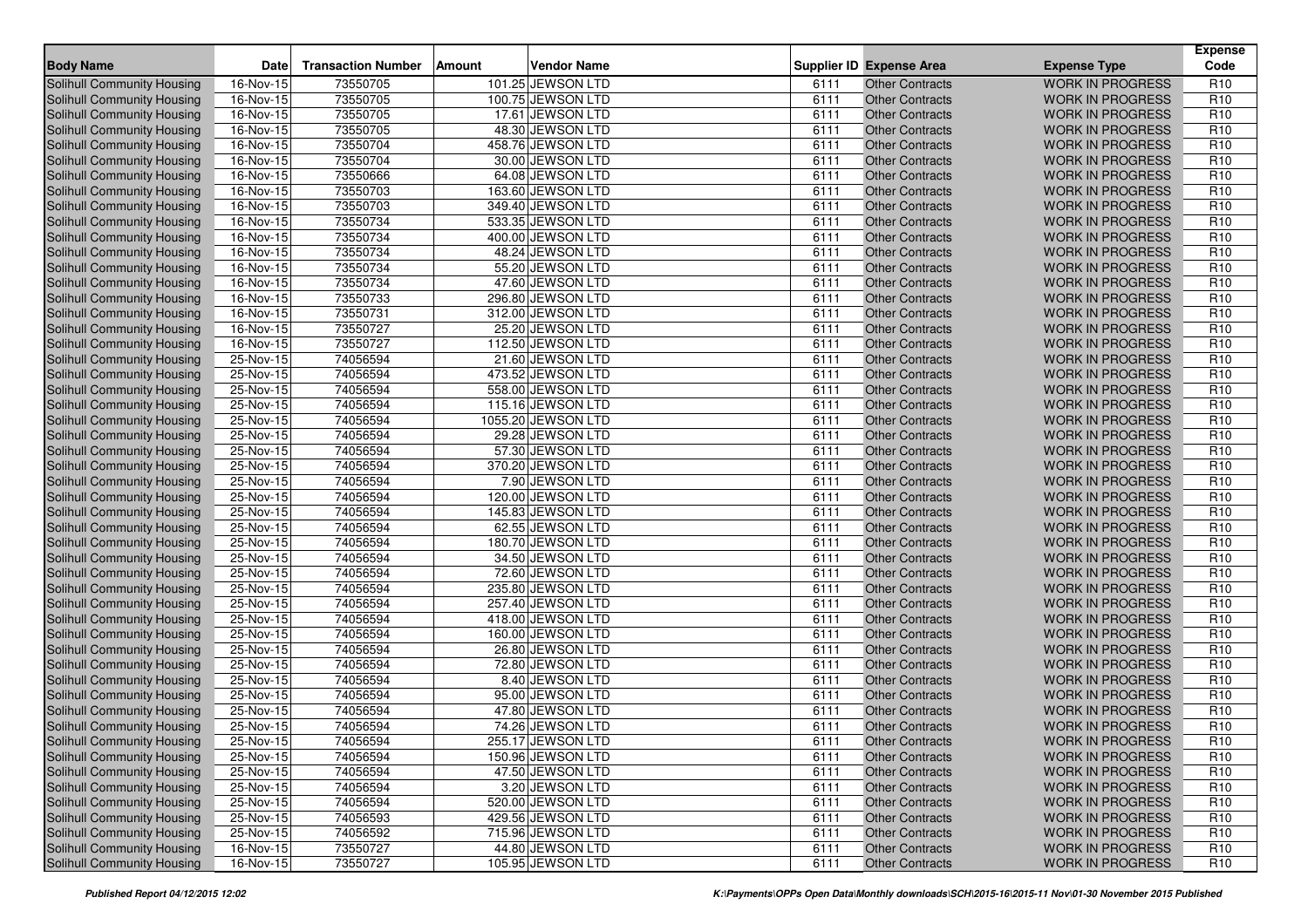| <b>Body Name</b>                  | <b>Date</b>  | <b>Transaction Number</b> | Amount | <b>Vendor Name</b> |      | <b>Supplier ID Expense Area</b> | <b>Expense Type</b>     | <b>Expense</b><br>Code |
|-----------------------------------|--------------|---------------------------|--------|--------------------|------|---------------------------------|-------------------------|------------------------|
| Solihull Community Housing        | 16-Nov-15    | 73550727                  |        | 12.24 JEWSON LTD   | 6111 | <b>Other Contracts</b>          | <b>WORK IN PROGRESS</b> | R <sub>10</sub>        |
| <b>Solihull Community Housing</b> | 16-Nov-15    | 73550727                  |        | 54.36 JEWSON LTD   | 6111 | <b>Other Contracts</b>          | <b>WORK IN PROGRESS</b> | R <sub>10</sub>        |
| <b>Solihull Community Housing</b> | $16-Nov-15$  | 73550727                  |        | 16.80 JEWSON LTD   | 6111 | <b>Other Contracts</b>          | <b>WORK IN PROGRESS</b> | R <sub>10</sub>        |
| Solihull Community Housing        | 16-Nov-15    | 73550727                  |        | 111.20 JEWSON LTD  | 6111 | <b>Other Contracts</b>          | <b>WORK IN PROGRESS</b> | R <sub>10</sub>        |
| Solihull Community Housing        | 16-Nov-15    | 73550727                  |        | 130.00 JEWSON LTD  | 6111 | <b>Other Contracts</b>          | <b>WORK IN PROGRESS</b> | R <sub>10</sub>        |
| <b>Solihull Community Housing</b> | 16-Nov-15    | 73550727                  |        | 121.80 JEWSON LTD  | 6111 | <b>Other Contracts</b>          | <b>WORK IN PROGRESS</b> | R <sub>10</sub>        |
| Solihull Community Housing        | 16-Nov-15    | 73550727                  |        | 22.10 JEWSON LTD   | 6111 | <b>Other Contracts</b>          | <b>WORK IN PROGRESS</b> | R <sub>10</sub>        |
| <b>Solihull Community Housing</b> | 16-Nov-15    | 73550727                  |        | 5.70 JEWSON LTD    | 6111 | <b>Other Contracts</b>          | <b>WORK IN PROGRESS</b> | R <sub>10</sub>        |
| Solihull Community Housing        | 16-Nov-15    | 73550727                  |        | 13.34 JEWSON LTD   | 6111 | <b>Other Contracts</b>          | <b>WORK IN PROGRESS</b> | R <sub>10</sub>        |
| Solihull Community Housing        | 16-Nov-15    | 73550727                  |        | 87.00 JEWSON LTD   | 6111 | <b>Other Contracts</b>          | <b>WORK IN PROGRESS</b> | R <sub>10</sub>        |
| <b>Solihull Community Housing</b> | 16-Nov-15    | 73550727                  |        | 6.30 JEWSON LTD    | 6111 | <b>Other Contracts</b>          | <b>WORK IN PROGRESS</b> | R <sub>10</sub>        |
| Solihull Community Housing        | $16-Nov-15$  | 73550727                  |        | 120.00 JEWSON LTD  | 6111 | <b>Other Contracts</b>          | <b>WORK IN PROGRESS</b> | R <sub>10</sub>        |
| <b>Solihull Community Housing</b> | 16-Nov-15    | 73550727                  |        | 46.00 JEWSON LTD   | 6111 | <b>Other Contracts</b>          | <b>WORK IN PROGRESS</b> | R <sub>10</sub>        |
| <b>Solihull Community Housing</b> | 16-Nov-15    | 73550727                  |        | 64.00 JEWSON LTD   | 6111 | <b>Other Contracts</b>          | <b>WORK IN PROGRESS</b> | R <sub>10</sub>        |
| Solihull Community Housing        | $16$ -Nov-15 | 73550727                  |        | 78.00 JEWSON LTD   | 6111 | <b>Other Contracts</b>          | <b>WORK IN PROGRESS</b> | R <sub>10</sub>        |
| Solihull Community Housing        | 16-Nov-15    | 73550727                  |        | 156.00 JEWSON LTD  | 6111 | <b>Other Contracts</b>          | <b>WORK IN PROGRESS</b> | R <sub>10</sub>        |
| Solihull Community Housing        | 16-Nov-15    | 73550727                  |        | 20.00 JEWSON LTD   | 6111 | <b>Other Contracts</b>          | <b>WORK IN PROGRESS</b> | R <sub>10</sub>        |
| Solihull Community Housing        | 16-Nov-15    | 73550770                  |        | 361.76 JEWSON LTD  | 6111 | <b>Other Contracts</b>          | <b>WORK IN PROGRESS</b> | R <sub>10</sub>        |
| Solihull Community Housing        | 16-Nov-15    | 73550770                  |        | 249.20 JEWSON LTD  | 6111 | <b>Other Contracts</b>          | <b>WORK IN PROGRESS</b> | R <sub>10</sub>        |
| Solihull Community Housing        | 16-Nov-15    | 73550770                  |        | 22.20 JEWSON LTD   | 6111 | <b>Other Contracts</b>          | <b>WORK IN PROGRESS</b> | R <sub>10</sub>        |
| Solihull Community Housing        | 16-Nov-15    | 73550726                  |        | 800.00 JEWSON LTD  | 6111 | <b>Other Contracts</b>          | <b>WORK IN PROGRESS</b> | R <sub>10</sub>        |
| Solihull Community Housing        | 16-Nov-15    | 73550724                  |        | 108.80 JEWSON LTD  | 6111 | <b>Other Contracts</b>          | <b>WORK IN PROGRESS</b> | R <sub>10</sub>        |
| Solihull Community Housing        | 16-Nov-15    | 73550724                  |        | 549.24 JEWSON LTD  | 6111 | <b>Other Contracts</b>          | <b>WORK IN PROGRESS</b> | R <sub>10</sub>        |
| <b>Solihull Community Housing</b> | 16-Nov-15    | 73550724                  |        | 87.86 JEWSON LTD   | 6111 | <b>Other Contracts</b>          | <b>WORK IN PROGRESS</b> | R <sub>10</sub>        |
| <b>Solihull Community Housing</b> | 16-Nov-15    | 73550724                  |        | 306.35 JEWSON LTD  | 6111 | <b>Other Contracts</b>          | <b>WORK IN PROGRESS</b> | R <sub>10</sub>        |
| Solihull Community Housing        | 16-Nov-15    | 73550724                  |        | 129.60 JEWSON LTD  | 6111 | <b>Other Contracts</b>          | <b>WORK IN PROGRESS</b> | R <sub>10</sub>        |
| <b>Solihull Community Housing</b> | 16-Nov-15    | 73550723                  |        | 421.88 JEWSON LTD  | 6111 | <b>Other Contracts</b>          | <b>WORK IN PROGRESS</b> | R <sub>10</sub>        |
| Solihull Community Housing        | 16-Nov-15    | 73550770                  |        | 25.00 JEWSON LTD   | 6111 | <b>Other Contracts</b>          | <b>WORK IN PROGRESS</b> | R <sub>10</sub>        |
| Solihull Community Housing        | 16-Nov-15    | 73550770                  |        | 24.00 JEWSON LTD   | 6111 | <b>Other Contracts</b>          | <b>WORK IN PROGRESS</b> | R <sub>10</sub>        |
| Solihull Community Housing        | 16-Nov-15    | 73550770                  |        | 88.68 JEWSON LTD   | 6111 | <b>Other Contracts</b>          | <b>WORK IN PROGRESS</b> | R <sub>10</sub>        |
| Solihull Community Housing        | 16-Nov-15    | 73550770                  |        | 26.00 JEWSON LTD   | 6111 | <b>Other Contracts</b>          | <b>WORK IN PROGRESS</b> | R <sub>10</sub>        |
| Solihull Community Housing        | 16-Nov-15    | 73550767                  |        | 286.00 JEWSON LTD  | 6111 | <b>Other Contracts</b>          | <b>WORK IN PROGRESS</b> | R <sub>10</sub>        |
| Solihull Community Housing        | 16-Nov-15    | 73550764                  |        | 363.30 JEWSON LTD  | 6111 | <b>Other Contracts</b>          | <b>WORK IN PROGRESS</b> | R <sub>10</sub>        |
| Solihull Community Housing        | 16-Nov-15    | 73550764                  |        | 246.50 JEWSON LTD  | 6111 | <b>Other Contracts</b>          | <b>WORK IN PROGRESS</b> | R <sub>10</sub>        |
| <b>Solihull Community Housing</b> | 16-Nov-15    | 73550764                  |        | 5.02 JEWSON LTD    | 6111 | <b>Other Contracts</b>          | <b>WORK IN PROGRESS</b> | R <sub>10</sub>        |
| Solihull Community Housing        | 16-Nov-15    | 73550764                  |        | 32.10 JEWSON LTD   | 6111 | <b>Other Contracts</b>          | <b>WORK IN PROGRESS</b> | R <sub>10</sub>        |
| Solihull Community Housing        | 16-Nov-15    | 73550764                  |        | 5.60 JEWSON LTD    | 6111 | <b>Other Contracts</b>          | <b>WORK IN PROGRESS</b> | R <sub>10</sub>        |
| <b>Solihull Community Housing</b> | 16-Nov-15    | 73550764                  |        | 53.15 JEWSON LTD   | 6111 | <b>Other Contracts</b>          | <b>WORK IN PROGRESS</b> | R <sub>10</sub>        |
| <b>Solihull Community Housing</b> | 16-Nov-15    | 73550764                  |        | 75.90 JEWSON LTD   | 6111 | <b>Other Contracts</b>          | <b>WORK IN PROGRESS</b> | R <sub>10</sub>        |
| Solihull Community Housing        | 16-Nov-15    | 73550764                  |        | 9.80 JEWSON LTD    | 6111 | <b>Other Contracts</b>          | <b>WORK IN PROGRESS</b> | R <sub>10</sub>        |
| Solihull Community Housing        | 16-Nov-15    | 73550764                  |        | 26.90 JEWSON LTD   | 6111 | <b>Other Contracts</b>          | <b>WORK IN PROGRESS</b> | R <sub>10</sub>        |
| Solihull Community Housing        | 16-Nov-15    | 73550764                  |        | 128.81 JEWSON LTD  | 6111 | <b>Other Contracts</b>          | <b>WORK IN PROGRESS</b> | R <sub>10</sub>        |
| Solihull Community Housing        | 16-Nov-15    | 73550685                  |        | 1066.70 JEWSON LTD | 6111 | <b>Other Contracts</b>          | <b>WORK IN PROGRESS</b> | R <sub>10</sub>        |
| Solihull Community Housing        | 16-Nov-15    | 73550685                  |        | 1066.70 JEWSON LTD | 6111 | Other Contracts                 | WORK IN PROGRESS        | R <sub>10</sub>        |
| Solihull Community Housing        | 16-Nov-15    | 73550764                  |        | 258.00 JEWSON LTD  | 6111 | <b>Other Contracts</b>          | <b>WORK IN PROGRESS</b> | R <sub>10</sub>        |
| Solihull Community Housing        | 16-Nov-15    | 73550764                  |        | 395.70 JEWSON LTD  | 6111 | <b>Other Contracts</b>          | <b>WORK IN PROGRESS</b> | R <sub>10</sub>        |
| Solihull Community Housing        | 16-Nov-15    | 73550764                  |        | 7.70 JEWSON LTD    | 6111 | <b>Other Contracts</b>          | <b>WORK IN PROGRESS</b> | R <sub>10</sub>        |
| Solihull Community Housing        | 16-Nov-15    | 73550764                  |        | 6.75 JEWSON LTD    | 6111 | <b>Other Contracts</b>          | <b>WORK IN PROGRESS</b> | R <sub>10</sub>        |
| Solihull Community Housing        | 16-Nov-15    | 73550764                  |        | 68.20 JEWSON LTD   | 6111 | <b>Other Contracts</b>          | <b>WORK IN PROGRESS</b> | R <sub>10</sub>        |
| Solihull Community Housing        | 16-Nov-15    | 73550764                  |        | 14.00 JEWSON LTD   | 6111 | <b>Other Contracts</b>          | <b>WORK IN PROGRESS</b> | R <sub>10</sub>        |
| Solihull Community Housing        | $16-Nov-15$  | 73550764                  |        | 24.30 JEWSON LTD   | 6111 | <b>Other Contracts</b>          | <b>WORK IN PROGRESS</b> | R <sub>10</sub>        |
| Solihull Community Housing        | 16-Nov-15    | 73550683                  |        | 337.50 JEWSON LTD  | 6111 | <b>Other Contracts</b>          | WORK IN PROGRESS        | R <sub>10</sub>        |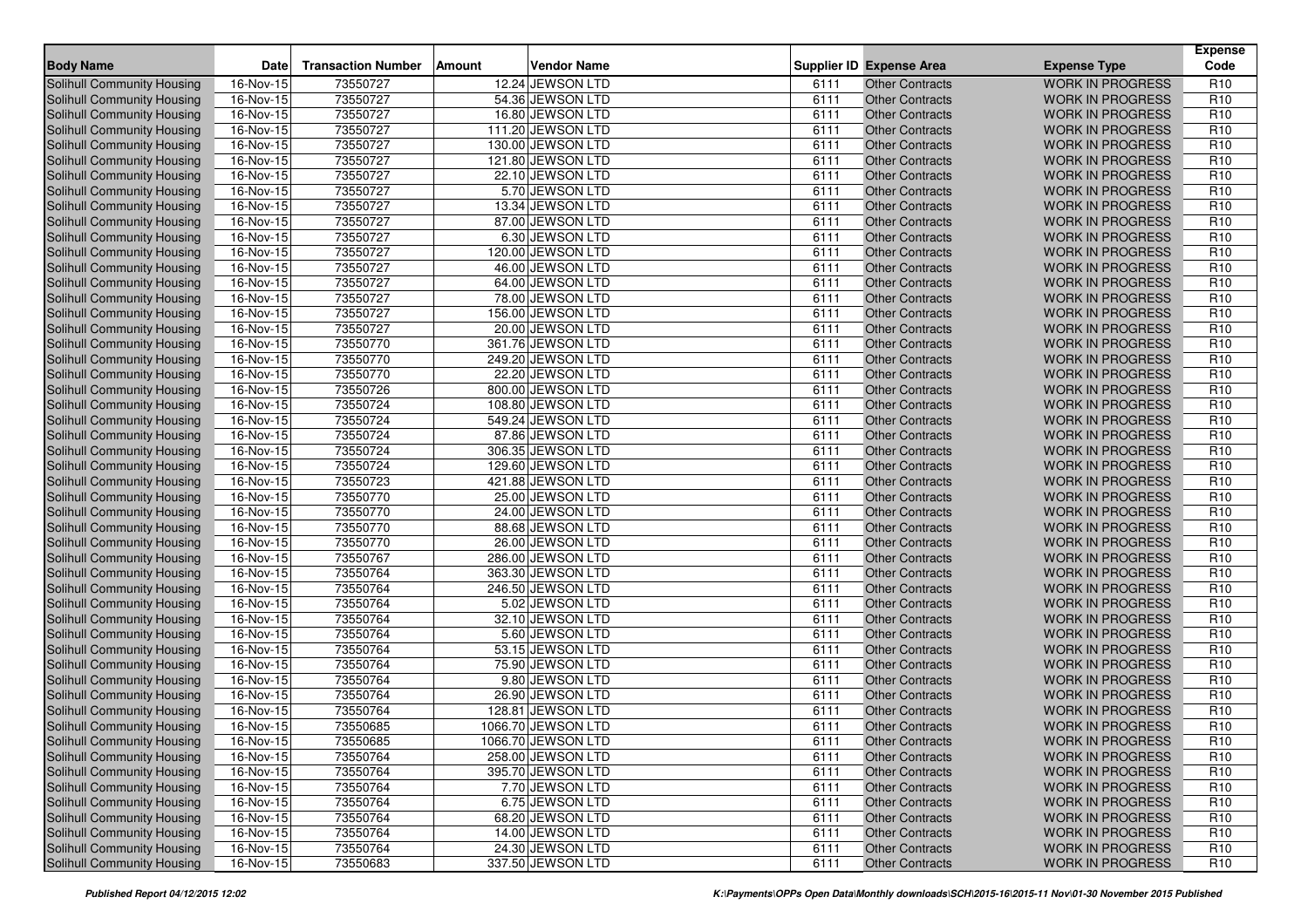| <b>Body Name</b>                  | <b>Date</b> | <b>Transaction Number</b> | Amount | <b>Vendor Name</b> |      | <b>Supplier ID Expense Area</b> | <b>Expense Type</b>     | <b>Expense</b><br>Code |
|-----------------------------------|-------------|---------------------------|--------|--------------------|------|---------------------------------|-------------------------|------------------------|
| Solihull Community Housing        | 16-Nov-15   | 73550678                  |        | 50.50 JEWSON LTD   | 6111 | <b>Other Contracts</b>          | <b>WORK IN PROGRESS</b> | R <sub>10</sub>        |
| <b>Solihull Community Housing</b> | 16-Nov-15   | 73550678                  |        | 143.00 JEWSON LTD  | 6111 | <b>Other Contracts</b>          | <b>WORK IN PROGRESS</b> | R <sub>10</sub>        |
| <b>Solihull Community Housing</b> | $16-Nov-15$ | 73550678                  |        | 280.00 JEWSON LTD  | 6111 | <b>Other Contracts</b>          | <b>WORK IN PROGRESS</b> | R <sub>10</sub>        |
| Solihull Community Housing        | 16-Nov-15   | 73550677                  |        | 344.16 JEWSON LTD  | 6111 | <b>Other Contracts</b>          | <b>WORK IN PROGRESS</b> | R <sub>10</sub>        |
| Solihull Community Housing        | 16-Nov-15   | 73550676                  |        | 668.80 JEWSON LTD  | 6111 | <b>Other Contracts</b>          | <b>WORK IN PROGRESS</b> | R <sub>10</sub>        |
| <b>Solihull Community Housing</b> | 16-Nov-15   | 73550676                  |        | 361.40 JEWSON LTD  | 6111 | <b>Other Contracts</b>          | <b>WORK IN PROGRESS</b> | R <sub>10</sub>        |
| Solihull Community Housing        | 16-Nov-15   | 73550676                  |        | 94.50 JEWSON LTD   | 6111 | <b>Other Contracts</b>          | <b>WORK IN PROGRESS</b> | R <sub>10</sub>        |
| Solihull Community Housing        | 16-Nov-15   | 73550676                  |        | 59.70 JEWSON LTD   | 6111 | <b>Other Contracts</b>          | <b>WORK IN PROGRESS</b> | R <sub>10</sub>        |
| Solihull Community Housing        | 16-Nov-15   | 73550676                  |        | 400.00 JEWSON LTD  | 6111 | <b>Other Contracts</b>          | <b>WORK IN PROGRESS</b> | R <sub>10</sub>        |
| Solihull Community Housing        | 16-Nov-15   | 73550676                  |        | 169.70 JEWSON LTD  | 6111 | <b>Other Contracts</b>          | <b>WORK IN PROGRESS</b> | R <sub>10</sub>        |
| Solihull Community Housing        | 16-Nov-15   | 73550676                  |        | 23.70 JEWSON LTD   | 6111 | <b>Other Contracts</b>          | <b>WORK IN PROGRESS</b> | R <sub>10</sub>        |
| Solihull Community Housing        | $16-Nov-15$ | 73550676                  |        | 348.95 JEWSON LTD  | 6111 | <b>Other Contracts</b>          | <b>WORK IN PROGRESS</b> | R <sub>10</sub>        |
| Solihull Community Housing        | 16-Nov-15   | 73550676                  |        | 57.40 JEWSON LTD   | 6111 | <b>Other Contracts</b>          | <b>WORK IN PROGRESS</b> | R <sub>10</sub>        |
| <b>Solihull Community Housing</b> | 16-Nov-15   | 73550676                  |        | 15.60 JEWSON LTD   | 6111 | <b>Other Contracts</b>          | <b>WORK IN PROGRESS</b> | R <sub>10</sub>        |
| Solihull Community Housing        | 16-Nov-15   | 73550676                  |        | 1.60 JEWSON LTD    | 6111 | <b>Other Contracts</b>          | <b>WORK IN PROGRESS</b> | R <sub>10</sub>        |
| Solihull Community Housing        | 16-Nov-15   | 73550676                  |        | 16.25 JEWSON LTD   | 6111 | <b>Other Contracts</b>          | <b>WORK IN PROGRESS</b> | R <sub>10</sub>        |
| Solihull Community Housing        | 16-Nov-15   | 73550674                  |        | 507.99 JEWSON LTD  | 6111 | <b>Other Contracts</b>          | <b>WORK IN PROGRESS</b> | R <sub>10</sub>        |
| Solihull Community Housing        | 19-Nov-15   | 73776548                  |        | 2720.00 JEWSON LTD | 6111 | <b>Other Contracts</b>          | <b>WORK IN PROGRESS</b> | R <sub>10</sub>        |
| Solihull Community Housing        | 25-Nov-15   | 74056626                  |        | 263.58 JEWSON LTD  | 6111 | <b>Other Contracts</b>          | <b>WORK IN PROGRESS</b> | R <sub>10</sub>        |
| Solihull Community Housing        | 25-Nov-15   | 74056626                  |        | 158.40 JEWSON LTD  | 6111 | <b>Other Contracts</b>          | <b>WORK IN PROGRESS</b> | R <sub>10</sub>        |
| <b>Solihull Community Housing</b> | 25-Nov-15   | 74056625                  |        | 105.00 JEWSON LTD  | 6111 | <b>Other Contracts</b>          | <b>WORK IN PROGRESS</b> | R <sub>10</sub>        |
| Solihull Community Housing        | 25-Nov-15   | 74056625                  |        | 388.86 JEWSON LTD  | 6111 | <b>Other Contracts</b>          | <b>WORK IN PROGRESS</b> | R <sub>10</sub>        |
| Solihull Community Housing        | 25-Nov-15   | 74056625                  |        | 10.62 JEWSON LTD   | 6111 | <b>Other Contracts</b>          | <b>WORK IN PROGRESS</b> | R <sub>10</sub>        |
| <b>Solihull Community Housing</b> | 25-Nov-15   | 74056625                  |        | 69.52 JEWSON LTD   | 6111 | <b>Other Contracts</b>          | <b>WORK IN PROGRESS</b> | R <sub>10</sub>        |
| <b>Solihull Community Housing</b> | 25-Nov-15   | 74056625                  |        | 400.00 JEWSON LTD  | 6111 | <b>Other Contracts</b>          | <b>WORK IN PROGRESS</b> | R <sub>10</sub>        |
| Solihull Community Housing        | 25-Nov-15   | 74056625                  |        | 56.60 JEWSON LTD   | 6111 | <b>Other Contracts</b>          | <b>WORK IN PROGRESS</b> | R <sub>10</sub>        |
| <b>Solihull Community Housing</b> | 25-Nov-15   | 74056625                  |        | 53.50 JEWSON LTD   | 6111 | <b>Other Contracts</b>          | <b>WORK IN PROGRESS</b> | R <sub>10</sub>        |
| Solihull Community Housing        | 25-Nov-15   | 74056625                  |        | 21.40 JEWSON LTD   | 6111 | <b>Other Contracts</b>          | <b>WORK IN PROGRESS</b> | R <sub>10</sub>        |
| Solihull Community Housing        | 25-Nov-15   | 74056625                  |        | 39.30 JEWSON LTD   | 6111 | <b>Other Contracts</b>          | <b>WORK IN PROGRESS</b> | R <sub>10</sub>        |
| Solihull Community Housing        | $25-Nov-15$ | 74056625                  |        | 30.42 JEWSON LTD   | 6111 | <b>Other Contracts</b>          | <b>WORK IN PROGRESS</b> | R <sub>10</sub>        |
| Solihull Community Housing        | 25-Nov-15   | 74056625                  |        | 471.10 JEWSON LTD  | 6111 | <b>Other Contracts</b>          | <b>WORK IN PROGRESS</b> | R <sub>10</sub>        |
| Solihull Community Housing        | 25-Nov-15   | 74056625                  |        | 13.50 JEWSON LTD   | 6111 | <b>Other Contracts</b>          | <b>WORK IN PROGRESS</b> | R <sub>10</sub>        |
| Solihull Community Housing        | 25-Nov-15   | 74056625                  |        | 14.80 JEWSON LTD   | 6111 | <b>Other Contracts</b>          | <b>WORK IN PROGRESS</b> | R <sub>10</sub>        |
| Solihull Community Housing        | 25-Nov-15   | 74056625                  |        | 8.10 JEWSON LTD    | 6111 | <b>Other Contracts</b>          | <b>WORK IN PROGRESS</b> | R <sub>10</sub>        |
| <b>Solihull Community Housing</b> | 25-Nov-15   | 74056625                  |        | 23.73 JEWSON LTD   | 6111 | <b>Other Contracts</b>          | <b>WORK IN PROGRESS</b> | R <sub>10</sub>        |
| Solihull Community Housing        | 25-Nov-15   | 74056625                  |        | 8.60 JEWSON LTD    | 6111 | <b>Other Contracts</b>          | <b>WORK IN PROGRESS</b> | R <sub>10</sub>        |
| Solihull Community Housing        | 25-Nov-15   | 74056625                  |        | 8.60 JEWSON LTD    | 6111 | <b>Other Contracts</b>          | <b>WORK IN PROGRESS</b> | R <sub>10</sub>        |
| <b>Solihull Community Housing</b> | 25-Nov-15   | 74056625                  |        | 8.60 JEWSON LTD    | 6111 | <b>Other Contracts</b>          | <b>WORK IN PROGRESS</b> | R <sub>10</sub>        |
| Solihull Community Housing        | 25-Nov-15   | 74056625                  |        | 164.00 JEWSON LTD  | 6111 | <b>Other Contracts</b>          | <b>WORK IN PROGRESS</b> | R <sub>10</sub>        |
| Solihull Community Housing        | 25-Nov-15   | 74056625                  |        | 791.40 JEWSON LTD  | 6111 | <b>Other Contracts</b>          | <b>WORK IN PROGRESS</b> | R <sub>10</sub>        |
| Solihull Community Housing        | 25-Nov-15   | 74056625                  |        | 80.00 JEWSON LTD   | 6111 | <b>Other Contracts</b>          | <b>WORK IN PROGRESS</b> | R <sub>10</sub>        |
| Solihull Community Housing        | 25-Nov-15   | 74056625                  |        | 36.00 JEWSON LTD   | 6111 | <b>Other Contracts</b>          | <b>WORK IN PROGRESS</b> | R <sub>10</sub>        |
| Solihull Community Housing        | 25-Nov-15   | 74056625                  |        | 5.07 JEWSON LTD    | 6111 | <b>Other Contracts</b>          | <b>WORK IN PROGRESS</b> | R <sub>10</sub>        |
| Solihull Community Housing        | 25-Nov-15   | 74056625                  |        | 366.00 JEWSON LTD  | 6111 | Other Contracts                 | WORK IN PROGRESS        | R <sub>10</sub>        |
| Solihull Community Housing        | 25-Nov-15   | 74056625                  |        | 51.70 JEWSON LTD   | 6111 | <b>Other Contracts</b>          | <b>WORK IN PROGRESS</b> | R <sub>10</sub>        |
| Solihull Community Housing        | 25-Nov-15   | 74056625                  |        | 27.82 JEWSON LTD   | 6111 | <b>Other Contracts</b>          | <b>WORK IN PROGRESS</b> | R <sub>10</sub>        |
| Solihull Community Housing        | 25-Nov-15   | 74056625                  |        | 47.55 JEWSON LTD   | 6111 | <b>Other Contracts</b>          | <b>WORK IN PROGRESS</b> | R <sub>10</sub>        |
| Solihull Community Housing        | 25-Nov-15   | 74056625                  |        | 15.54 JEWSON LTD   | 6111 | <b>Other Contracts</b>          | <b>WORK IN PROGRESS</b> | R <sub>10</sub>        |
| Solihull Community Housing        | 25-Nov-15   | 74056625                  |        | 510.00 JEWSON LTD  | 6111 | <b>Other Contracts</b>          | <b>WORK IN PROGRESS</b> | R <sub>10</sub>        |
| Solihull Community Housing        | 25-Nov-15   | 74056625                  |        | 161.00 JEWSON LTD  | 6111 | <b>Other Contracts</b>          | <b>WORK IN PROGRESS</b> | R <sub>10</sub>        |
| Solihull Community Housing        | 25-Nov-15   | 74056625                  |        | 84.60 JEWSON LTD   | 6111 | <b>Other Contracts</b>          | <b>WORK IN PROGRESS</b> | R <sub>10</sub>        |
| Solihull Community Housing        | 25-Nov-15   | 74056625                  |        | 139.00 JEWSON LTD  | 6111 | <b>Other Contracts</b>          | WORK IN PROGRESS        | R <sub>10</sub>        |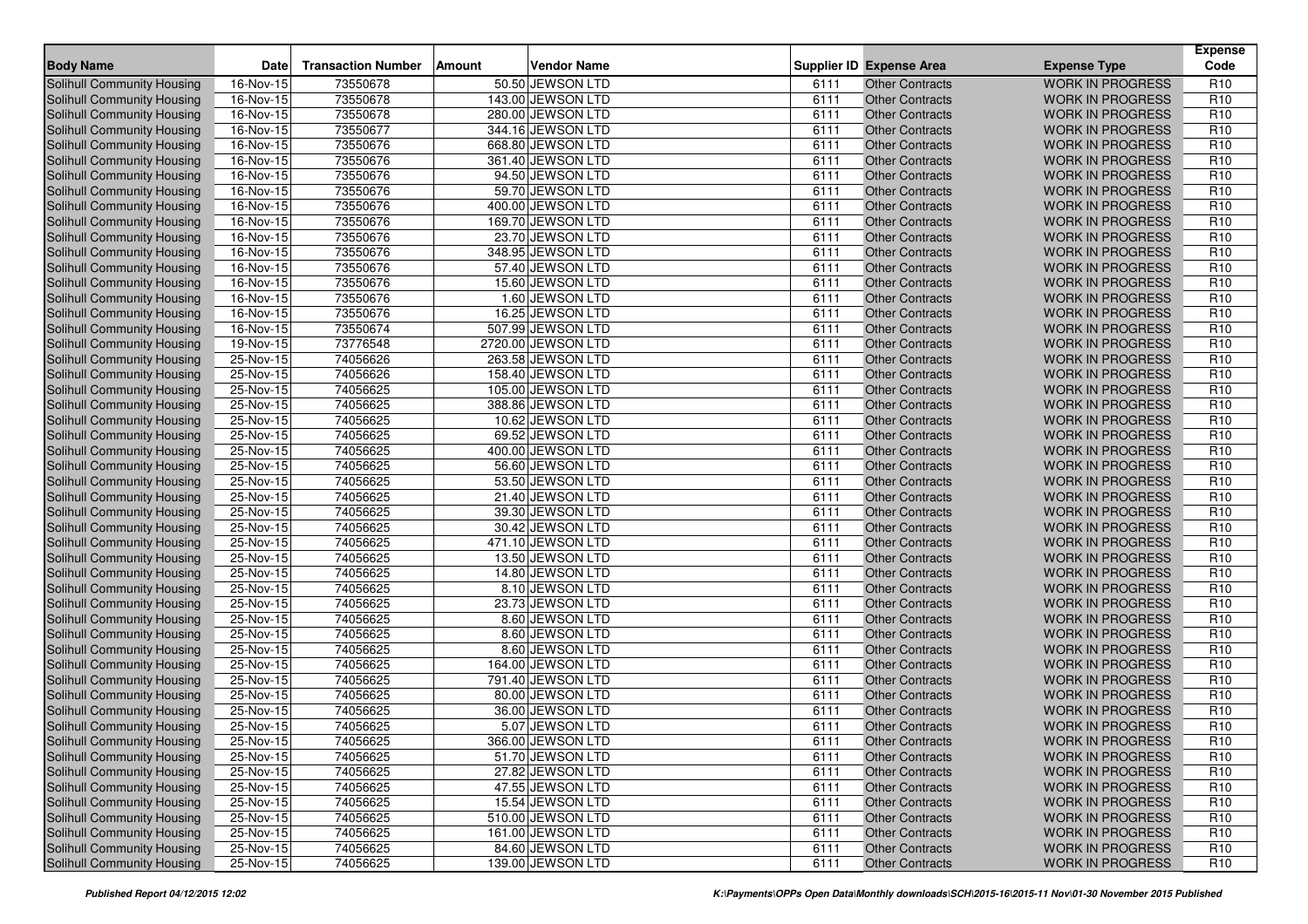| <b>Body Name</b>                                         | Date                     | <b>Transaction Number</b> | <b>Amount</b> | <b>Vendor Name</b>                    |              | <b>Supplier ID Expense Area</b>                       | <b>Expense Type</b>        | <b>Expense</b><br>Code             |
|----------------------------------------------------------|--------------------------|---------------------------|---------------|---------------------------------------|--------------|-------------------------------------------------------|----------------------------|------------------------------------|
| Solihull Community Housing                               | 25-Nov-15                | 74056625                  |               | 96.55 JEWSON LTD                      | 6111         | <b>Other Contracts</b>                                | <b>WORK IN PROGRESS</b>    | R <sub>10</sub>                    |
|                                                          |                          | 74056625                  |               | 34.00 JEWSON LTD                      | 6111         |                                                       | <b>WORK IN PROGRESS</b>    |                                    |
| Solihull Community Housing                               | 25-Nov-15<br>$25-Nov-15$ |                           |               |                                       |              | <b>Other Contracts</b>                                | <b>WORK IN PROGRESS</b>    | R <sub>10</sub><br>R <sub>10</sub> |
| Solihull Community Housing                               |                          | 74056625<br>74056625      |               | 524.40 JEWSON LTD<br>54.36 JEWSON LTD | 6111<br>6111 | <b>Other Contracts</b><br><b>Other Contracts</b>      | <b>WORK IN PROGRESS</b>    | R <sub>10</sub>                    |
| Solihull Community Housing                               | 25-Nov-15<br>25-Nov-15   | 74056625                  |               | 54.50 JEWSON LTD                      | 6111         | <b>Other Contracts</b>                                | <b>WORK IN PROGRESS</b>    | R <sub>10</sub>                    |
| Solihull Community Housing<br>Solihull Community Housing | 25-Nov-15                | 74056625                  |               | 145.83 JEWSON LTD                     | 6111         | <b>Other Contracts</b>                                | <b>WORK IN PROGRESS</b>    | R <sub>10</sub>                    |
| <b>Solihull Community Housing</b>                        | 25-Nov-15                | 74056625                  |               | 146.00 JEWSON LTD                     | 6111         | <b>Other Contracts</b>                                | <b>WORK IN PROGRESS</b>    | R <sub>10</sub>                    |
| Solihull Community Housing                               | 25-Nov-15                | 74056625                  |               | 37.50 JEWSON LTD                      | 6111         | <b>Other Contracts</b>                                | <b>WORK IN PROGRESS</b>    | R <sub>10</sub>                    |
| Solihull Community Housing                               | 25-Nov-15                | 74056625                  |               | 256.20 JEWSON LTD                     | 6111         | <b>Other Contracts</b>                                | <b>WORK IN PROGRESS</b>    | R <sub>10</sub>                    |
| Solihull Community Housing                               | 25-Nov-15                | 74056624                  |               | 312.00 JEWSON LTD                     | 6111         | <b>Other Contracts</b>                                | <b>WORK IN PROGRESS</b>    | R <sub>10</sub>                    |
| Solihull Community Housing                               | 25-Nov-15                | 74056619                  |               | 163.00 JEWSON LTD                     | 6111         | <b>Other Contracts</b>                                | <b>WORK IN PROGRESS</b>    | R <sub>10</sub>                    |
| <b>Solihull Community Housing</b>                        | $25-Nov-15$              | 74056619                  |               | 80.80 JEWSON LTD                      | 6111         | <b>Other Contracts</b>                                | <b>WORK IN PROGRESS</b>    | R <sub>10</sub>                    |
| Solihull Community Housing                               | 25-Nov-15                | 74056618                  |               | 806.74 JEWSON LTD                     | 6111         | <b>Other Contracts</b>                                | <b>WORK IN PROGRESS</b>    | R <sub>10</sub>                    |
| Solihull Community Housing                               | 25-Nov-15                | 74056617                  |               | 519.55 JEWSON LTD                     | 6111         | <b>Other Contracts</b>                                | <b>WORK IN PROGRESS</b>    | R <sub>10</sub>                    |
| <b>Solihull Community Housing</b>                        | 25-Nov-15                | 74056614                  |               | 138.00 JEWSON LTD                     | 6111         | <b>Other Contracts</b>                                | <b>WORK IN PROGRESS</b>    | R <sub>10</sub>                    |
| Solihull Community Housing                               | 25-Nov-15                | 74056614                  |               | 46.00 JEWSON LTD                      | 6111         | <b>Other Contracts</b>                                | <b>WORK IN PROGRESS</b>    | R <sub>10</sub>                    |
| Solihull Community Housing                               | 25-Nov-15                | 74056614                  |               | 60.00 JEWSON LTD                      | 6111         | <b>Other Contracts</b>                                | <b>WORK IN PROGRESS</b>    | R <sub>10</sub>                    |
| Solihull Community Housing                               | $25$ -Nov-15             | 74056606                  |               | 486.40 JEWSON LTD                     | 6111         | <b>Other Contracts</b>                                | <b>WORK IN PROGRESS</b>    | R <sub>10</sub>                    |
| Solihull Community Housing                               | 25-Nov-15                | 74056605                  |               | 65.44 JEWSON LTD                      | 6111         | <b>Other Contracts</b>                                | <b>WORK IN PROGRESS</b>    | R <sub>10</sub>                    |
| Solihull Community Housing                               | 25-Nov-15                | 74056605                  |               | 364.86 JEWSON LTD                     | 6111         | <b>Other Contracts</b>                                | <b>WORK IN PROGRESS</b>    | R <sub>10</sub>                    |
| Solihull Community Housing                               | 25-Nov-15                | 74056605                  |               | 163.50 JEWSON LTD                     | 6111         | <b>Other Contracts</b>                                | <b>WORK IN PROGRESS</b>    | R <sub>10</sub>                    |
| Solihull Community Housing                               | 25-Nov-15                | 74056605                  |               | 46.50 JEWSON LTD                      | 6111         | <b>Other Contracts</b>                                | <b>WORK IN PROGRESS</b>    | R <sub>10</sub>                    |
| Solihull Community Housing                               | 25-Nov-15                | 74056605                  |               | 7.30 JEWSON LTD                       | 6111         | <b>Other Contracts</b>                                | <b>WORK IN PROGRESS</b>    | R <sub>10</sub>                    |
| Solihull Community Housing                               | 25-Nov-15                | 74056605                  |               | 14.95 JEWSON LTD                      | 6111         | <b>Other Contracts</b>                                | <b>WORK IN PROGRESS</b>    | R <sub>10</sub>                    |
| Solihull Community Housing                               | $25-Nov-15$              | 74056605                  |               | 70.00 JEWSON LTD                      | 6111         | <b>Other Contracts</b>                                | <b>WORK IN PROGRESS</b>    | R <sub>10</sub>                    |
| Solihull Community Housing                               | 25-Nov-15                | 74056602                  |               | 104.00 JEWSON LTD                     | 6111         | <b>Other Contracts</b>                                | <b>WORK IN PROGRESS</b>    | R <sub>10</sub>                    |
| Solihull Community Housing                               | 25-Nov-15                | 74056602                  |               | 31.20 JEWSON LTD                      | 6111         | <b>Other Contracts</b>                                | <b>WORK IN PROGRESS</b>    | R <sub>10</sub>                    |
| Solihull Community Housing                               | 25-Nov-15                | 74056602                  |               | 78.75 JEWSON LTD                      | 6111         | <b>Other Contracts</b>                                | <b>WORK IN PROGRESS</b>    | R <sub>10</sub>                    |
| Solihull Community Housing                               | $\overline{25}$ -Nov-15  | 74056602                  |               | 56.50 JEWSON LTD                      | 6111         | <b>Other Contracts</b>                                | <b>WORK IN PROGRESS</b>    | R <sub>10</sub>                    |
| Solihull Community Housing                               | 25-Nov-15                | 74056600                  |               | 632.82 JEWSON LTD                     | 6111         | <b>Other Contracts</b>                                | <b>WORK IN PROGRESS</b>    | R <sub>10</sub>                    |
| Solihull Community Housing                               | 16-Nov-15                | 73550675                  |               | -280.12 JEWSON LTD                    | 6111         | <b>Other Contracts</b>                                | <b>WORK IN PROGRESS</b>    | R <sub>10</sub>                    |
| Solihull Community Housing                               | 16-Nov-15                | 73550675                  |               | -288.24 JEWSON LTD                    | 6111         | <b>Other Contracts</b>                                | <b>WORK IN PROGRESS</b>    | R <sub>10</sub>                    |
| <b>Solihull Community Housing</b>                        | 30-Nov-15                | 74316548                  |               | 9264.93 JMG ROOFING LTD               | 2076651      | Structural Works - Non MST                            | <b>Contractor Payments</b> | <b>B70</b>                         |
| Solihull Community Housing                               | 30-Nov-15                | 74317547                  |               | 9264.93 JMG ROOFING LTD               | 2076651      | Structural Works - Non MST                            | <b>Contractor Payments</b> | <b>B70</b>                         |
| Solihull Community Housing                               | 12-Nov-15                | 73385926                  |               | 4108.41 KELBEC CIVILS                 | 8543687      | <b>Tarmac &amp; Resurfacing Works</b>                 | <b>Contractor Payments</b> | <b>B70</b>                         |
| Solihull Community Housing                               | 12-Nov-15                | 73385927                  |               | 7925.31 KELBEC CIVILS                 | 8543687      | <b>Tarmac &amp; Resurfacing Works</b>                 | <b>Contractor Payments</b> | <b>B70</b>                         |
| <b>Solihull Community Housing</b>                        | 30-Nov-15                | 74318547                  |               | 1471.87 KELBEC CIVILS                 | 8543687      | <b>Tarmac &amp; Resurfacing Works</b>                 | <b>Contractor Payments</b> | <b>B70</b>                         |
| Solihull Community Housing                               | 30-Nov-15                | 74319548                  |               | 807.04 KELWAY LTD                     | 9322687      | <b>IT Strategy</b>                                    | <b>TELEPHONES</b>          | D30                                |
| <b>Solihull Community Housing</b>                        | $30-Nov-15$              | 74319548                  |               | 357.78 KELWAY LTD                     | 9322687      | <b>IT Strategy</b>                                    | <b>TELEPHONES</b>          | D30                                |
| <b>Solihull Community Housing</b>                        | 30-Nov-15                | 74319548                  |               | 324.81 KELWAY LTD                     | 9322687      | <b>IT Strategy</b>                                    | <b>TELEPHONES</b>          | D30                                |
| Solihull Community Housing                               | 30-Nov-15                | 74319548                  |               | 129.73 KELWAY LTD                     | 9322687      | <b>IT Strategy</b>                                    | <b>TELEPHONES</b>          | D30                                |
| Solihull Community Housing                               | 30-Nov-15                | 74319548                  |               | 1328.25 KELWAY LTD                    | 9322687      | <b>IT Strategy</b>                                    | <b>TELEPHONES</b>          | D <sub>30</sub>                    |
| Solihull Community Housing                               | 12-Nov-15                | 73385929                  |               | 3987.40 LAKER BMS                     |              | 4921686 Community Centres                             | <b>Contractor Payments</b> | <b>B70</b>                         |
| Solihull Community Housing                               | 20-Nov-15                | 73794574                  |               | 631.12 LEX AUTOLEASE LIMITED          |              | 5540686 CCC - Sustainability Challenge (CONTRACT HIRE |                            | C30                                |
| Solihull Community Housing                               | 20-Nov-15                | 73794575                  |               | 1888.12 LEX AUTOLEASE LIMITED         |              | 5540686 CCC - Sustainability Challenge (CONTRACT HIRE |                            | C <sub>30</sub>                    |
| Solihull Community Housing                               | 20-Nov-15                | 73794576                  |               | 1046.86 LEX AUTOLEASE LIMITED         | 5540686      | CCC - Sustainability Challenge (CONTRACT HIRE         |                            | C30                                |
| Solihull Community Housing                               | 06-Nov-15                | 73111554                  |               | 435.08 LEX AUTOLEASE LIMITED          | 5540686      | CCC - Sustainability Challenge (CONTRACT HIRE         |                            | C30                                |
| <b>Solihull Community Housing</b>                        | 06-Nov-15                | 73111555                  |               | 483.67 LEX AUTOLEASE LIMITED          | 5540686      | CCC - Sustainability Challenge (CONTRACT HIRE         |                            | C30                                |
| <b>Solihull Community Housing</b>                        | 05-Nov-15                | 73101548                  |               | 4500.00 LIBERATA UK LIMITED           | 260485       | <b>Settlement Agreement</b>                           | <b>Court Fees</b>          | D <sub>54</sub>                    |
| Solihull Community Housing                               | 02-Nov-15                | 72952547                  |               | 279.91 LIFT & ENGINEERING SERVICES    |              | 1656614 CL - Stowe Pool                               | <b>Contractor Payments</b> | <b>B70</b>                         |
| Solihull Community Housing                               | $\overline{30-N}$ ov-15  | 74319551                  |               | 12264.31 LIFT & ENGINEERING SERVICES  |              | 1656614 CL - Stowe Pool                               | <b>Contractor Payments</b> | <b>B70</b>                         |
| Solihull Community Housing                               | 30-Nov-15                | 74319552                  |               | 17188.64 LIFT & ENGINEERING SERVICES  |              | 1656614 CL - Stowe Pool                               | <b>Contractor Payments</b> | <b>B70</b>                         |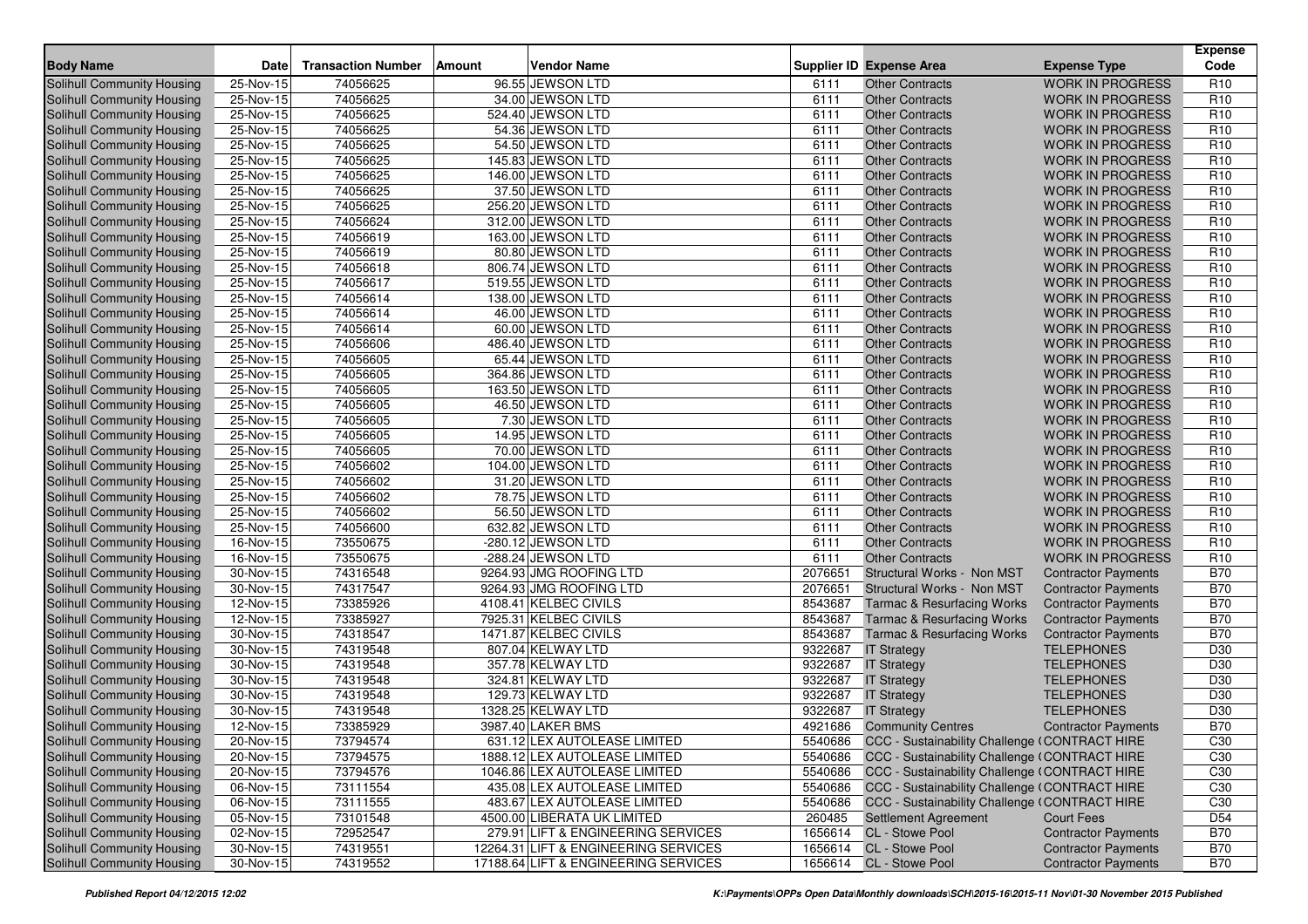| <b>Body Name</b>                  | <b>Date</b>                    | <b>Transaction Number</b> | <b>Amount</b> | <b>Vendor Name</b>                        |         | <b>Supplier ID Expense Area</b>                        | <b>Expense Type</b>          | <b>Expense</b><br>Code |
|-----------------------------------|--------------------------------|---------------------------|---------------|-------------------------------------------|---------|--------------------------------------------------------|------------------------------|------------------------|
| <b>Solihull Community Housing</b> | 30-Nov-15                      | 74320548                  |               | 12264.30 LIFT & ENGINEERING SERVICES      | 1656614 | CL - Stowe Pool                                        | <b>Contractor Payments</b>   | <b>B70</b>             |
| Solihull Community Housing        | 11-Nov-15                      | 73337584                  |               | 456.51 LIFT & ENGINEERING SERVICES        | 1656614 | Catering                                               | <b>Utility Related Works</b> | <b>B34</b>             |
| Solihull Community Housing        | 27-Nov-15                      | 74220618                  |               | 390.11 LIFT & ENGINEERING SERVICES        | 1656614 | Catering                                               | <b>Utility Related Works</b> | <b>B34</b>             |
| Solihull Community Housing        | 17-Nov-15                      | 73736590                  |               | 456.51 LIFT & ENGINEERING SERVICES        | 1656614 | Catering                                               | <b>Utility Related Works</b> | <b>B34</b>             |
| Solihull Community Housing        | 17-Nov-15                      | 73736602                  |               | 2574.22 LIFT & ENGINEERING SERVICES       | 1656614 | Catering                                               | <b>Utility Related Works</b> | <b>B34</b>             |
| Solihull Community Housing        | 27-Nov-15                      | 74220601                  |               | 1884.25 LIFT & ENGINEERING SERVICES       | 1656614 | Catering                                               | <b>Utility Related Works</b> | <b>B34</b>             |
| Solihull Community Housing        | $\overline{27}$ -Nov-15        | 74220600                  |               | 3689.07 LIFT & ENGINEERING SERVICES       | 1656614 | Catering                                               | <b>Utility Related Works</b> | <b>B34</b>             |
| Solihull Community Housing        | 27-Nov-15                      | 74220595                  |               | 21909.00 LIFT & ENGINEERING SERVICES      | 1656614 | Catering                                               | <b>Utility Related Works</b> | <b>B34</b>             |
| Solihull Community Housing        | 27-Nov-15                      | 74220594                  |               | 21909.00 LIFT & ENGINEERING SERVICES      | 1656614 | Catering                                               | <b>Utility Related Works</b> | <b>B34</b>             |
| Solihull Community Housing        | 23-Nov-15                      | 73875554                  |               | 3793.82 LIFT & ENGINEERING SERVICES       | 1656614 | Catering                                               | <b>Utility Related Works</b> | <b>B34</b>             |
| Solihull Community Housing        | 12-Nov-15                      | 73385931                  |               | 249.55 LYRECO UK LTD                      | 74691   | Overtime - Salaries                                    | Stationery                   | D <sub>25</sub>        |
| <b>Solihull Community Housing</b> | 12-Nov-15                      | 73385932                  |               | 257.95 LYRECO UK LTD                      | 74691   | <b>Overtime - Salaries</b>                             | Stationery                   | D <sub>25</sub>        |
| Solihull Community Housing        | 12-Nov-15                      | 73385933                  |               | 17240.43 MAN COMMERCIAL PROTECTION LTD    | 946596  | Wages - Attendants                                     | <b>OTHER OPERATIONAL</b>     | <b>B43</b>             |
| Solihull Community Housing        | 16-Nov-15                      | 73605623                  |               | 380.00 MARLOW CONSULTING LTD              | 189638  | New Build - Cambridge Drive                            | <b>Contractor Payments</b>   | <b>B70</b>             |
| <b>Solihull Community Housing</b> | 02-Nov-15                      | 72953547                  |               | 2343.00 METZPRO                           | 9093687 | <b>First Stop Shop</b>                                 | <b>Contractor Payments</b>   | <b>B70</b>             |
| Solihull Community Housing        | 06-Nov-15                      | 73111556                  |               | 11011.45 MITIE PROPERTY SERVICES MIDS LTD | 6724    | High Rise - Communal Decoratii Contractor Payments     |                              | <b>B70</b>             |
| Solihull Community Housing        | 20-Nov-15                      | 73794558                  |               | 695.55 MOSSVALE MAINTENANCE & SEALING SER | 48908   | Private Sector - Disabled Faciliti Contractor Payments |                              | <b>B70</b>             |
| Solihull Community Housing        | 11-Nov-15                      | 73337588                  |               | 480.00 MOSSVALE MAINTENANCE & SEALING SER | 48908   | CHH - Sanctuary Scheme                                 | <b>Other Works</b>           | <b>B32</b>             |
| <b>Solihull Community Housing</b> | 27-Nov-15                      | 74155547                  |               | 280.00 MR A WESTON                        | 3452709 | Spatial Policy and Delivery Servi Voids                |                              | <b>B38</b>             |
| <b>Solihull Community Housing</b> | 11-Nov-15                      | 73337575                  |               | 431.76 MTD SCAFFOLDING LTD                | 233945  | <b>CHH - Sanctuary Scheme</b>                          | <b>External Structures</b>   | <b>B33</b>             |
| Solihull Community Housing        | 11-Nov-15                      | 73340564                  |               | 256.00 MTD SCAFFOLDING LTD                | 233945  | CHH - Sanctuary Scheme                                 | <b>External Structures</b>   | <b>B33</b>             |
| Solihull Community Housing        | 17-Nov-15                      | 73736586                  |               | 385.35 MTD SCAFFOLDING LTD                | 233945  | <b>CHH - Sanctuary Scheme</b>                          | <b>External Structures</b>   | <b>B33</b>             |
| Solihull Community Housing        | 11-Nov-15                      | 73337577                  |               | 385.35 MTD SCAFFOLDING LTD                | 233945  | <b>CHH - Sanctuary Scheme</b>                          | <b>External Structures</b>   | <b>B33</b>             |
| Solihull Community Housing        | 11-Nov-15                      | 73337574                  |               | 385.35 MTD SCAFFOLDING LTD                | 233945  | <b>CHH - Sanctuary Scheme</b>                          | <b>External Structures</b>   | <b>B33</b>             |
| Solihull Community Housing        | 11-Nov-15                      | 73337573                  |               | 385.35 MTD SCAFFOLDING LTD                | 233945  | CHH - Sanctuary Scheme                                 | <b>External Structures</b>   | <b>B33</b>             |
| Solihull Community Housing        | 11-Nov-15                      | 73337572                  |               | 374.12 MTD SCAFFOLDING LTD                | 233945  | CHH - Sanctuary Scheme                                 | <b>External Structures</b>   | <b>B33</b>             |
| Solihull Community Housing        | 17-Nov-15                      | 73736585                  |               | 431.76 MTD SCAFFOLDING LTD                | 233945  | CHH - Sanctuary Scheme                                 | <b>External Structures</b>   | <b>B33</b>             |
| Solihull Community Housing        | $\overline{17\text{-}N}$ ov-15 | 73736584                  |               | 385.35 MTD SCAFFOLDING LTD                | 233945  | <b>CHH - Sanctuary Scheme</b>                          | <b>External Structures</b>   | <b>B33</b>             |
| Solihull Community Housing        | 17-Nov-15                      | 73736583                  |               | 385.35 MTD SCAFFOLDING LTD                | 233945  | CHH - Sanctuary Scheme                                 | <b>External Structures</b>   | <b>B33</b>             |
| Solihull Community Housing        | 17-Nov-15                      | 73736582                  |               | 438.67 MTD SCAFFOLDING LTD                | 233945  | CHH - Sanctuary Scheme                                 | <b>External Structures</b>   | <b>B33</b>             |
| Solihull Community Housing        | $\overline{17\text{-}N}$ ov-15 | 73736581                  |               | 385.35 MTD SCAFFOLDING LTD                | 233945  | CHH - Sanctuary Scheme                                 | <b>External Structures</b>   | <b>B33</b>             |
| Solihull Community Housing        | 17-Nov-15                      | 73736580                  |               | 1539.22 MTD SCAFFOLDING LTD               | 233945  | CHH - Sanctuary Scheme                                 | <b>External Structures</b>   | <b>B33</b>             |
| Solihull Community Housing        | 27-Nov-15                      | 74220574                  |               | 431.76 MTD SCAFFOLDING LTD                | 233945  | CHH - Sanctuary Scheme                                 | <b>External Structures</b>   | <b>B33</b>             |
| Solihull Community Housing        | 16-Nov-15                      | 73574641                  |               | 950.00 MTD SCAFFOLDING LTD                | 233945  | CHH - Sanctuary Scheme                                 | <b>External Structures</b>   | <b>B33</b>             |
| Solihull Community Housing        | 16-Nov-15                      | 73574643                  |               | 475.00 MTD SCAFFOLDING LTD                | 233945  | CHH - Sanctuary Scheme                                 | <b>External Structures</b>   | <b>B33</b>             |
| <b>Solihull Community Housing</b> | 27-Nov-15                      | 74220573                  |               | 385.35 MTD SCAFFOLDING LTD                | 233945  | <b>CHH - Sanctuary Scheme</b>                          | <b>External Structures</b>   | <b>B33</b>             |
| Solihull Community Housing        | 27-Nov-15                      | 74220571                  |               | 1425.00 MTD SCAFFOLDING LTD               | 233945  | CHH - Sanctuary Scheme                                 | <b>External Structures</b>   | <b>B33</b>             |
| Solihull Community Housing        | 16-Nov-15                      | 73574642                  |               | -950.00 MTD SCAFFOLDING LTD               | 233945  | CHH - Sanctuary Scheme                                 | <b>External Structures</b>   | <b>B33</b>             |
| Solihull Community Housing        | 16-Nov-15                      | 73574644                  |               | -475.00 MTD SCAFFOLDING LTD               | 233945  | CHH - Sanctuary Scheme                                 | <b>External Structures</b>   | <b>B33</b>             |
| Solihull Community Housing        | 11-Nov-15                      | 73340566                  |               | -256.00 MTD SCAFFOLDING LTD               | 233945  | CHH - Sanctuary Scheme                                 | <b>External Structures</b>   | <b>B33</b>             |
| Solihull Community Housing        | 25-Nov-15                      | 74056583                  |               | 23.80 NATIONAL PLASTICS                   | 206818  | <b>Other Contracts</b>                                 | <b>WORK IN PROGRESS</b>      | R <sub>10</sub>        |
| Solihull Community Housing        | 25-Nov-15                      | 74056583                  |               | 308.00 NATIONAL PLASTICS                  | 206818  | <b>Other Contracts</b>                                 | <b>WORK IN PROGRESS</b>      | R <sub>10</sub>        |
| Solihull Community Housing        | 25-Nov-15                      | 74056583                  |               | 37.60 NATIONAL PLASTICS                   | 206818  | <b>Other Contracts</b>                                 | <b>WORK IN PROGRESS</b>      | R <sub>10</sub>        |
| Solihull Community Housing        | 25-Nov-15                      | 74056583                  |               | 191.00 NATIONAL PLASTICS                  | 206818  | <b>Other Contracts</b>                                 | <b>WORK IN PROGRESS</b>      | R <sub>10</sub>        |
| Solihull Community Housing        | 25-Nov-15                      | 74056583                  |               | 19.85 NATIONAL PLASTICS                   | 206818  | <b>Other Contracts</b>                                 | <b>WORK IN PROGRESS</b>      | R <sub>10</sub>        |
| Solihull Community Housing        | 16-Nov-15                      | 73550778                  |               | 61.49 NATIONAL SAFETY SUPPLIES            | 8072696 | <b>Other Contracts</b>                                 | <b>WORK IN PROGRESS</b>      | R <sub>10</sub>        |
| Solihull Community Housing        | 16-Nov-15                      | 73550778                  |               | 66.60 NATIONAL SAFETY SUPPLIES            | 8072696 | <b>Other Contracts</b>                                 | <b>WORK IN PROGRESS</b>      | R <sub>10</sub>        |
| Solihull Community Housing        | 16-Nov-15                      | 73550791                  |               | 372.50 NATIONAL SAFETY SUPPLIES           | 8072696 | <b>Other Contracts</b>                                 | <b>WORK IN PROGRESS</b>      | R <sub>10</sub>        |
| Solihull Community Housing        | 16-Nov-15                      | 73550791                  |               | 100.00 NATIONAL SAFETY SUPPLIES           | 8072696 | <b>Other Contracts</b>                                 | <b>WORK IN PROGRESS</b>      | R <sub>10</sub>        |
| Solihull Community Housing        | 16-Nov-15                      | 73550778                  |               | 117.60 NATIONAL SAFETY SUPPLIES           | 8072696 | <b>Other Contracts</b>                                 | <b>WORK IN PROGRESS</b>      | R <sub>10</sub>        |
| Solihull Community Housing        | 16-Nov-15                      | 73550778                  |               | 43.54 NATIONAL SAFETY SUPPLIES            | 8072696 | <b>Other Contracts</b>                                 | <b>WORK IN PROGRESS</b>      | R <sub>10</sub>        |
| Solihull Community Housing        | 16-Nov-15                      | 73550778                  |               | 8.40 NATIONAL SAFETY SUPPLIES             |         | 8072696 Other Contracts                                | <b>WORK IN PROGRESS</b>      | R <sub>10</sub>        |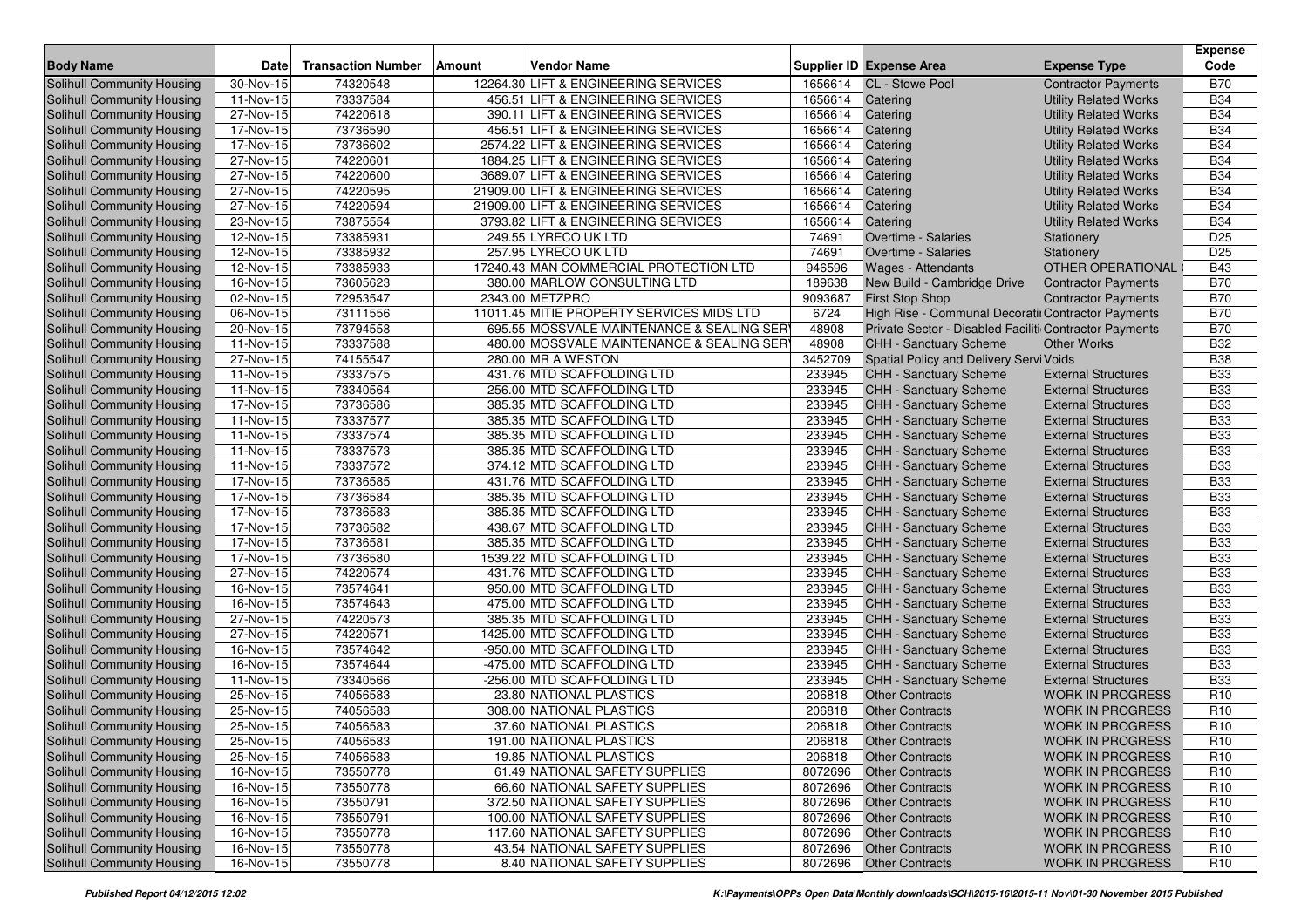| <b>Body Name</b>                  | <b>Date</b> | <b>Transaction Number</b> | Amount | <b>Vendor Name</b>                          |         | Supplier ID Expense Area                               | <b>Expense Type</b>        | <b>Expense</b><br>Code |
|-----------------------------------|-------------|---------------------------|--------|---------------------------------------------|---------|--------------------------------------------------------|----------------------------|------------------------|
| Solihull Community Housing        | 16-Nov-15   | 73550778                  |        | 12.36 NATIONAL SAFETY SUPPLIES              | 8072696 | <b>Other Contracts</b>                                 | <b>WORK IN PROGRESS</b>    | R <sub>10</sub>        |
| <b>Solihull Community Housing</b> | 16-Nov-15   | 73550778                  |        | 8.20 NATIONAL SAFETY SUPPLIES               | 8072696 | <b>Other Contracts</b>                                 | <b>WORK IN PROGRESS</b>    | R <sub>10</sub>        |
| Solihull Community Housing        | 12-Nov-15   | 73409706                  |        | 855.53 NEOPOST LTD                          | 6967    | <b>Overtime - Salaries</b>                             | <b>CATERING EQUIPMENT</b>  | D <sub>21</sub>        |
| Solihull Community Housing        | 30-Nov-15   | 74322550                  |        | 463.22 NEOPOST LTD                          | 6967    | Overtime - Salaries                                    | <b>CATERING EQUIPMENT</b>  | D <sub>21</sub>        |
| Solihull Community Housing        | 30-Nov-15   | 74295549                  |        | 1900.00 NEOPOST LTD CREDIFON RCB ACCOUNT    | 90254   | Overtime - Salaries                                    | <b>CATERING EQUIPMENT</b>  | D <sub>21</sub>        |
| Solihull Community Housing        | 25-Nov-15   | 74056553                  |        | 9.80 NICHOLLS & CLARKE BUILDING PRODUCTS    | 176278  | <b>Other Contracts</b>                                 | <b>WORK IN PROGRESS</b>    | R <sub>10</sub>        |
| Solihull Community Housing        | 25-Nov-15   | 74056553                  |        | 210.01 NICHOLLS & CLARKE BUILDING PRODUCTS  | 176278  | <b>Other Contracts</b>                                 | <b>WORK IN PROGRESS</b>    | R <sub>10</sub>        |
| Solihull Community Housing        | 25-Nov-15   | 74056553                  |        | 210.00 NICHOLLS & CLARKE BUILDING PRODUCTS  | 176278  | <b>Other Contracts</b>                                 | <b>WORK IN PROGRESS</b>    | R <sub>10</sub>        |
| Solihull Community Housing        | 25-Nov-15   | 74056553                  |        | 39.00 NICHOLLS & CLARKE BUILDING PRODUCTS   | 176278  | <b>Other Contracts</b>                                 | <b>WORK IN PROGRESS</b>    | R <sub>10</sub>        |
| Solihull Community Housing        | 25-Nov-15   | 74056553                  |        | 25.00 NICHOLLS & CLARKE BUILDING PRODUCTS   | 176278  | <b>Other Contracts</b>                                 | <b>WORK IN PROGRESS</b>    | R <sub>10</sub>        |
| Solihull Community Housing        | 25-Nov-15   | 74056549                  |        | 217.98 NICHOLLS & CLARKE BUILDING PRODUCTS  | 176278  | <b>Other Contracts</b>                                 | <b>WORK IN PROGRESS</b>    | R <sub>10</sub>        |
| Solihull Community Housing        | 25-Nov-15   | 74056548                  |        | 342.83 NICHOLLS & CLARKE BUILDING PRODUCTS  | 176278  | <b>Other Contracts</b>                                 | <b>WORK IN PROGRESS</b>    | R <sub>10</sub>        |
| Solihull Community Housing        | 16-Nov-15   | 73550641                  |        | 152.00 NICHOLLS & CLARKE BUILDING PRODUCTS  | 176278  | <b>Other Contracts</b>                                 | <b>WORK IN PROGRESS</b>    | R <sub>10</sub>        |
| Solihull Community Housing        | 16-Nov-15   | 73550641                  |        | 100.00 NICHOLLS & CLARKE BUILDING PRODUCTS  | 176278  | <b>Other Contracts</b>                                 | <b>WORK IN PROGRESS</b>    | R <sub>10</sub>        |
| Solihull Community Housing        | 16-Nov-15   | 73550640                  |        | 465.00 NICHOLLS & CLARKE BUILDING PRODUCTS  | 176278  | <b>Other Contracts</b>                                 | <b>WORK IN PROGRESS</b>    | R <sub>10</sub>        |
| Solihull Community Housing        | 16-Nov-15   | 73550640                  |        | 690.00 NICHOLLS & CLARKE BUILDING PRODUCTS  | 176278  | <b>Other Contracts</b>                                 | <b>WORK IN PROGRESS</b>    | R <sub>10</sub>        |
| Solihull Community Housing        | 16-Nov-15   | 73550638                  |        | 210.00 NICHOLLS & CLARKE BUILDING PRODUCTS  | 176278  | <b>Other Contracts</b>                                 | <b>WORK IN PROGRESS</b>    | R <sub>10</sub>        |
| Solihull Community Housing        | 16-Nov-15   | 73550638                  |        | 420.00 NICHOLLS & CLARKE BUILDING PRODUCTS  | 176278  | <b>Other Contracts</b>                                 | <b>WORK IN PROGRESS</b>    | R <sub>10</sub>        |
| Solihull Community Housing        | 16-Nov-15   | 73550638                  |        | 575.89 NICHOLLS & CLARKE BUILDING PRODUCTS  | 176278  | <b>Other Contracts</b>                                 | <b>WORK IN PROGRESS</b>    | R <sub>10</sub>        |
| Solihull Community Housing        | 16-Nov-15   | 73550638                  |        | 840.00 NICHOLLS & CLARKE BUILDING PRODUCTS  | 176278  | <b>Other Contracts</b>                                 | <b>WORK IN PROGRESS</b>    | R <sub>10</sub>        |
| Solihull Community Housing        | 16-Nov-15   | 73550637                  |        | -14.08 NICHOLLS & CLARKE BUILDING PRODUCTS  | 176278  | <b>Other Contracts</b>                                 | <b>WORK IN PROGRESS</b>    | R <sub>10</sub>        |
| Solihull Community Housing        | 16-Nov-15   | 73550637                  |        | -73.92 NICHOLLS & CLARKE BUILDING PRODUCTS  | 176278  | <b>Other Contracts</b>                                 | <b>WORK IN PROGRESS</b>    | R <sub>10</sub>        |
| Solihull Community Housing        | 16-Nov-15   | 73550637                  |        | -125.90 NICHOLLS & CLARKE BUILDING PRODUCTS | 176278  | <b>Other Contracts</b>                                 | <b>WORK IN PROGRESS</b>    | R <sub>10</sub>        |
| <b>Solihull Community Housing</b> | 02-Nov-15   | 72991547                  |        | 500.00 NICOL THOMAS                         | 3393687 | New Build - Richmond Road                              | <b>Contractor Payments</b> | <b>B70</b>             |
| Solihull Community Housing        | 02-Nov-15   | 72955547                  |        | 518.74 NIYAA PEOPLE                         | 1651616 | <b>Capital Programmes</b>                              | <b>Agency Staff</b>        | A60                    |
| Solihull Community Housing        | 02-Nov-15   | 72986552                  |        | 518.74 NIYAA PEOPLE                         | 1651616 | <b>Capital Programmes</b>                              | <b>Agency Staff</b>        | A60                    |
| Solihull Community Housing        | 16-Nov-15   | 73605658                  |        | 2643.75 NIYAA PEOPLE                        | 1651616 | <b>Capital Programmes</b>                              | <b>Agency Staff</b>        | A60                    |
| Solihull Community Housing        | 19-Nov-15   | 73780553                  |        | 518.74 NIYAA PEOPLE                         | 1651616 | <b>Capital Programmes</b>                              | <b>Agency Staff</b>        | A60                    |
| Solihull Community Housing        | 12-Nov-15   | 73409726                  |        | 518.74 NIYAA PEOPLE                         | 1651616 | <b>Capital Programmes</b>                              | <b>Agency Staff</b>        | A60                    |
| Solihull Community Housing        | 25-Nov-15   | 74053642                  |        | 518.74 NIYAA PEOPLE                         | 1651616 | <b>Capital Programmes</b>                              | <b>Agency Staff</b>        | A60                    |
| Solihull Community Housing        | 19-Nov-15   | 73780578                  |        | 731.25 NIYAA PEOPLE                         | 1651616 | <b>Capital Programmes</b>                              | <b>Agency Staff</b>        | A60                    |
| Solihull Community Housing        | 30-Nov-15   | 74322549                  |        | 518.74 NIYAA PEOPLE                         | 1651616 | <b>Capital Programmes</b>                              | <b>Agency Staff</b>        | A60                    |
| Solihull Community Housing        | 19-Nov-15   | 73780556                  |        | 444.00 NIYAA PEOPLE                         | 1651616 | Spatial Policy and Delivery Servi Agency Staff         |                            | A60                    |
| Solihull Community Housing        | 19-Nov-15   | 73780557                  |        | 552.78 NIYAA PEOPLE                         | 1651616 | Spatial Policy and Delivery Servi Agency Staff         |                            | A60                    |
| Solihull Community Housing        | 19-Nov-15   | 73780559                  |        | 552.78 NIYAA PEOPLE                         | 1651616 | Spatial Policy and Delivery Servi Agency Staff         |                            | A60                    |
| Solihull Community Housing        | 19-Nov-15   | 73780560                  |        | 552.78 NIYAA PEOPLE                         | 1651616 | Spatial Policy and Delivery Servi Agency Staff         |                            | A60                    |
| Solihull Community Housing        | 12-Nov-15   | 73409711                  |        | 552.78 NIYAA PEOPLE                         | 1651616 | Spatial Policy and Delivery Servi Agency Staff         |                            | A60                    |
| Solihull Community Housing        | 12-Nov-15   | 73409712                  |        | 166.33 NIYAA PEOPLE                         | 1651616 | Spatial Policy and Delivery Servi Agency Staff         |                            | A60                    |
| Solihull Community Housing        | 12-Nov-15   | 73409712                  |        | 386.01 NIYAA PEOPLE                         | 1651616 | Spatial Policy and Delivery Servi Agency Staff         |                            | A60                    |
| Solihull Community Housing        | 19-Nov-15   | 73780565                  |        | 444.00 NIYAA PEOPLE                         | 1651616 | Spatial Policy and Delivery Servi Agency Staff         |                            | A60                    |
| Solihull Community Housing        | 02-Nov-15   | 72985555                  |        | 552.78 NIYAA PEOPLE                         | 1651616 | Spatial Policy and Delivery Servi Agency Staff         |                            | A60                    |
| Solihull Community Housing        | 12-Nov-15   | 73409714                  |        | 552.78 NIYAA PEOPLE                         | 1651616 | Spatial Policy and Delivery Servi Agency Staff         |                            | A60                    |
| Solihull Community Housing        | 12-Nov-15   | 73409715                  |        | 552.78 NIYAA PEOPLE                         | 1651616 | Spatial Policy and Delivery Servi Agency Staff         |                            | A60                    |
| Solihull Community Housing        | 12-Nov-15   | 73409716                  |        | 444.00 NIYAA PEOPLE                         |         | 1651616 Spatial Policy and Delivery Servi Agency Staff |                            | A60                    |
| Solihull Community Housing        | 12-Nov-15   | 73409712                  |        | -386.01 NIYAA PEOPLE                        |         | 1651616 Spatial Policy and Delivery Servi Agency Staff |                            | A60                    |
| Solihull Community Housing        | 12-Nov-15   | 73409712                  |        | 353.16 NIYAA PEOPLE                         | 1651616 | Spatial Policy and Delivery Servi Agency Staff         |                            | A60                    |
| Solihull Community Housing        | 12-Nov-15   | 73409712                  |        | -166.33 NIYAA PEOPLE                        |         | 1651616 Spatial Policy and Delivery Servi Agency Staff |                            | A60                    |
| Solihull Community Housing        | 12-Nov-15   | 73409712                  |        | -353.16 NIYAA PEOPLE                        |         | 1651616 Spatial Policy and Delivery Servi Agency Staff |                            | A60                    |
| Solihull Community Housing        | 12-Nov-15   | 73409712                  |        | 166.33 NIYAA PEOPLE                         | 1651616 | Spatial Policy and Delivery Servi Agency Staff         |                            | A60                    |
| Solihull Community Housing        | 12-Nov-15   | 73409712                  |        | 386.45 NIYAA PEOPLE                         |         | 1651616 Spatial Policy and Delivery Servi Agency Staff |                            | A60                    |
| Solihull Community Housing        | 16-Nov-15   | 73605663                  |        | 552.78 NIYAA PEOPLE                         | 1651616 | Spatial Policy and Delivery Servi Agency Staff         |                            | A60                    |
| Solihull Community Housing        | 16-Nov-15   | 73605665                  |        | 444.00 NIYAA PEOPLE                         |         | 1651616 Spatial Policy and Delivery Servi Agency Staff |                            | A60                    |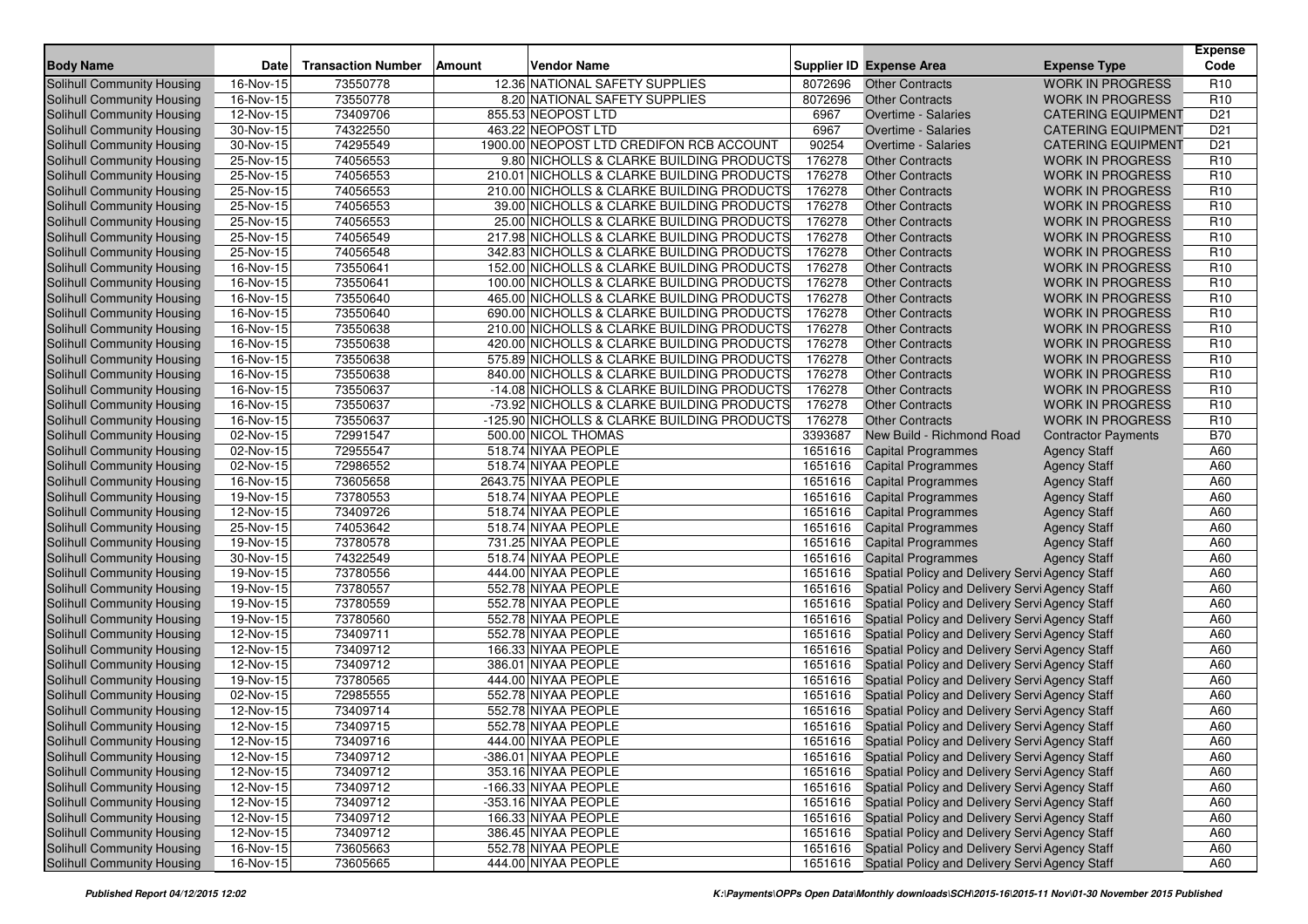|                                                          |                         |                           |        |                                                                    |                    |                                                                |                                      | <b>Expense</b>           |
|----------------------------------------------------------|-------------------------|---------------------------|--------|--------------------------------------------------------------------|--------------------|----------------------------------------------------------------|--------------------------------------|--------------------------|
| <b>Body Name</b>                                         | Date                    | <b>Transaction Number</b> | Amount | <b>Vendor Name</b>                                                 |                    | <b>Supplier ID Expense Area</b>                                | <b>Expense Type</b>                  | Code                     |
| <b>Solihull Community Housing</b>                        | 19-Nov-15               | 73780554                  |        | 552.78 NIYAA PEOPLE                                                | 1651616            | Spatial Policy and Delivery Servi Agency Staff                 |                                      | A60                      |
| Solihull Community Housing                               | 19-Nov-15               | 73780561                  |        | 552.78 NIYAA PEOPLE                                                |                    | 1651616 Spatial Policy and Delivery Servi Agency Staff         |                                      | A60                      |
| Solihull Community Housing                               | $19-Nov-15$             | 73780563                  |        | 552.78 NIYAA PEOPLE                                                |                    | 1651616 Spatial Policy and Delivery Servi Agency Staff         |                                      | A60                      |
| Solihull Community Housing                               | 02-Nov-15               | 72985550                  |        | 552.78 NIYAA PEOPLE                                                | 1651616            | Spatial Policy and Delivery Servi Agency Staff                 |                                      | A60                      |
| Solihull Community Housing                               | 02-Nov-15               | 72985553                  |        | 552.78 NIYAA PEOPLE                                                | 1651616            | Spatial Policy and Delivery Servi Agency Staff                 |                                      | A60                      |
| Solihull Community Housing                               | 16-Nov-15               | 73605669                  |        | 552.78 NIYAA PEOPLE                                                | 1651616            | Spatial Policy and Delivery Servi Agency Staff                 |                                      | A60                      |
| Solihull Community Housing                               | 16-Nov-15               | 73605671                  |        | 552.78 NIYAA PEOPLE                                                | 1651616            | Spatial Policy and Delivery Servi Agency Staff                 |                                      | A60                      |
| Solihull Community Housing                               | 16-Nov-15               | 73605673                  |        | 552.78 NIYAA PEOPLE                                                | 1651616            | Spatial Policy and Delivery Servi Agency Staff                 |                                      | A60                      |
| Solihull Community Housing                               | 16-Nov-15               | 73605675                  |        | 552.78 NIYAA PEOPLE                                                | 1651616            | Spatial Policy and Delivery Servi Agency Staff                 |                                      | A60                      |
| Solihull Community Housing                               | 16-Nov-15               | 73605676                  |        | 552.78 NIYAA PEOPLE                                                | 1651616            | Spatial Policy and Delivery Servi Agency Staff                 |                                      | A60                      |
| Solihull Community Housing                               | 16-Nov-15               | 73605678                  |        | 552.78 NIYAA PEOPLE                                                | 1651616            | Spatial Policy and Delivery Servi Agency Staff                 |                                      | A60                      |
| Solihull Community Housing                               | 25-Nov-15               | 74053616                  |        | 1073.00 NIYAA PEOPLE                                               | 1651616            | Spatial Policy and Delivery Servi Agency Staff                 |                                      | A60                      |
| Solihull Community Housing                               | 25-Nov-15               | 74053618                  |        | 1073.00 NIYAA PEOPLE                                               | 1651616            | Spatial Policy and Delivery Servi Agency Staff                 |                                      | A60                      |
| Solihull Community Housing                               | 25-Nov-15               | 74053620                  |        | 444.00 NIYAA PEOPLE                                                | 1651616            | Spatial Policy and Delivery Servi Agency Staff                 |                                      | A60                      |
| Solihull Community Housing                               | 25-Nov-15               | 74053621                  |        | 552.78 NIYAA PEOPLE                                                | 1651616            | Spatial Policy and Delivery Servi Agency Staff                 |                                      | A60                      |
| Solihull Community Housing                               | 25-Nov-15               | 74053623                  |        | 444.00 NIYAA PEOPLE                                                | 1651616            | Spatial Policy and Delivery Servi Agency Staff                 |                                      | A60                      |
| Solihull Community Housing                               | 25-Nov-15               | 74053634                  |        | 552.78 NIYAA PEOPLE                                                | 1651616            | Spatial Policy and Delivery Servi Agency Staff                 |                                      | A60                      |
| Solihull Community Housing                               | 25-Nov-15               | 74053637                  |        | 552.78 NIYAA PEOPLE                                                | 1651616            | Spatial Policy and Delivery Servi Agency Staff                 |                                      | A60                      |
| Solihull Community Housing                               | 25-Nov-15               | 74053639                  |        | 552.78 NIYAA PEOPLE                                                | 1651616            | Spatial Policy and Delivery Servi Agency Staff                 |                                      | A60                      |
| Solihull Community Housing                               | 25-Nov-15               | 74053640                  |        | 552.78 NIYAA PEOPLE                                                | 1651616            | Spatial Policy and Delivery Servi Agency Staff                 |                                      | A60                      |
| Solihull Community Housing                               | 12-Nov-15               | 73409724                  |        | 552.78 NIYAA PEOPLE                                                | 1651616            | Spatial Policy and Delivery Servi Agency Staff                 |                                      | A60                      |
| Solihull Community Housing                               | 12-Nov-15               | 73409708                  |        | 567.72 NIYAA PEOPLE                                                | 1651616            | <b>CHH - Sanctuary Scheme</b>                                  | <b>Agency Staff</b>                  | A60                      |
| Solihull Community Housing                               | 25-Nov-15               | 74053593                  |        | 552.78 NIYAA PEOPLE                                                | 1651616            | <b>CHH - Sanctuary Scheme</b>                                  | <b>Agency Staff</b>                  | A60                      |
| Solihull Community Housing                               | 06-Nov-15               | 73111560                  |        | 552.78 NIYAA PEOPLE                                                | 1651616            | <b>CHH - Sanctuary Scheme</b>                                  | <b>Agency Staff</b>                  | A60                      |
| Solihull Community Housing                               | 19-Nov-15               | 73780566                  |        | 560.25 NIYAA PEOPLE                                                | 1651616            | <b>CHH - Sanctuary Scheme</b>                                  | <b>Agency Staff</b>                  | A60                      |
| Solihull Community Housing                               | 19-Nov-15               | 73780547                  |        | 552.78 NIYAA PEOPLE                                                | 1651616            | Decent Homes Prog - Internal                                   | <b>Agency Staff</b>                  | A60                      |
| Solihull Community Housing                               | 02-Nov-15               | 72986549                  |        | 552.78 NIYAA PEOPLE                                                | 1651616            | Decent Homes Prog - Internal                                   | <b>Agency Staff</b>                  | A60                      |
| Solihull Community Housing                               | $16-Nov-15$             | 73605680                  |        | 552.78 NIYAA PEOPLE                                                | 1651616            | Decent Homes Prog - Internal                                   | <b>Agency Staff</b>                  | A60                      |
| Solihull Community Housing                               | $\overline{12}$ -Nov-15 | 73409709                  |        | 552.78 NIYAA PEOPLE                                                | 1651616            | <b>Adaptations Major</b>                                       | <b>Agency Staff</b>                  | A60                      |
| Solihull Community Housing                               | 25-Nov-15               | 74053596                  |        | 552.78 NIYAA PEOPLE                                                | 1651616            | <b>Adaptations Major</b>                                       | <b>Agency Staff</b>                  | A60                      |
| Solihull Community Housing                               | $02-Nov-15$             | 72986548                  |        | 552.78 NIYAA PEOPLE                                                | 1651616            | <b>Adaptations Major</b>                                       | <b>Agency Staff</b>                  | A60                      |
| Solihull Community Housing                               | 19-Nov-15               | 73780551                  |        | 552.78 NIYAA PEOPLE                                                | 1651616            | <b>Adaptations Major</b>                                       | <b>Agency Staff</b>                  | A60                      |
| Solihull Community Housing                               | 20-Nov-15               | 73794577                  |        | 704.15 NIYAA PEOPLE                                                | 1651616            | Catering                                                       | <b>Agency Staff</b>                  | A60                      |
| Solihull Community Housing                               | 20-Nov-15               | 73794577                  |        | 191.95 NIYAA PEOPLE                                                | 1651616            | Catering                                                       | <b>Agency Staff</b>                  | A60                      |
| Solihull Community Housing                               | 25-Nov-15               | 74053605                  |        | 906.45 NIYAA PEOPLE                                                | 1651616            | Catering                                                       | <b>Agency Staff</b>                  | A60                      |
| Solihull Community Housing                               | 16-Nov-15               | 73605659                  |        | 1017.50 NIYAA PEOPLE                                               | 1651616            | Catering                                                       | <b>Agency Staff</b>                  | A60                      |
| Solihull Community Housing                               | 16-Nov-15               | 73605661                  |        | 844.71 NIYAA PEOPLE                                                | 1651616            | Catering                                                       | <b>Agency Staff</b>                  | A60                      |
| Solihull Community Housing                               | 25-Nov-15               | 74053608                  |        | 912.75 NIYAA PEOPLE                                                | 1651616            | Catering                                                       | <b>Agency Staff</b>                  | A60                      |
| Solihull Community Housing                               | 25-Nov-15               | 74053611                  |        | 662.07 NIYAA PEOPLE                                                | 1651616            | Catering                                                       | <b>Agency Staff</b>                  | A60                      |
| Solihull Community Housing                               | 25-Nov-15               | 74053614                  |        | 862.71 NIYAA PEOPLE                                                | 1651616            | Catering                                                       | <b>Agency Staff</b>                  | A60                      |
| Solihull Community Housing                               | 06-Nov-15               | 73111557                  |        | 550.00 NIYAA PEOPLE                                                | 1651616            | Catering                                                       | <b>Agency Staff</b>                  | A60                      |
| Solihull Community Housing                               | 06-Nov-15               | 73111558                  |        | 667.78 NIYAA PEOPLE                                                | 1651616            | Catering                                                       | <b>Agency Staff</b>                  | A60                      |
| Solihull Community Housing                               | 06-Nov-15               | 73111559                  |        | 918.15 NIYAA PEOPLE                                                | 1651616 Catering   |                                                                | <b>Agency Staff</b>                  | A60                      |
| Solihull Community Housing                               | 25-Nov-15               | 74053598                  |        | 275.63 NIYAA PEOPLE                                                |                    | 1651616 Leisure, Parks & Play Administra Agency Staff          |                                      | A60                      |
| Solihull Community Housing                               | 25-Nov-15               | 74053601                  |        | 275.63 NIYAA PEOPLE                                                |                    | 1651616 Leisure, Parks & Play Administra Agency Staff          |                                      | A60                      |
| Solihull Community Housing                               | 06-Nov-15               | 73111800                  |        | 324.52 NOVUS PROPERTY SOLUTIONS                                    | 3522686            | Kitchens                                                       | <b>Contractor Payments</b>           | <b>B70</b>               |
| Solihull Community Housing                               | 02-Nov-15               | 72956547                  |        | 56908.76 NOVUS PROPERTY SOLUTIONS                                  | 3522686            | <b>Cyclical Maintenance</b>                                    | <b>Contractor Payments</b>           | <b>B70</b>               |
| Solihull Community Housing<br>Solihull Community Housing | 19-Nov-15               | 73780580                  |        | 71897.73 NOVUS PROPERTY SOLUTIONS                                  | 3522686            | <b>Cyclical Maintenance</b>                                    | <b>Contractor Payments</b>           | <b>B70</b>               |
|                                                          | 27-Nov-15               | 74220656                  |        | 324.52 NOVUS PROPERTY SOLUTIONS                                    | 3522686            | Decent Homes Prog - Internal                                   | <b>Contractor Payments</b>           | <b>B70</b>               |
| Solihull Community Housing                               | 27-Nov-15               | 74220668                  |        | 487.48 NOVUS PROPERTY SOLUTIONS                                    | 3522686<br>3522686 | <b>CHH - Sanctuary Scheme</b><br><b>CHH - Sanctuary Scheme</b> | <b>BUILDINGS</b>                     | <b>B31</b>               |
| Solihull Community Housing<br>Solihull Community Housing | 11-Nov-15               | 73337594<br>73337592      |        | 252.56 NOVUS PROPERTY SOLUTIONS<br>208.92 NOVUS PROPERTY SOLUTIONS | 3522686            | CHH - Sanctuary Scheme                                         | <b>BUILDINGS</b><br><b>BUILDINGS</b> | <b>B31</b><br><b>B31</b> |
|                                                          | $11-Nov-15$             |                           |        |                                                                    |                    |                                                                |                                      |                          |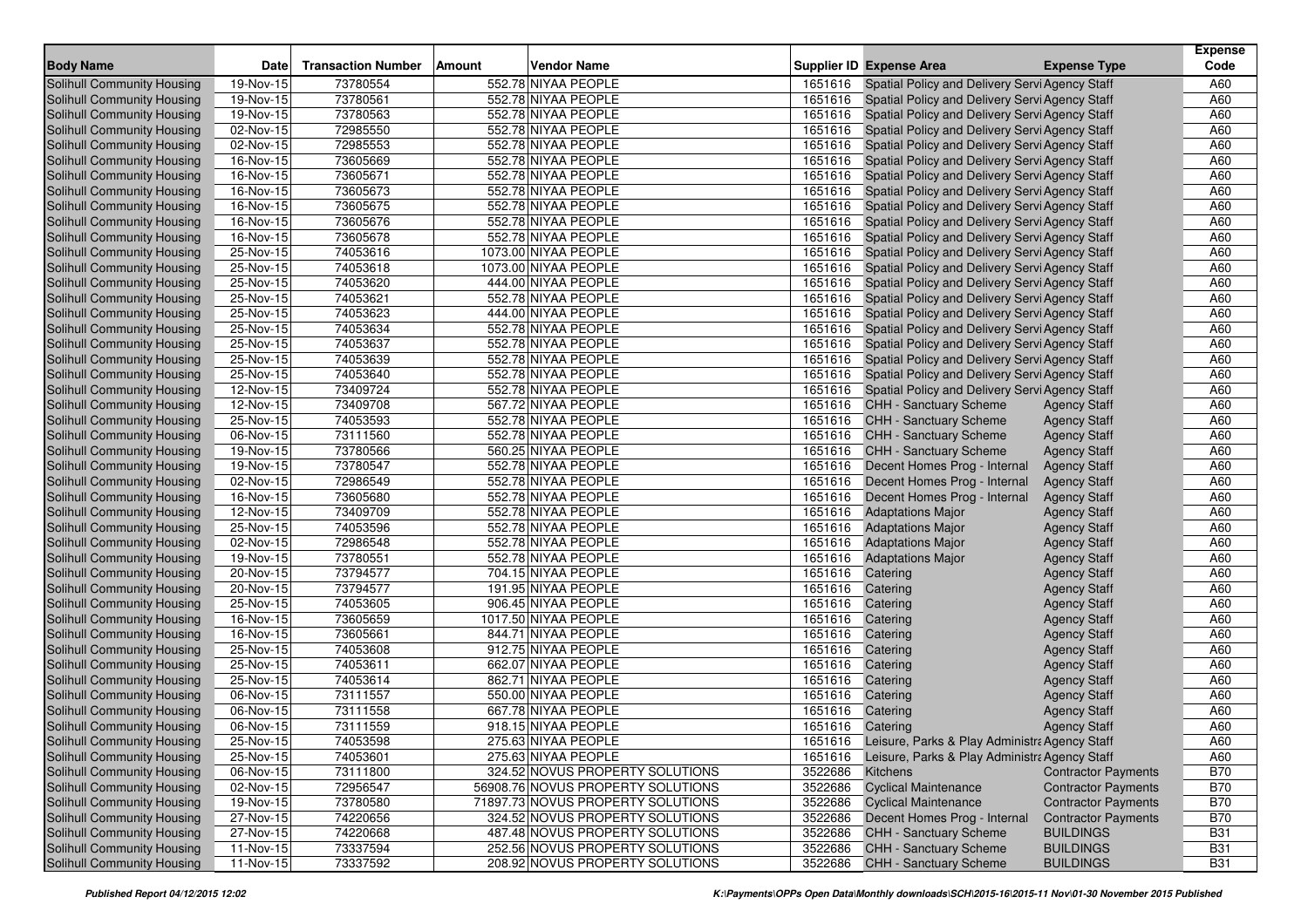| <b>Body Name</b>                                         | <b>Date</b>             | <b>Transaction Number</b> | Amount | <b>Vendor Name</b>                                          |                  | <b>Supplier ID Expense Area</b>                                               | <b>Expense Type</b>          | <b>Expense</b><br>Code             |
|----------------------------------------------------------|-------------------------|---------------------------|--------|-------------------------------------------------------------|------------------|-------------------------------------------------------------------------------|------------------------------|------------------------------------|
| <b>Solihull Community Housing</b>                        | 11-Nov-15               | 73337589                  |        | 378.04 NOVUS PROPERTY SOLUTIONS                             | 3522686          | CHH - Sanctuary Scheme                                                        | <b>BUILDINGS</b>             | <b>B31</b>                         |
| Solihull Community Housing                               | 17-Nov-15               | 73736604                  |        | 313.38 NOVUS PROPERTY SOLUTIONS                             | 3522686          | <b>CHH - Sanctuary Scheme</b>                                                 | <b>BUILDINGS</b>             | <b>B31</b>                         |
| Solihull Community Housing                               | 11-Nov-15               | 73337598                  |        | 348.20 NOVUS PROPERTY SOLUTIONS                             | 3522686          | <b>CHH - Sanctuary Scheme</b>                                                 | <b>BUILDINGS</b>             | <b>B31</b>                         |
| <b>Solihull Community Housing</b>                        | 27-Nov-15               | 74220655                  |        | 208.92 NOVUS PROPERTY SOLUTIONS                             | 3522686          | CHH - Sanctuary Scheme                                                        | <b>BUILDINGS</b>             | <b>B31</b>                         |
| Solihull Community Housing                               | 27-Nov-15               | 74220653                  |        | 230.16 NOVUS PROPERTY SOLUTIONS                             | 3522686          | CHH - Sanctuary Scheme                                                        | <b>BUILDINGS</b>             | <b>B31</b>                         |
| Solihull Community Housing                               | 06-Nov-15               | 73111798                  |        | 278.56 NOVUS PROPERTY SOLUTIONS                             | 3522686          | <b>CHH - Sanctuary Scheme</b>                                                 | <b>BUILDINGS</b>             | <b>B31</b>                         |
| Solihull Community Housing                               | 20-Nov-15               | 73794579                  |        | 4800.00 OMFAX SYSTEMS LTD                                   | 97459            | <b>IT Strategy</b>                                                            | <b>TELEPHONES</b>            | D30                                |
| Solihull Community Housing                               | 12-Nov-15               | 73409727                  |        | 41632.80 OPENVIEW SECURITY SOLUTIONS LTD                    | 2385686          | <b>SRB</b>                                                                    | <b>Contractor Payments</b>   | <b>B70</b>                         |
| Solihull Community Housing                               | 02-Nov-15               | 72958547                  |        | 37469.51 OPENVIEW SECURITY SOLUTIONS LTD                    | 2385686          | <b>SRB</b>                                                                    | <b>Contractor Payments</b>   | <b>B70</b>                         |
| Solihull Community Housing                               | $\overline{11}$ -Nov-15 | 73337586                  |        | 261.27 OPENVIEW SECURITY SOLUTIONS LTD                      | 2385686          | Catering                                                                      | <b>Utility Related Works</b> | <b>B34</b>                         |
| Solihull Community Housing                               | 27-Nov-15               | 74220622                  |        | 215.62 OPENVIEW SECURITY SOLUTIONS LTD                      | 2385686          | Catering                                                                      | <b>Utility Related Works</b> | <b>B34</b>                         |
| <b>Solihull Community Housing</b>                        | 27-Nov-15               | 74220631                  |        | 325.36 OPENVIEW SECURITY SOLUTIONS LTD                      | 2385686          | Catering                                                                      | <b>Utility Related Works</b> | <b>B34</b>                         |
| Solihull Community Housing                               | 27-Nov-15               | 74220630                  |        | 325.36 OPENVIEW SECURITY SOLUTIONS LTD                      | 2385686          | Catering                                                                      | <b>Utility Related Works</b> | <b>B34</b>                         |
| Solihull Community Housing                               | 11-Nov-15               | 73337631                  |        | 5770.00 OPUS STRUCTURAL SURVEYS                             | 7489686          | <b>Food Festival</b>                                                          | <b>Contractor Payments</b>   | <b>B70</b>                         |
| <b>Solihull Community Housing</b>                        | 06-Nov-15               | 73111869                  |        | 615.65 OPUS STRUCTURAL SURVEYS                              | 7489686          | <b>Food Festival</b>                                                          | <b>Contractor Payments</b>   | <b>B70</b>                         |
| Solihull Community Housing                               | 06-Nov-15               | 73111868                  |        | 300.00 OPUS STRUCTURAL SURVEYS                              | 7489686          | <b>Food Festival</b>                                                          | <b>Contractor Payments</b>   | <b>B70</b>                         |
| Solihull Community Housing                               | 06-Nov-15               | 73111867                  |        | 220.00 OPUS STRUCTURAL SURVEYS                              | 7489686          | <b>Food Festival</b>                                                          | <b>Contractor Payments</b>   | <b>B70</b>                         |
| Solihull Community Housing                               | 17-Nov-15               | 73736680                  |        | 300.00 OPUS STRUCTURAL SURVEYS                              | 7489686          | <b>Food Festival</b>                                                          | <b>Contractor Payments</b>   | <b>B70</b>                         |
| <b>Solihull Community Housing</b>                        | 06-Nov-15               | 73111861                  |        | 680.35 OPUS STRUCTURAL SURVEYS                              | 7489686          | <b>Food Festival</b>                                                          | <b>Contractor Payments</b>   | <b>B70</b>                         |
| <b>Solihull Community Housing</b>                        | 30-Nov-15               | 74324547                  |        | 212.88 ORBIS PROTECT LIMITED                                | 6049687          | Family Housing Association Con Other Fees & Charges                           |                              | D <sub>59</sub>                    |
| Solihull Community Housing                               | 30-Nov-15               | 74324547                  |        | 2350.00 ORBIS PROTECT LIMITED                               | 6049687          | Leisure, Parks & Play Administra Other Fees & Charges                         |                              | D <sub>59</sub>                    |
| <b>Solihull Community Housing</b>                        | 17-Nov-15               | 73736614                  |        | 477.75 ORBIS PROTECT LIMITED                                | 6049687          | Spatial Policy and Delivery Servi Voids                                       |                              | <b>B38</b>                         |
| Solihull Community Housing                               | 17-Nov-15               | 73736613                  |        | 347.44 ORBIS PROTECT LIMITED                                | 6049687          | Spatial Policy and Delivery Servi Voids                                       |                              | <b>B38</b>                         |
| Solihull Community Housing                               | 17-Nov-15               | 73736612                  |        | 301.88 ORBIS PROTECT LIMITED                                | 6049687          | Spatial Policy and Delivery Servi Voids                                       |                              | <b>B38</b>                         |
| Solihull Community Housing                               | 17-Nov-15               | 73736675                  |        | 391.03 ORBIS PROTECT LIMITED                                | 6049687          | Spatial Policy and Delivery Servi Voids                                       |                              | <b>B38</b>                         |
| <b>Solihull Community Housing</b>                        | 17-Nov-15               | 73736674                  |        | 325.38 ORBIS PROTECT LIMITED                                | 6049687          | Spatial Policy and Delivery Servi Voids                                       |                              | <b>B38</b>                         |
| Solihull Community Housing                               | 17-Nov-15               | 73736670                  |        | 225.21 ORBIS PROTECT LIMITED                                | 6049687          | Spatial Policy and Delivery Servi Voids                                       |                              | <b>B38</b>                         |
| Solihull Community Housing                               | 17-Nov-15               | 73736669                  |        | 338.66 ORBIS PROTECT LIMITED                                | 6049687          | Spatial Policy and Delivery Servi Voids                                       |                              | <b>B38</b>                         |
| Solihull Community Housing                               | 17-Nov-15               | 73736664                  |        | 287.99 ORBIS PROTECT LIMITED                                | 6049687          | Spatial Policy and Delivery Servi Voids                                       |                              | <b>B38</b>                         |
| Solihull Community Housing                               | 17-Nov-15               | 73736659                  |        | 211.00 ORBIS PROTECT LIMITED                                | 6049687          | Spatial Policy and Delivery Servi Voids                                       |                              | <b>B38</b>                         |
| Solihull Community Housing                               | 11-Nov-15               | 73337599                  |        | 294.50 ORBIS PROTECT LIMITED                                | 6049687          | Spatial Policy and Delivery Servi Voids                                       |                              | <b>B38</b>                         |
| Solihull Community Housing                               | 17-Nov-15               | 73736648                  |        | 268.84 ORBIS PROTECT LIMITED                                | 6049687          | Spatial Policy and Delivery Servi Voids                                       |                              | <b>B38</b>                         |
| Solihull Community Housing                               | 17-Nov-15               | 73736647                  |        | 387.55 ORBIS PROTECT LIMITED                                | 6049687          | Spatial Policy and Delivery Servi Voids                                       |                              | <b>B38</b>                         |
| Solihull Community Housing                               | 27-Nov-15               | 74220751                  |        | 278.50 ORBIS PROTECT LIMITED                                | 6049687          | Spatial Policy and Delivery Servi Voids                                       |                              | <b>B38</b>                         |
| Solihull Community Housing                               | 06-Nov-15               | 73111824                  |        | 423.50 ORBIS PROTECT LIMITED                                | 6049687          | Spatial Policy and Delivery Servi Voids                                       |                              | <b>B38</b>                         |
| <b>Solihull Community Housing</b>                        | 06-Nov-15               | 73111811                  |        | 291.50 ORBIS PROTECT LIMITED                                | 6049687          | Spatial Policy and Delivery Servi Voids                                       |                              | <b>B38</b>                         |
| <b>Solihull Community Housing</b>                        | 06-Nov-15               | 73111819                  |        | 278.50 ORBIS PROTECT LIMITED                                | 6049687          | Spatial Policy and Delivery Servi Voids                                       |                              | <b>B38</b>                         |
| Solihull Community Housing                               | 27-Nov-15               | 74220704                  |        | 496.00 ORBIS PROTECT LIMITED                                | 6049687          | Spatial Policy and Delivery Servi Voids                                       |                              | <b>B38</b>                         |
| Solihull Community Housing                               | 11-Nov-15               | 73337630                  |        | 393.03 ORBIS PROTECT LIMITED                                | 6049687          | Spatial Policy and Delivery Servi Voids                                       |                              | <b>B38</b>                         |
| Solihull Community Housing                               | 11-Nov-15               | 73337629                  |        | 333.27 ORBIS PROTECT LIMITED                                | 6049687          | Spatial Policy and Delivery Servi Voids                                       |                              | <b>B38</b>                         |
| Solihull Community Housing                               | 11-Nov-15               | 73337625                  |        | 343.77 ORBIS PROTECT LIMITED                                | 6049687          | Spatial Policy and Delivery Servi Voids                                       |                              | <b>B38</b>                         |
| Solihull Community Housing                               | 11-Nov-15               | 73337623                  |        | 319.18 ORBIS PROTECT LIMITED                                | 6049687          | Spatial Policy and Delivery Servi Voids                                       |                              | <b>B38</b>                         |
| Solihull Community Housing                               | 11-Nov-15               | 73337622                  |        | 447.74 ORBIS PROTECT LIMITED                                | 6049687          | Spatial Policy and Delivery Servi Voids                                       |                              | <b>B38</b>                         |
| <b>Solihull Community Housing</b>                        | 17-Nov-15               | 73736633                  |        | 256.81 ORBIS PROTECT LIMITED                                | 6049687          | <b>Spatial Policy and Delivery Servi Voids</b>                                |                              | <b>B38</b>                         |
| Solihull Community Housing                               | 17-Nov-15               | 73736627                  |        | 323.50 ORBIS PROTECT LIMITED                                | 6049687          | <b>Spatial Policy and Delivery Servi Voids</b>                                |                              | <b>B38</b>                         |
| Solihull Community Housing                               | $17-Nov-15$             | 73736619                  |        | 367.36 ORBIS PROTECT LIMITED                                | 6049687          | Spatial Policy and Delivery Servi Voids                                       |                              | <b>B38</b>                         |
| Solihull Community Housing                               | 17-Nov-15               | 73736617                  |        | 384.62 ORBIS PROTECT LIMITED                                | 6049687          | Spatial Policy and Delivery Servi Voids                                       |                              | <b>B38</b>                         |
| Solihull Community Housing                               | 30-Nov-15               | 74326548                  |        | -212.88 ORBIS PROTECT LIMITED                               | 6049687          | Family Housing Association Con Other Fees & Charges<br><b>Other Contracts</b> | <b>WORK IN PROGRESS</b>      | D <sub>59</sub>                    |
| Solihull Community Housing<br>Solihull Community Housing | 25-Nov-15               | 74056651<br>73409728      |        | 5994.10 PACE PETROLEUM LTD<br>1560.80 PENNINGTON CHOICE LTD | 112230<br>227134 | Energy Performance Certificates Other Fees & Charges                          |                              | R <sub>10</sub><br>D <sub>59</sub> |
|                                                          | 12-Nov-15               | 72962547                  |        |                                                             |                  | <b>Capital Programmes</b>                                                     |                              |                                    |
| Solihull Community Housing                               | 02-Nov-15               |                           |        | 240.68 PERTEMPS RECRUITMENT PARTNERSHIP                     | 105176           |                                                                               | <b>Agency Staff</b>          | A60                                |
| Solihull Community Housing                               | 12-Nov-15               | 73409730                  |        | 240.68 PERTEMPS RECRUITMENT PARTNERSHIP L                   | 105176           | <b>Capital Programmes</b>                                                     | <b>Agency Staff</b>          | A60                                |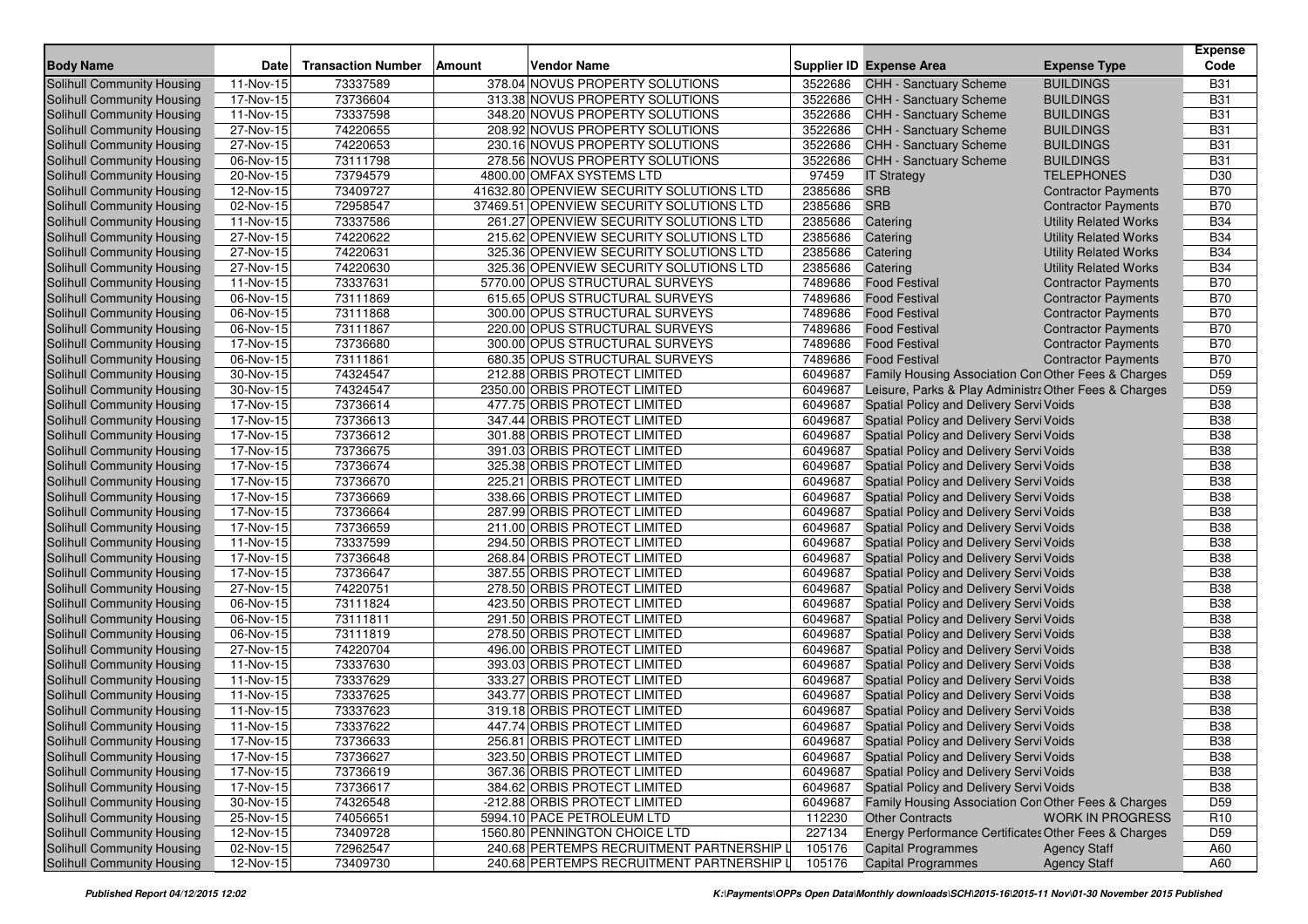| <b>Body Name</b>           | <b>Date</b>             | <b>Transaction Number</b> | Amount      | <b>Vendor Name</b>                         |         | <b>Supplier ID Expense Area</b>                        | <b>Expense Type</b>          | <b>Expense</b><br>Code |
|----------------------------|-------------------------|---------------------------|-------------|--------------------------------------------|---------|--------------------------------------------------------|------------------------------|------------------------|
| Solihull Community Housing | 02-Nov-15               | 72960583                  |             | 240.68 PERTEMPS RECRUITMENT PARTNERSHIP    | 105176  | <b>Capital Programmes</b>                              | <b>Agency Staff</b>          | A60                    |
| Solihull Community Housing | 16-Nov-15               | 73605683                  |             | 240.68 PERTEMPS RECRUITMENT PARTNERSHIP    | 105176  | <b>Capital Programmes</b>                              | <b>Agency Staff</b>          | A60                    |
| Solihull Community Housing | 16-Nov-15               | 73605684                  |             | 240.68 PERTEMPS RECRUITMENT PARTNERSHIP    | 105176  | <b>Capital Programmes</b>                              | <b>Agency Staff</b>          | A60                    |
| Solihull Community Housing | 04-Nov-15               | 73063554                  |             | 49.66 PINNACLE HOUSING LTD                 | 280244  | <b>Greenfield Centre</b>                               | OTHER OCCUPANCY CO           | <b>B50</b>             |
| Solihull Community Housing | 04-Nov-15               | 73063554                  |             | 496.92 PINNACLE HOUSING LTD                | 280244  | Solihull Area Office                                   | OTHER OCCUPANCY CO           | <b>B50</b>             |
| Solihull Community Housing | $\overline{04-N}$ ov-15 | 73063554                  |             | 157.12 PINNACLE HOUSING LTD                | 280244  | <b>Auckland Hall</b>                                   | OTHER OCCUPANCY CO           | <b>B50</b>             |
| Solihull Community Housing | 04-Nov-15               | 73063554                  |             | 507.81 PINNACLE HOUSING LTD                | 280244  | <b>Frontline Offices</b>                               | OTHER OCCUPANCY CO           | <b>B50</b>             |
| Solihull Community Housing | 04-Nov-15               | 73063554                  |             | 72.59 PINNACLE HOUSING LTD                 | 280244  | <b>Frontline Offices</b>                               | OTHER OCCUPANCY CO           | <b>B50</b>             |
| Solihull Community Housing | 04-Nov-15               | 73063554                  |             | 3.44 PINNACLE HOUSING LTD                  | 280244  | <b>Frontline Offices</b>                               | OTHER OCCUPANCY CO           | <b>B50</b>             |
| Solihull Community Housing | 04-Nov-15               | 73063554                  |             | 82.30 PINNACLE HOUSING LTD                 | 280244  | <b>Frontline Offices</b>                               | OTHER OCCUPANCY CO           | <b>B50</b>             |
| Solihull Community Housing | 04-Nov-15               | 73063554                  |             | 129.42 PINNACLE HOUSING LTD                | 280244  | Whar Hall Farm Community Hall OTHER OCCUPANCY CO       |                              | <b>B50</b>             |
| Solihull Community Housing | 04-Nov-15               | 73063554                  |             | 27.70 PINNACLE HOUSING LTD                 | 280244  | Whar Hall Farm Community Hall OTHER OCCUPANCY CO       |                              | <b>B50</b>             |
| Solihull Community Housing | 04-Nov-15               | 73063554                  |             | 145.91 PINNACLE HOUSING LTD                | 280244  | <b>Crabtree Hall</b>                                   | OTHER OCCUPANCY CO           | <b>B50</b>             |
| Solihull Community Housing | $\overline{04-Nov-15}$  | 73063554                  |             | 11.21 PINNACLE HOUSING LTD                 | 280244  | <b>Crabtree Hall</b>                                   | OTHER OCCUPANCY CO           | <b>B50</b>             |
| Solihull Community Housing | 04-Nov-15               | 73063554                  |             | 108.14 PINNACLE HOUSING LTD                | 280244  | Wages - Attendants                                     | OTHER OCCUPANCY CO           | <b>B50</b>             |
| Solihull Community Housing | 04-Nov-15               | 73063554                  |             | 3.53 PINNACLE HOUSING LTD                  | 280244  | <b>Wages - Attendants</b>                              | OTHER OCCUPANCY CO           | <b>B50</b>             |
| Solihull Community Housing | 19-Nov-15               | 73780588                  |             | 1600.80 PINNACLE HOUSING LTD               | 280244  | <b>Partnership Salary cost</b>                         | OTHER OCCUPANCY CO           | <b>B50</b>             |
| Solihull Community Housing | 19-Nov-15               | 73780590                  |             | 860.14 PINNACLE HOUSING LTD                | 280244  | Partnership Salary cost                                | OTHER OCCUPANCY CO           | <b>B50</b>             |
| Solihull Community Housing | 04-Nov-15               | 73063554                  |             | 1054.30 PINNACLE HOUSING LTD               | 280244  | Business Support - MST Back OOTHER OCCUPANCY CO        |                              | <b>B50</b>             |
| Solihull Community Housing | 04-Nov-15               | 73063554                  |             | 776.85 PINNACLE HOUSING LTD                | 280244  | Overtime - Salaries                                    | OTHER OCCUPANCY CO           | <b>B50</b>             |
| Solihull Community Housing | 04-Nov-15               | 73061556                  |             | 28454.21 PINNACLE HOUSING LTD              | 280244  | Spatial Policy and Delivery Servi Voids                |                              | <b>B38</b>             |
| Solihull Community Housing | 12-Nov-15               | 73409733                  |             | 2604.00 PRIMEXECUTIVE & CONSULTANCY SERVIC | 8888687 | <b>Capital Programmes</b>                              | <b>Agency Staff</b>          | A60                    |
| Solihull Community Housing | 06-Nov-15               | 73111561                  |             | 2455.25 QUALITY GAS AUDIT SERVICES LTD     | 118053  | Catering                                               | <b>Utility Related Works</b> | <b>B34</b>             |
| Solihull Community Housing | 20-Nov-15               | 73794580                  |             | 6450.16 R S MILLER ROOFING(WOLVERHAMPTON)  | 75827   | <b>Pitched Re-roofing</b>                              | <b>Contractor Payments</b>   | <b>B70</b>             |
| Solihull Community Housing | 12-Nov-15               | 73409734                  |             | 429.94 RANDSTAD EMPLOYMENT BUREAU LTD      | 54515   | Housing Management Admin                               | <b>Agency Staff</b>          | A60                    |
| Solihull Community Housing | 24-Nov-15               | 73901593                  |             | 429.94 RANDSTAD EMPLOYMENT BUREAU LTD      | 54515   | Housing Management Admin                               | <b>Agency Staff</b>          | A60                    |
| Solihull Community Housing | 24-Nov-15               | 73901592                  |             | 290.50 RANDSTAD EMPLOYMENT BUREAU LTD      | 54515   | Housing Management Admin                               | <b>Agency Staff</b>          | A60                    |
| Solihull Community Housing | 23-Nov-15               | 73829547                  |             | 21532.00 REDACTED PERSONAL DATA            | 8869690 | Private Sector - Disabled Faciliti Contractor Payments |                              | <b>B70</b>             |
| Solihull Community Housing | 26-Nov-15               | 74089057                  | 477.00 REED |                                            | 260459  | Leisure, Parks & Play Administra Agency Staff          |                              | A60                    |
| Solihull Community Housing | 16-Nov-15               | 73605685                  | 441.53 REED |                                            | 260459  | Leisure, Parks & Play Administra Agency Staff          |                              | A60                    |
| Solihull Community Housing | 16-Nov-15               | 73605688                  | 464.25 REED |                                            | 260459  | Leisure, Parks & Play Administra Agency Staff          |                              | A60                    |
| Solihull Community Housing | 16-Nov-15               | 73605691                  | 464.25 REED |                                            | 260459  | Leisure, Parks & Play Administra Agency Staff          |                              | A60                    |
| Solihull Community Housing | 25-Nov-15               | 74053644                  | 339.39 REED |                                            | 260459  | Leisure, Parks & Play Administra Agency Staff          |                              | A60                    |
| Solihull Community Housing | 25-Nov-15               | 74053689                  | 422.94 REED |                                            | 260459  | Leisure, Parks & Play Administra Agency Staff          |                              | A60                    |
| Solihull Community Housing | 16-Nov-15               | 73605692                  | 359.02 REED |                                            | 260459  | Leisure, Parks & Play Administra Agency Staff          |                              | A60                    |
| Solihull Community Housing | 16-Nov-15               | 73605693                  | 477.78 REED |                                            | 260459  | Leisure, Parks & Play Administra Agency Staff          |                              | A60                    |
| Solihull Community Housing | 16-Nov-15               | 73605694                  | 464.25 REED |                                            | 260459  | Leisure, Parks & Play Administra Agency Staff          |                              | A60                    |
| Solihull Community Housing | 04-Nov-15               | 73063547                  |             | 397.00 RESOURCE PRINT SOLUTIONS            | 1030596 | Customer, Communication & Inf Printing                 |                              | D80                    |
| Solihull Community Housing | 16-Nov-15               | 73605699                  |             | 870.00 RESOURCING GROUP                    | 131156  | <b>Capital Programmes</b>                              | <b>Agency Staff</b>          | A60                    |
| Solihull Community Housing | 02-Nov-15               | 72966547                  |             | 611.25 RESOURCING GROUP                    | 131156  | <b>Capital Programmes</b>                              | <b>Agency Staff</b>          | A60                    |
| Solihull Community Housing | 02-Nov-15               | 72967547                  |             | 870.00 RESOURCING GROUP                    | 131156  | <b>Capital Programmes</b>                              | <b>Agency Staff</b>          | A60                    |
| Solihull Community Housing | 02-Nov-15               | 72986555                  |             | 870.00 RESOURCING GROUP                    | 131156  | <b>Capital Programmes</b>                              | <b>Agency Staff</b>          | A60                    |
| Solihull Community Housing | 06-Nov-15               | 73111562                  |             | 600.00 RESOURCING GROUP                    | 131156  | <b>Capital Programmes</b>                              | <b>Agency Staff</b>          | A60                    |
| Solihull Community Housing | 19-Nov-15               | 73780599                  |             | 618.75 RESOURCING GROUP                    | 131156  | <b>Capital Programmes</b>                              | <b>Agency Staff</b>          | A60                    |
| Solihull Community Housing | 19-Nov-15               | 73780594                  |             | 870.00 RESOURCING GROUP                    | 131156  | <b>Capital Programmes</b>                              | <b>Agency Staff</b>          | A60                    |
| Solihull Community Housing | 16-Nov-15               | 73605695                  |             | 630.00 RESOURCING GROUP                    | 131156  | <b>Capital Programmes</b>                              | <b>Agency Staff</b>          | A60                    |
| Solihull Community Housing | 26-Nov-15               | 74089060                  |             | 645.00 RESOURCING GROUP                    | 131156  | <b>Capital Programmes</b>                              | <b>Agency Staff</b>          | A60                    |
| Solihull Community Housing | 26-Nov-15               | 74089061                  |             | 870.00 RESOURCING GROUP                    | 131156  | <b>Capital Programmes</b>                              | <b>Agency Staff</b>          | A60                    |
| Solihull Community Housing | 27-Nov-15               | 74162547                  |             | 1110.00 RESOURCING GROUP                   | 131156  | Catering                                               | <b>Agency Staff</b>          | A60                    |
| Solihull Community Housing | 12-Nov-15               | 73409740                  |             | 1584.20 RICOH UK LTD                       | 54723   | Overtime - Salaries                                    | <b>DEPRECIATION</b>          | D33                    |
| Solihull Community Housing | $12-Nov-15$             | 73409743                  |             | 643.77 RICOH UK LTD                        | 54723   | Overtime - Salaries                                    | <b>DEPRECIATION</b>          | D33                    |
| Solihull Community Housing | 12-Nov-15               | 73409738                  |             | 243.89 RICOH UK LTD                        | 54723   | Overtime - Salaries                                    | <b>DEPRECIATION</b>          | D33                    |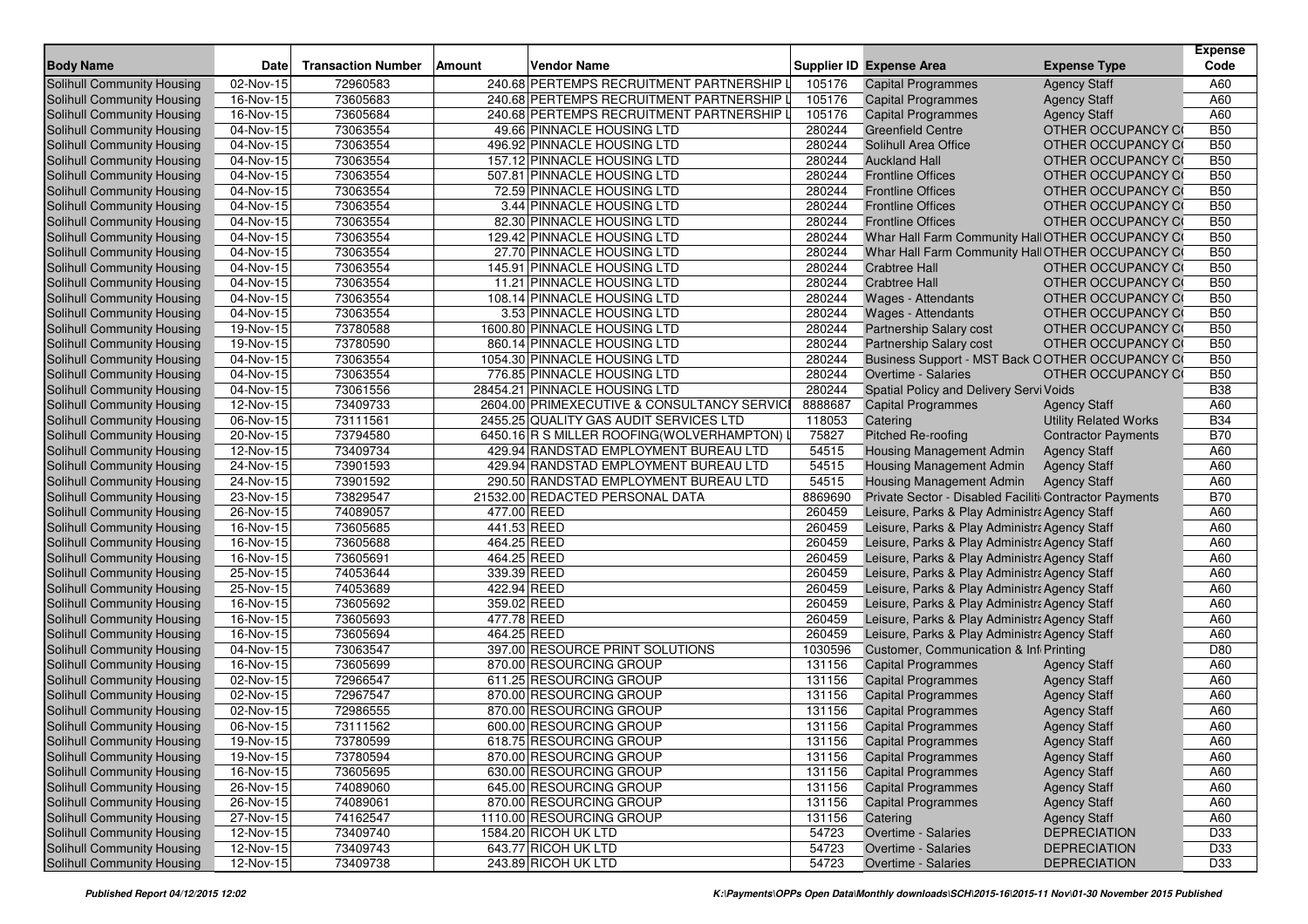| <b>Body Name</b>                                         | <b>Date</b>             | <b>Transaction Number</b> | Amount | <b>Vendor Name</b>                                       |                  | <b>Supplier ID Expense Area</b>                         | <b>Expense Type</b>                        | <b>Expense</b><br>Code |
|----------------------------------------------------------|-------------------------|---------------------------|--------|----------------------------------------------------------|------------------|---------------------------------------------------------|--------------------------------------------|------------------------|
| Solihull Community Housing                               | 12-Nov-15               | 73409739                  |        | 214.78 RICOH UK LTD                                      | 54723            | Overtime - Salaries                                     | <b>DEPRECIATION</b>                        | D33                    |
| <b>Solihull Community Housing</b>                        | 12-Nov-15               | 73409741                  |        | 582.79 RICOH UK LTD                                      | 54723            | Overtime - Salaries                                     | <b>DEPRECIATION</b>                        | D33                    |
| Solihull Community Housing                               | $\overline{12}$ -Nov-15 | 73409742                  |        | 640.18 RICOH UK LTD                                      | 54723            | <b>Overtime - Salaries</b>                              | <b>DEPRECIATION</b>                        | D33                    |
| Solihull Community Housing                               | 06-Nov-15               | 73111565                  |        | 1570.00 SCCI ALPHATRACK LTD                              | 2490687          | Catering                                                | <b>Utility Related Works</b>               | <b>B34</b>             |
| Solihull Community Housing                               | 23-Nov-15               | 73827547                  |        | 1505091.36 SEVERN TRENT WATER                            | 22561            | Capital Expenditure (Non Currer Tenants Water Charges   |                                            | U28                    |
| Solihull Community Housing                               | 30-Nov-15               | 74298547                  |        | 300.45 SEVERN TRENT WATER LTD                            | 7745             | <b>Frontline Offices</b>                                | Cheshunt/Dillington/Wbrc                   | <b>B12</b>             |
| Solihull Community Housing                               | 30-Nov-15               | 74300547                  |        | 908.53 SEVERN TRENT WATER LTD                            | 7745             | Overtime - Salaries                                     | Cheshunt/Dillington/Wbrc                   | <b>B12</b>             |
| Solihull Community Housing                               | 09-Nov-15               | 73139547                  |        | 241.00 SOLIHULL COMMUNITY HOUSING                        | 102685           | Spatial Policy and Delivery Servi Bangor/Keele/Wham/Ww  |                                            | <b>B11</b>             |
| Solihull Community Housing                               | 30-Nov-15               | 74346549                  |        | 170.00 SOLIHULL COMMUNITY HOUSING                        | 102685           | <b>Subscriptions-Employees</b>                          | Bangor/Keele/Wham/Ww                       | <b>B11</b>             |
| Solihull Community Housing                               | 09-Nov-15               | 73139547                  |        | 3.76 SOLIHULL COMMUNITY HOUSING                          | 102685           | Spatial Policy and Delivery Servi DEPRECIATION          |                                            | D <sub>13</sub>        |
| Solihull Community Housing                               | 09-Nov-15               | 73139547                  |        | 23.15 SOLIHULL COMMUNITY HOUSING                         | 102685           | <b>CHH - Sanctuary Scheme</b>                           | <b>DEPRECIATION</b>                        | D <sub>13</sub>        |
| Solihull Community Housing                               | 09-Nov-15               | 73139547                  |        | 2.48 SOLIHULL COMMUNITY HOUSING                          | 102685           | Local Land Charges-LDC                                  | <b>DEPRECIATION</b>                        | D <sub>13</sub>        |
| Solihull Community Housing                               | 09-Nov-15               | 73139547                  |        | 23.45 SOLIHULL COMMUNITY HOUSING                         | 102685           | <b>Business Support - MST Back ODEPRECIATION</b>        |                                            | D <sub>13</sub>        |
| Solihull Community Housing                               | 30-Nov-15               | 74346549                  |        | 21.90 SOLIHULL COMMUNITY HOUSING                         | 102685           | <b>Housing Aid &amp; Homelessness</b>                   | <b>EXPENSES: MEMBERS</b>                   | D60                    |
| Solihull Community Housing                               | 30-Nov-15               | 74346549                  |        | 12.68 SOLIHULL COMMUNITY HOUSING                         | 102685           | <b>Housing Aid &amp; Homelessness</b>                   | <b>EXPENSES: MEMBERS</b>                   | D60                    |
| Solihull Community Housing                               | 30-Nov-15               | 74346549                  |        | 130.00 SOLIHULL COMMUNITY HOUSING                        | 102685           | <b>Housing Aid &amp; Homelessness</b>                   | <b>CONTRIBUTION TO PRO</b>                 | D90                    |
| Solihull Community Housing                               | 30-Nov-15               | 74302547                  |        | 1092.00 SOLIHULL MBC                                     | 80026            | Low Rise - Envelope Programm Contractor Payments        |                                            | <b>B70</b>             |
| Solihull Community Housing                               | 20-Nov-15               | 73794552                  |        | 2610.00 SOLIHULL MBC                                     | 80026            | Payroll - Payable to SMBC                               | <b>LONG TERM CREDITOR</b>                  | S09                    |
| Solihull Community Housing                               | 20-Nov-15               | 73794552                  |        | 498.06 SOLIHULL MBC                                      | 80026            | Payroll - Payable to SMBC                               | <b>LONG TERM CREDITOR</b>                  | S09                    |
| Solihull Community Housing                               | 20-Nov-15               | 73794552                  |        | 437.49 SOLIHULL MBC                                      | 80026            | Payroll - Payable to SMBC                               | <b>LONG TERM CREDITOR</b>                  | S09                    |
| Solihull Community Housing                               | 20-Nov-15               | 73794552                  |        | 2.00 SOLIHULL MBC                                        | 80026            | Payroll - Payable to SMBC                               | <b>LONG TERM CREDITOR</b>                  | S09                    |
| Solihull Community Housing                               | 13-Nov-15               | 73528551                  |        | 496.73 SOLIHULL MBC (COUNCIL TAX)                        | 69188            | Spatial Policy and Delivery Servi Council Tax           |                                            | <b>B21</b>             |
| Solihull Community Housing                               | 13-Nov-15               | 73528549                  |        | 320.74 SOLIHULL MBC (COUNCIL TAX)                        | 69188            | Spatial Policy and Delivery Servi Council Tax           |                                            | <b>B21</b>             |
| Solihull Community Housing                               | 13-Nov-15               | 73528576                  |        | 312.11 SOLIHULL MBC (COUNCIL TAX)                        | 69188            | Spatial Policy and Delivery Servi Council Tax           |                                            | <b>B21</b>             |
| Solihull Community Housing                               | 13-Nov-15               | 73528569                  |        | 384.65 SOLIHULL MBC (COUNCIL TAX)                        | 69188            | Spatial Policy and Delivery Servi Council Tax           |                                            | <b>B21</b>             |
| Solihull Community Housing                               | $\overline{13}$ -Nov-15 | 73528565                  |        | 255.32 SOLIHULL MBC (COUNCIL TAX)                        | 69188            | Spatial Policy and Delivery Servi Council Tax           |                                            | <b>B21</b>             |
| Solihull Community Housing                               | 02-Nov-15               | 72990549                  |        | 3390.00 SOLIHULL METROPOLITAN BOROUGH COU                | 9466             | <b>Pitched Re-roofing</b>                               | <b>Contractor Payments</b>                 | <b>B70</b>             |
| Solihull Community Housing                               | 02-Nov-15               | 72990549                  |        | 1407.00 SOLIHULL METROPOLITAN BOROUGH COU                | 9466             | Flat Re-roofing                                         | <b>Contractor Payments</b>                 | <b>B70</b>             |
| Solihull Community Housing                               | 16-Nov-15               | 73605703                  |        | 9146.00 SOLIHULL METROPOLITAN BOROUGH COU                | 9466             | <b>Capital Programmes</b>                               | <b>HEAD OFFICE CHARGE</b>                  | H <sub>10</sub>        |
| Solihull Community Housing                               | 16-Nov-15               | 73550808                  |        | 2427.57 SUPRA UK LTD                                     | 73055            | <b>Other Contracts</b>                                  | <b>WORK IN PROGRESS</b>                    | R <sub>10</sub>        |
| Solihull Community Housing                               | 16-Nov-15               | 73605704                  |        | 296.50 T C CARS                                          | 8132             | <b>Subscriptions-Employees</b>                          | <b>MATERIALS</b>                           | D <sub>11</sub>        |
| Solihull Community Housing                               | $\overline{0}9-Nov-15$  | 73131547                  |        | 1000.00 THE COMMUNITY LAW PARTNERSHIP                    | 2774686          | Settlement Agreement                                    | <b>Court Fees</b>                          | D <sub>54</sub>        |
| Solihull Community Housing                               | 18-Nov-15               | 73751547                  |        | 500.00 THE COMMUNITY LAW PARTNERSHIP                     | 2774686          | Settlement Agreement                                    | <b>Court Fees</b>                          | D <sub>54</sub>        |
| Solihull Community Housing                               | 02-Nov-15               | 72971547                  |        | 444.00 TONY MARSHALL HEATING SERVICES LTD                | 8939687          | Spatial Policy and Delivery Servi Agency Staff          |                                            | A60                    |
| Solihull Community Housing                               | 16-Nov-15               | 73605708                  |        | 444.00 TONY MARSHALL HEATING SERVICES LTD                | 8939687          | Spatial Policy and Delivery Servi Agency Staff          |                                            | A60                    |
| Solihull Community Housing                               | 06-Nov-15               | 73111566                  |        | 444.00 TONY MARSHALL HEATING SERVICES LTD                | 8939687          | Spatial Policy and Delivery Servi Agency Staff          |                                            | A60                    |
| Solihull Community Housing                               | 02-Nov-15               | 72971547                  |        | 444.00 TONY MARSHALL HEATING SERVICES LTD                | 8939687          | Decent Homes Prog - Internal                            | <b>Agency Staff</b>                        | A60                    |
| Solihull Community Housing                               | 16-Nov-15               | 73605708                  |        | 444.00 TONY MARSHALL HEATING SERVICES LTD                | 8939687          | Decent Homes Prog - Internal                            | <b>Agency Staff</b>                        | A60                    |
| Solihull Community Housing                               | 06-Nov-15               | 73111566                  |        | 444.00 TONY MARSHALL HEATING SERVICES LTD                | 8939687          | Decent Homes Prog - Internal                            | <b>Agency Staff</b>                        | A60                    |
| Solihull Community Housing                               | 05-Nov-15               | 73101547                  |        | 702.21 TRAVELODGE                                        | 81317            | <b>Housing Aid &amp; Homelessness</b>                   | <b>B&amp;B</b> Accommodation               | <b>B23</b>             |
| Solihull Community Housing                               | 30-Nov-15               | 74344552                  |        | 500.00 TROWERS & HAMLINS                                 | 60731            | <b>Commercial Activity</b>                              | <b>FOSTER PARENTS</b>                      | D <sub>50</sub>        |
| Solihull Community Housing                               | 23-Nov-15               | 73875555                  |        | 1967.47 TYNETEC LTD                                      | 2050832          | <b>Wellbeing Service</b>                                | <b>Equipment Rental/Lease</b>              | D <sub>18</sub>        |
| Solihull Community Housing                               | 23-Nov-15               | 73875556                  |        | 2350.50 TYNETEC LTD<br>510.46 TYRER BUILDING CONTRACTORS | 2050832          | <b>Wellbeing Service</b>                                | Equipment Rental/Lease                     | D <sub>18</sub>        |
| Solihull Community Housing                               | 06-Nov-15               | 73111870                  |        |                                                          | 104269           | <b>Food Festival</b>                                    | <b>Contractor Payments</b>                 | <b>B70</b>             |
| Solihull Community Housing                               | 06-Nov-15               | 73111872<br>73111871      |        | 814.78 TYRER BUILDING CONTRACTORS                        | 104269           | <b>Food Festival</b><br><b>Food Festival</b>            | <b>Contractor Payments</b>                 | <b>B70</b>             |
| Solihull Community Housing<br>Solihull Community Housing | 06-Nov-15<br>20-Nov-15  |                           |        | 7158.59 TYRER BUILDING CONTRACTORS                       | 104269           |                                                         | <b>Contractor Payments</b>                 | <b>B70</b>             |
|                                                          |                         | 73794581                  |        | 420.32 VENN GROUP<br>358.98 VENN GROUP                   | 115628<br>115628 | Local Land Charges-LDC                                  | <b>Agency Staff</b>                        | A60                    |
| Solihull Community Housing<br>Solihull Community Housing | 20-Nov-15<br>20-Nov-15  | 73794582<br>73794584      |        | 420.32 VENN GROUP                                        | 115628           | <b>Local Land Charges-LDC</b><br>Local Land Charges-LDC | <b>Agency Staff</b>                        | A60<br>A60             |
| Solihull Community Housing                               | 20-Nov-15               | 73794586                  |        | 420.32 VENN GROUP                                        | 115628           | Local Land Charges-LDC                                  | <b>Agency Staff</b><br><b>Agency Staff</b> | A60                    |
| Solihull Community Housing                               | 04-Nov-15               | 73067548                  |        | 5470.00 WALKER COTTER                                    | 3562686          | New Build - Oakthorpe Drive                             | <b>Contractor Payments</b>                 | <b>B70</b>             |
|                                                          |                         |                           |        |                                                          |                  |                                                         |                                            |                        |
| Solihull Community Housing                               | 30-Nov-15               | 74344554                  |        | 1445.63 WATERLOO HOUSING ASSOCIATION                     | 37940            | Private Sector - Disabled Faciliti Contractor Payments  |                                            | <b>B70</b>             |